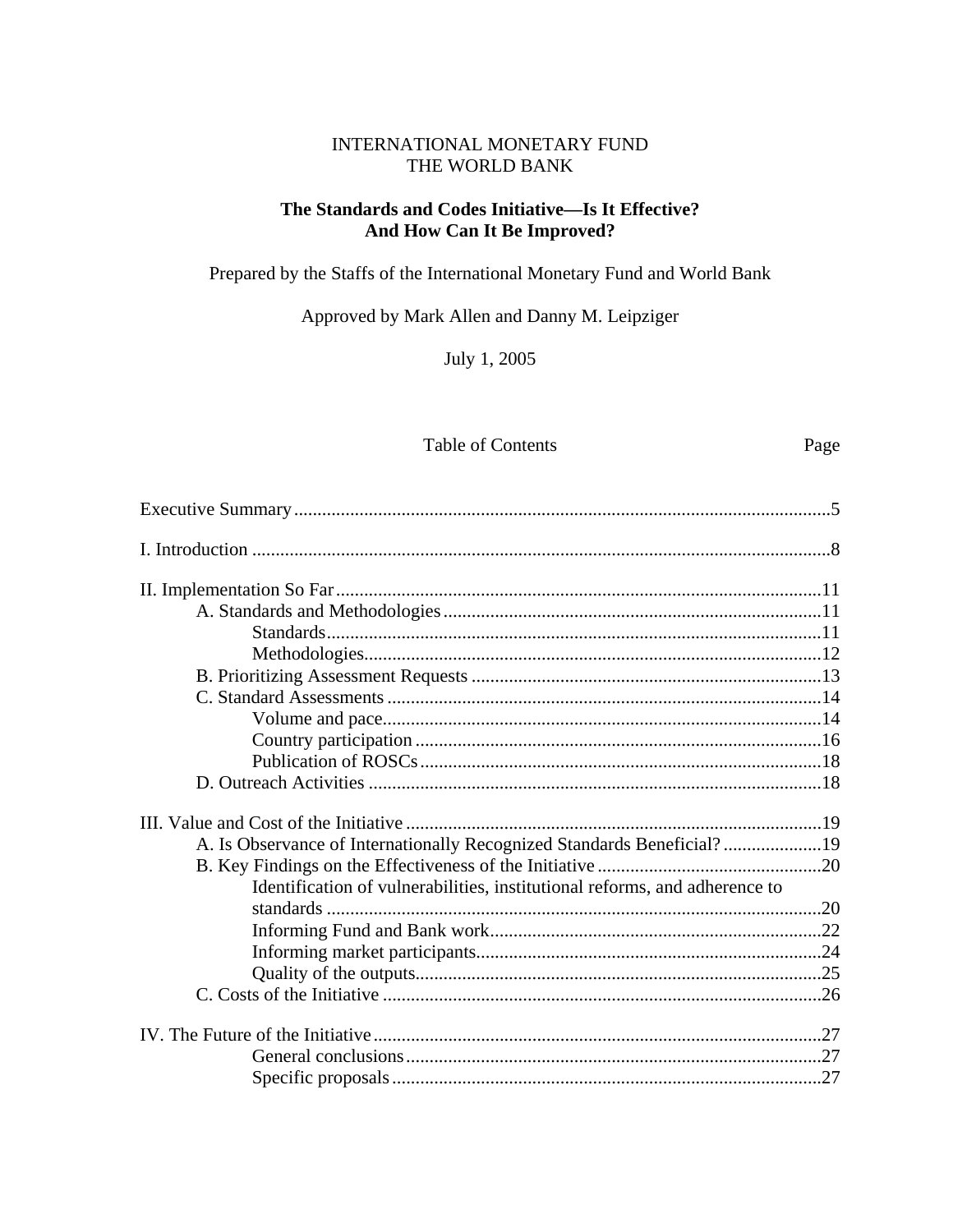| <b>Text Boxes</b>                                                                           |  |
|---------------------------------------------------------------------------------------------|--|
|                                                                                             |  |
|                                                                                             |  |
| <b>Text Tables</b>                                                                          |  |
|                                                                                             |  |
|                                                                                             |  |
|                                                                                             |  |
|                                                                                             |  |
| 5. ROSC Assessments and World Bank Follow-up Assistance: Bank Client Countries22            |  |
|                                                                                             |  |
|                                                                                             |  |
|                                                                                             |  |
| Figures                                                                                     |  |
|                                                                                             |  |
|                                                                                             |  |
|                                                                                             |  |
| 4. Usefulness of the Initiative for Informing Fund Surveillance: Views of Area Department   |  |
|                                                                                             |  |
|                                                                                             |  |
| Appendix                                                                                    |  |
|                                                                                             |  |
| <b>Appendix Tables</b>                                                                      |  |
| 1. Usefulness of the Initiative: Country Authorities' Answers to the Survey 38              |  |
| 2. Usefulness of the Initiative: Views of Country Authorities on Intermediate Objectives 40 |  |
|                                                                                             |  |
|                                                                                             |  |
| 5. Disparity in Mission Chiefs' Views on the Initiative's Role in Strengthening             |  |
|                                                                                             |  |
| 6. Usefulness of the Initiative in Defining and Prioritizing Technical Assistance 44        |  |
|                                                                                             |  |
| 8. ROSC Assessments and World Bank Follow-up Assistance: Bank Client                        |  |
|                                                                                             |  |
|                                                                                             |  |
|                                                                                             |  |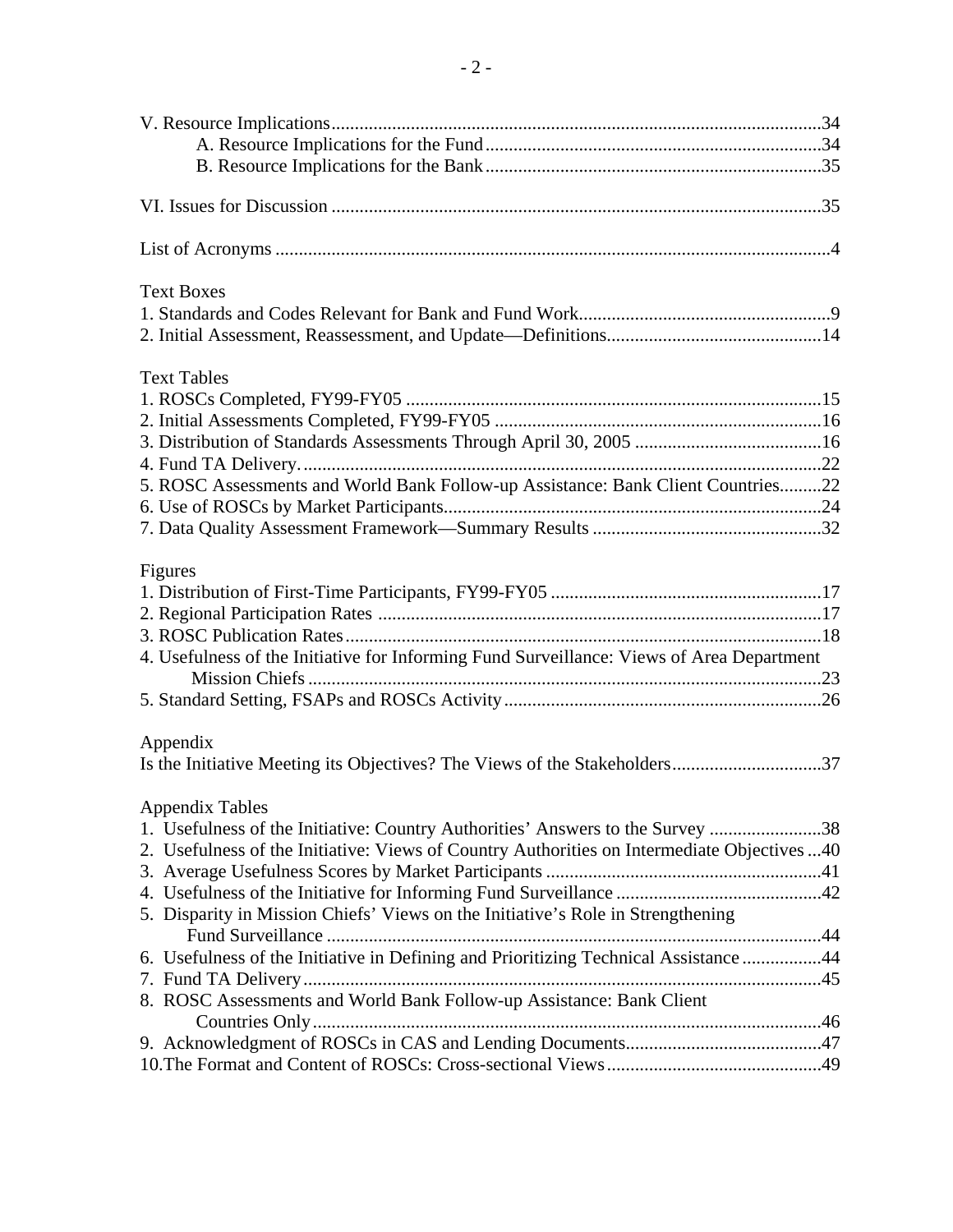#### Appendix Figure

|  |  |  | 1. Usefulness of the Initiative for Informing Fund Surveillance: Views of Area Department |  |
|--|--|--|-------------------------------------------------------------------------------------------|--|
|  |  |  |                                                                                           |  |

This paper was prepared by Fund and Bank staff teams. At the Fund, this review was prepared by the Policy Development and Review Department. The staff team was led by Dominique Desruelle, under the guidance of Carlo Cottarelli. Primary contributors are Piyabha Kongsamut, Jean-François Dauphin, Khaled Sakr, and Sergei Dodzin; Lynn Aylward contributed to the analysis of country case studies. The review benefited from the activities of the interdepartmental Task Force on the Assessment and Monitoring of Standards, chaired by Jesús Seade (FAD). Research and editorial assistance was provided by Giulia Christianson, Rosemary Gallen, Evelyn Almacen, and Ewa Gradzka. Support from resident representatives in the organization of follow-up activities, as well as from OBP in the provision of budget data, are gratefully acknowledged. At the Bank, this review was prepared by the Vice Presidency of Poverty Reduction and Economic Management Network. The staff team was led by Stefano Curto, under the guidance of Larry Promisel. The review benefited from significant contributions from a number of Networks. Research-able Inc., an external firm, conducted the on-line survey of the country authorities, market participants, and Fund mission chiefs. Mr. Douglas Smee, an external consultant and former Executive Director for Canada at the Fund, provided assistance with the survey to market participants and follow-up meetings.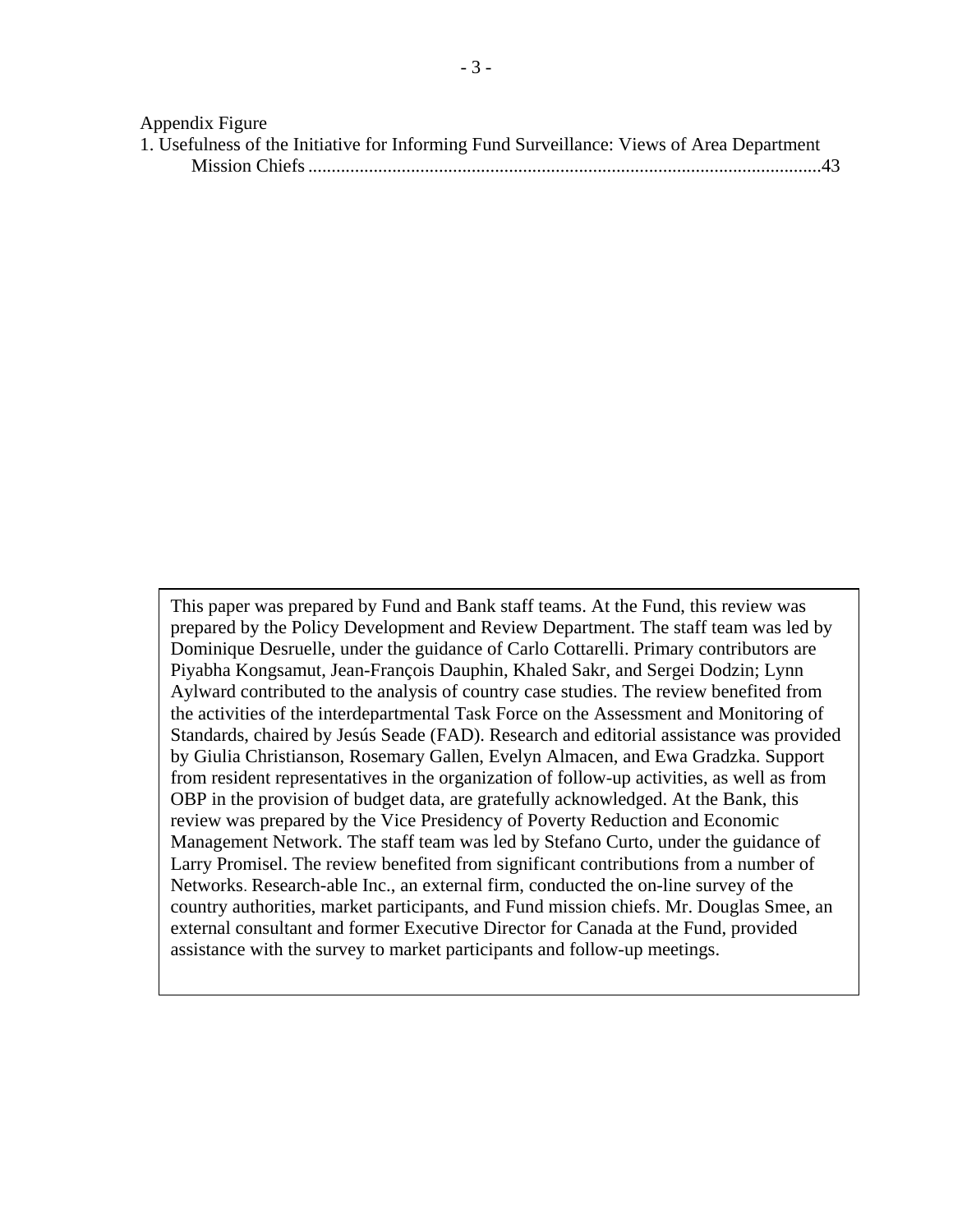# **List of Acronyms**

| AA              | <b>Accounting and Auditing</b>                                            |
|-----------------|---------------------------------------------------------------------------|
| ADB             | <b>Asian Development Bank</b>                                             |
| <b>AML/CFT</b>  | Anti-Money Laundering and Combating the Financing of Terrorism            |
| <b>ASEM</b>     | Asia Europe Meeting                                                       |
| <b>BCBS</b>     | Basel Committee on Banking Supervision                                    |
| <b>BCP</b>      | Core Principles for Effective Banking Supervision                         |
| CAS             | <b>Country Assistance Strategy</b>                                        |
| CG              | Corporate Governance                                                      |
| <b>CIPE</b>     | Center for International Private Enterprise                               |
| <b>CPSS</b>     | Committee on Payments and Settlements Systems                             |
| <b>DQAF</b>     | Data Quality Assessment Framework                                         |
| <b>EITI</b>     | <b>Extractive Industries Transparency Initiative</b>                      |
| FATF            | <b>Financial Action Task Force</b>                                        |
| <b>FIRST</b>    | The Financial Sector Reform and Strengthening Initiative                  |
| <b>FSAP</b>     | <b>Financial Sector Assessment Program</b>                                |
| <b>FSF</b>      | <b>Financial Stability Forum</b>                                          |
| <b>FSRB</b>     | FATF-Style Regional Bodies                                                |
| <b>FSSA</b>     | <b>Financial System Stability Assessment</b>                              |
| FY              | <b>Fiscal Year</b>                                                        |
| <b>GDDS</b>     | General Data Dissemination System                                         |
| <b>IADB</b>     | <b>Inter-American Development Bank</b>                                    |
| <b>IAASB</b>    | International Auditing and Assurance Board                                |
| <b>IAIS</b>     | <b>International Association of Insurance Supervisors</b>                 |
| <b>IASB</b>     | <b>International Accounting Standards Board</b>                           |
| <b>IBRD</b>     | International Bank for Reconstruction and Development                     |
| <b>ICR</b>      | <b>Insolvency and Creditors Rights</b>                                    |
| IDF             | <b>Institutional Development Fund</b>                                     |
| <b>IEO</b>      | <b>Independent Evaluation Office</b>                                      |
| <b>IFAC</b>     | <b>International Federation of Accountants</b>                            |
| <b>IFC</b>      | <b>International Finance Corporation</b>                                  |
| <b>INS</b>      | <b>IMF</b> Institute                                                      |
| <b>ISA</b>      | <b>International Standards on Auditing</b>                                |
| <b>IOSCO</b>    | <b>International Organization of Securities Commissions</b>               |
| <b>ISP</b>      | <b>Insurance Supervisory Principles</b>                                   |
| <b>MDBs</b>     | <b>Multilateral Development Banks</b>                                     |
| <b>MFPT</b>     | Code of Good Practices on Transparency in Monetary and Financial Policies |
| <b>NGO</b>      | Non-Governmental Organization                                             |
| <b>OECD</b>     | Organization for Economic Cooperation and Development                     |
| PEP             | Private Enterprise Partnership                                            |
| <b>ROSC</b>     | Report on the Observance of Standards and Codes                           |
| <b>RSSS</b>     | Recommendations for Securities Settlement Systems                         |
| <b>SDDS</b>     | Special Data Dissemination Standard                                       |
| TA              | <b>Technical Assistance</b>                                               |
| <b>TAMS</b>     | Task Force on the Assessment and Monitoring of Standards                  |
| <b>UNCITRAL</b> | United Nations Commission on International Trade Law                      |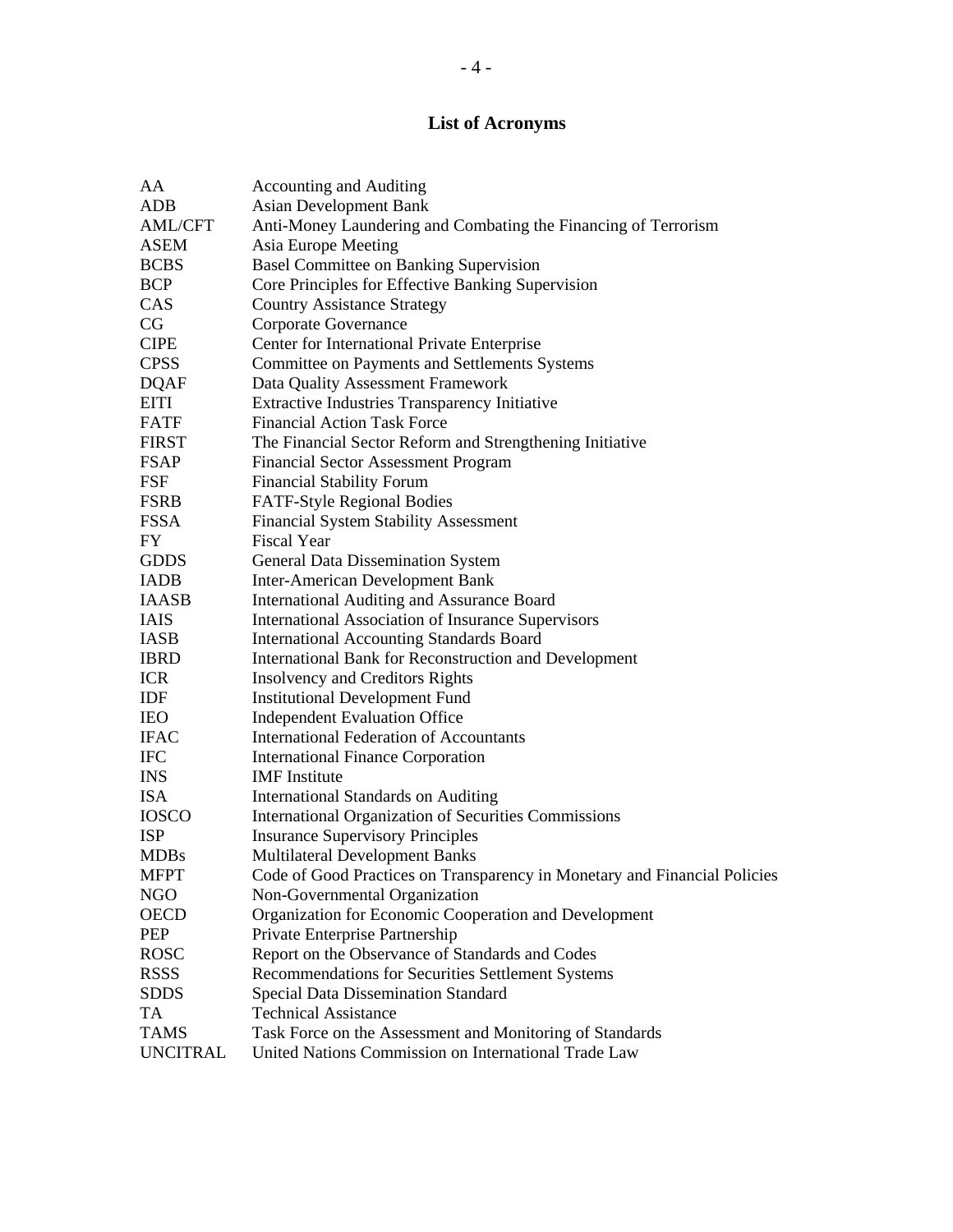#### **EXECUTIVE SUMMARY**

The standards and codes initiative was launched in 1999 as a prominent component of efforts to strengthen the international financial architecture. The initiative was designed to promote greater financial stability, at both the domestic and international levels, through the development, dissemination, adoption, and implementation of international standards and codes. Its three intermediate objectives include: to assist countries in making progress in strengthening their economic institutions, to inform Bank and Fund work, and to inform market participants. It covers 12 areas and associated standards, which the Bank and Fund Boards recognized as relevant for their work. These standards relate to policy transparency, financial sector regulation and supervision, and market integrity. At this six-year mark, this paper reports on the status of the initiative, seeks to assess its effectiveness, and suggests some areas for improvement.

#### **Status of initiative**

Through April 30, 2005, 723 assessments and updates had been completed in 122 countries, of which 592 were initial assessments. The pace of initial assessments has fallen in recent years: after peaking at 148 in FY03, it fell to 85 in FY05. The number of reassessments and updates has not yet increased substantially.

Participation has been high for emerging market countries and advanced economies, and somewhat lower for developing countries. However, developing countries have been catching up since FY02 and now constitute the bulk of first-time participants. Regional participation rates remain uneven, with participation highest for Europe, including Eastern Europe, and lowest for East Asia and Sub-Saharan Africa. There is evidence of "self-selection," with best performers more willing to participate than poor performers.

The ROSC publication rate has been fairly stable at around 75 percent. The highest publication rates are for advanced economies, and for fiscal and data standards.

#### **Assessment of effectiveness**

In the views of the membership, the initiative scores fairly high in terms of its overall worth although less in terms of some specific benefits. Its greatest strength is perceived to be in identifying vulnerabilities and establishing priorities for strengthening domestic institutions. The initiative is not seen as having yet had a commensurate impact on actual reform implementation: this may partly reflect the substantial time needed to introduce reforms using this time scale, the initiative may still be considered new. Hard evidence on the impact of the initiative on countries' adherence of standards is not available. However, there is much anecdotal evidence suggesting implementation of ROSC recommendations and, generally, progress toward observance of standards by members.

The initiative informs other Bank and Fund activities to varying degrees. In Bank lending operations and Bank and Fund TA, the initiative has increasingly led to follow-up actions. Its contribution to Fund surveillance and Bank CASs has been modest on average. Part of the difficulty in integrating standard assessments and surveillance—particularly for non-financial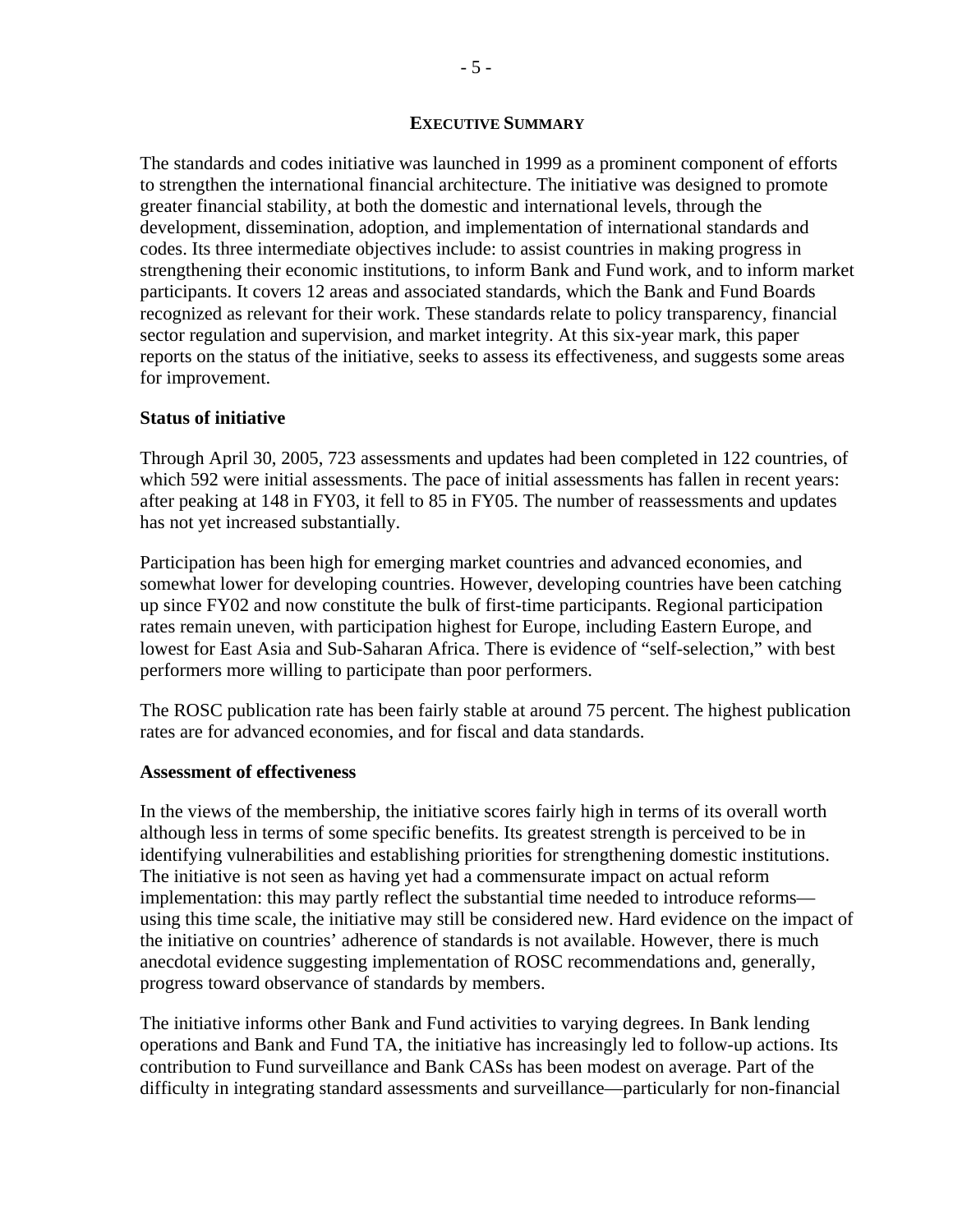standard assessments—lies in the fact that ROSCs do not always clearly identify the findings that are macroeconomically relevant.

Direct use of ROSCs by market participants remains low, although they may use ROSCs indirectly, through their reliance on rating agencies. Market participants called for substantial changes to make ROSCs more useful to them.

Country authorities have a positive view on the accuracy, clarity, and overall quality of ROSCs. Some progress has been made in prioritizing ROSC recommendations. However, the significance of shortcomings in ROSCs is often difficult to discern; and ROSCs do not always provide an overall view on the extent and degree of observance of the standard.

The costs of the initiative rose sharply in the early years. In the last few years, it has come down as the bulk of work on standard development has taken place and the number of standard assessments has fallen.

# **Future**

In light of the above, particularly evidence on the benefits to country authorities, staff continues to see merit in the initiative, while trying to improve some of its features.

The review revealed no strong reason to modify the scope or governance of the initiative. The 12 areas and associated standards covered by the initiative remain relevant for Bank and Fund work. Given the large volume of work left to achieve observance of standards in these areas, it would be unrealistic to expand the scope of the initiative. Refinements to these standards and associated methodologies will continue in light of economic and financial developments and experience with assessments.

The above findings on country participation and effectiveness point to the need (i) to consider the realism of achieving greater use by market participants; (ii) to revisit the related issues of country prioritization and encouragement to participate; (iii) to tighten the links between the initiative and other Fund and Bank activities; (iv) to improve further the quality of ROSCs; and (v) to enhance tools to compare compliance with standards across countries and over time.

The main proposals to pursue these improvements include:

- focusing our efforts on helping members strengthen their institutions and informing Fund and Bank work;
- strengthening processes to encourage country participation;
- adopting a flexible approach to updates;
- at the Bank, implementing a multi-step plan to enhance ROSC follow-up;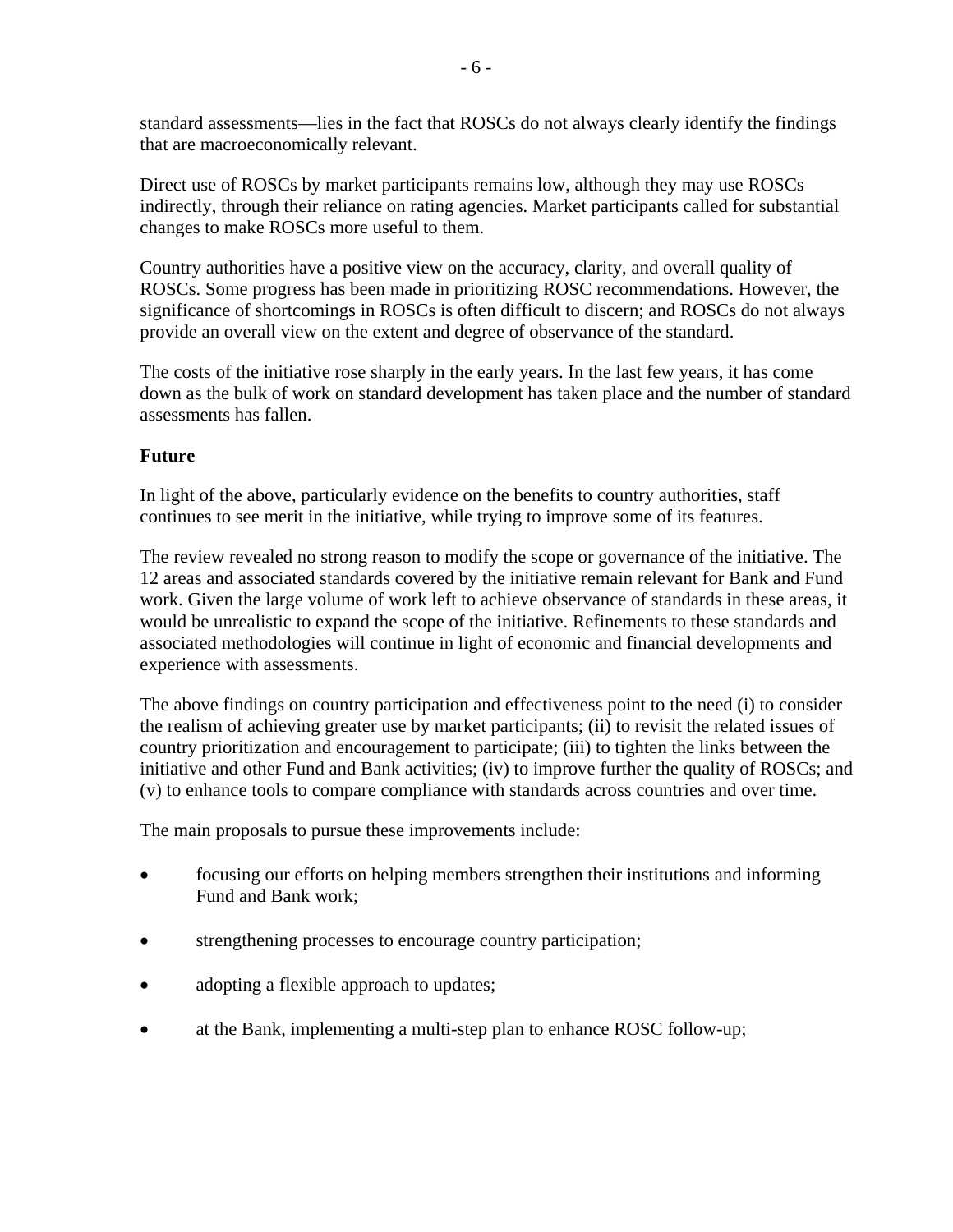- at the Fund, instituting a post-ROSC wrap-up meeting between ROSC teams and area departments to identify issues of macroeconomic relevance, and enhancing mechanisms to reflect ROSC recommendations into TA prioritization;
- including a clear executive summary, a principle-by-principle summary of observance of the standard, and a prioritized list of key recommendations in each ROSC; and
- collecting information on observance of standards more systematically to facilitate prioritization of assessments, measurement of progress towards observance of standards, and cross-country analysis.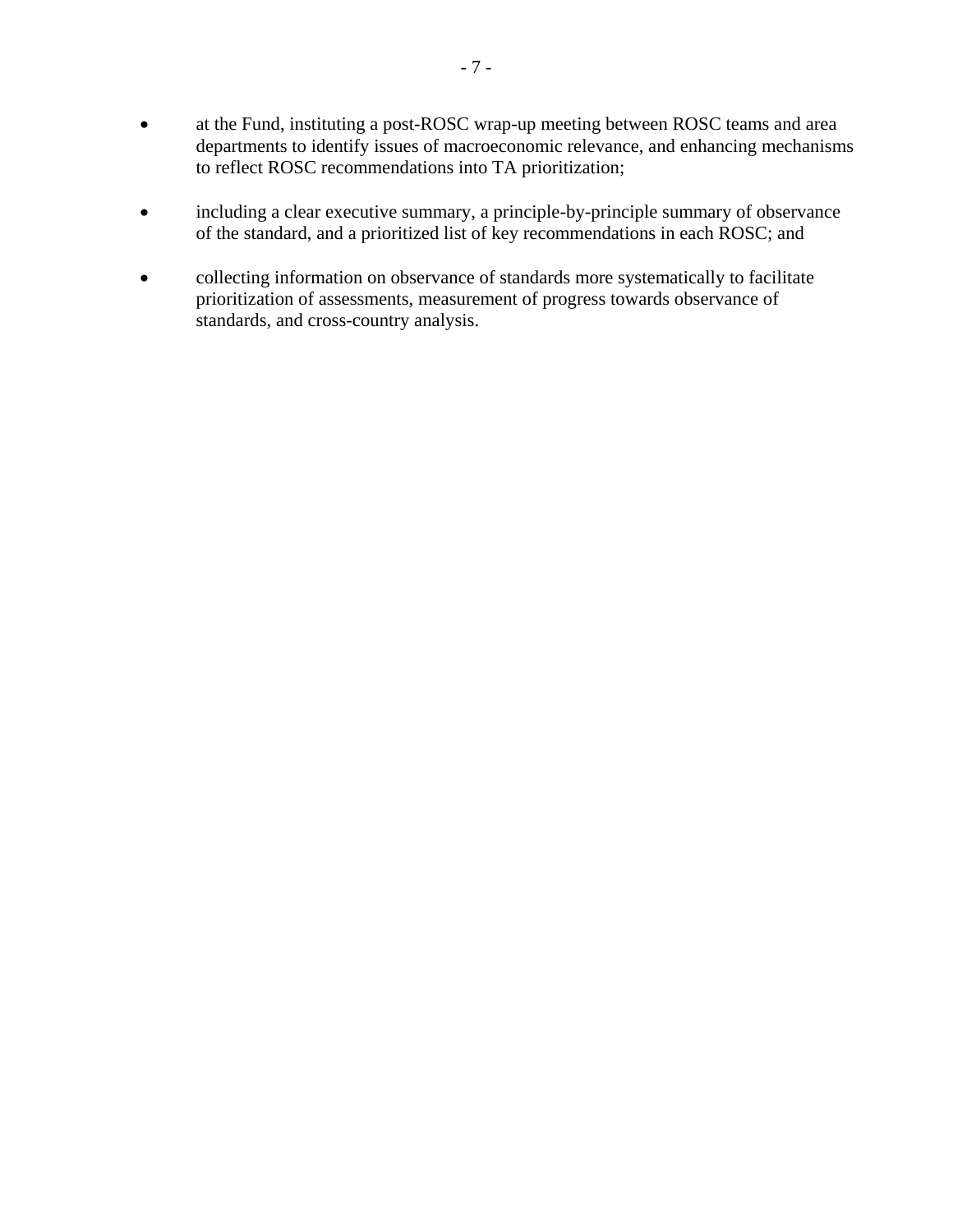#### **I. INTRODUCTION**

<span id="page-7-0"></span>1. **The standards and codes initiative** (hereafter, "the initiative") **was launched in 1999 by the Fund and the Bank** as a prominent component of efforts to strengthen the international financial architecture following the emerging market crises of the 1990s.

2. **The initiative was designed to promote greater financial stability at both the domestic and international levels through the development, dissemination, and adoption of international standards and codes.** The term "standard and codes" (henceforth "standards") refers to sets of provisions relating to the institutional environment—the "rules of the game"—within which economic policies are implemented. While the benefits of good institutions on economic performance has long been recognized, the initiative reflects a more explicit acknowledgment that financial stability is more likely to be achieved in institutional environments that meet certain standards. Over time, the initiative has evolved to recognize that, at the domestic level, implementation of standards can contribute to economic functioning and efficiency, not just to financial stability. It is seen as in the countries' own interest to foster the adoption of these standards.

3. **By promoting the adoption of internationally recognized standards, the initiative was expected to achieve three intermediate objectives**: first, to assist countries in making progress in strengthening their economic institutions; second, to inform Bank and Fund work, including Fund surveillance and Bank Country Assistance Strategies (CAS), thus allowing a better assessment of countries' needs and risks; and third, to inform market participants so as to allow market discipline to work more effectively.

4. **The initiative has required the development of appropriate standards and assessments of the degree of implementation of these standards by various countries**. Thus, together with member countries, key actors in the initiative are the "standard setters" and the "standard assessors." An assessment results in a Report on the Observance of Standards and Codes (ROSC). For financial sector standards, longer documents (the so-called Detailed Assessments) are also produced.<sup>[1](#page-7-1)</sup>

5. **The initiative covers twelve areas and associated standards, which the Bank and Fund Boards have recognized as useful for their operational work.<sup>[2](#page-7-2)[3](#page-7-3)</sup> These areas relate to:** (i) policy transparency (for which the Fund is primarily responsible); (ii) financial sector regulation and supervision (assessed by the Bank and Fund mainly as part of their joint

<span id="page-7-1"></span> $\overline{a}$  $<sup>1</sup>$  In this paper, the term "standard assessment" refers to both the process of assessing observance of a standard by</sup> a member and the output(s) of that process—i.e., a ROSC and, where relevant, a Detailed Assessment; while the term "ROSC" refers only to that particular output.

<span id="page-7-2"></span> $2^2$  These twelve standards had been identified by the Financial Stability Forum as being most relevant to strengthening financial system.

<span id="page-7-3"></span> $3$  The initiative covers a range of standards with significantly different characteristics. Thus, while this report raises issues that are general and common across the range of standards, what is said does not apply with equal force to each standard.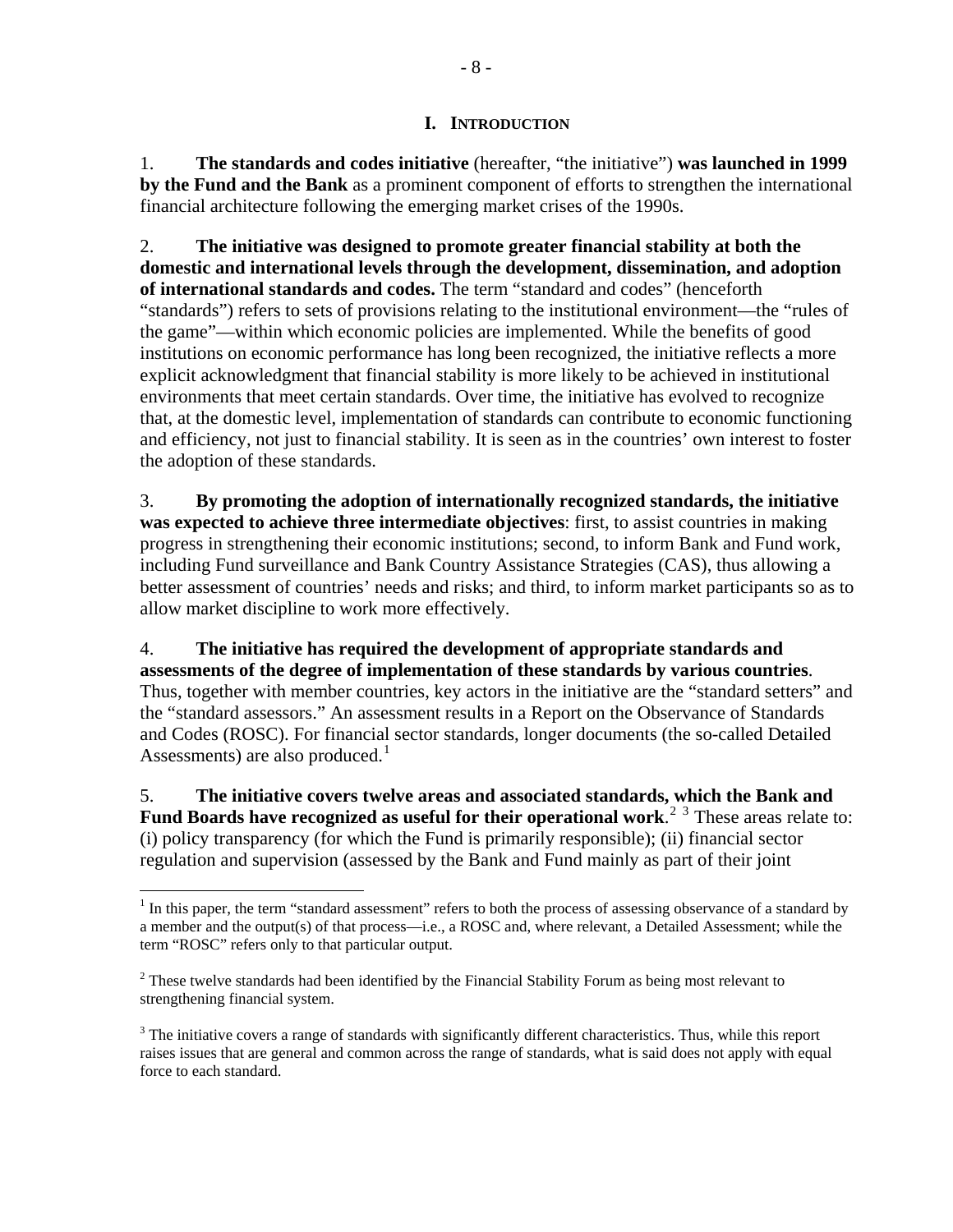Financial Sector Assessment Program, FSAP); and (iii) market integrity (assessed by the Bank) (Box 1).

#### **Box 1. Standards and Codes Relevant for Bank and Fund Work 1/**

#### **Policy Transparency**

- **Data Transparency:** the Fund's *Special Data Dissemination Standard* and *General Data Dissemination System* (SDDS and GDDS).
- **Fiscal Transparency:** the Fund's *Code of Good Practices on Fiscal Transparency.*
- **Monetary and Financial Policy Transparency:** the Fund's *Code of Good Practices on Transparency in Monetary and Financial Policies* (MFPT), (usually assessed under the FSAP);

#### **Financial Sector Regulation and Supervision**

- **Banking Supervision:** Basel Committee on Banking Supervision's (BCBS) *Core Principles for Effective Banking Supervision* (BCP).
- **Securities:** International Organization of Securities Commission's (IOSCO) *Objectives and Principles for Securities Regulation*.
- **Insurance:** International Association of Insurance Supervisors' (IAIS) *Insurance Supervisory Principles* (ISP).
- **Payments Systems:** Committee on Payments and Settlements Systems' (CPSS) *Insurance Supervisory Principles*, complemented by *Recommendations for Securities Settlement Systems* (RSSS) for countries with significant securities trading.
- **Anti-money Laundering and Combating the Financing of Terrorism**: Financial Action Task Force (FATF)'s *40+9 Recommendations.*

# **Market Integrity**

\_\_\_\_\_\_\_\_\_\_\_\_\_\_\_\_\_\_\_\_\_\_\_\_\_\_\_

- **Corporate Governance (CG):** Organization for Economic Cooperation and Development's (OECD) *Principles of Corporate Governance*.
- **Accounting:** International Accounting Standards Board's *International Accounting Standards* (IASB).
- **Auditing:** International Federation of Accountants' *International Standards on Auditing* (ISA).
- **Insolvency and Creditor Rights (ICR):** A standard based the Bank's *Principles for Effective Insolvency and Creditor Rights Systems* and the United Nations Commission on International Trade Law (UNCITRAL) *Legislative Guide on Insolvency Law*. 2/

<sup>1/</sup> Links to full descriptions of the standards and codes are available at:

[http://www.fsforum.org/compendium/key\\_standards\\_for\\_sound\\_financial\\_system.html](http://www.fsforum.org/compendium/key_standards_for_sound_financial_system.html)

<sup>2/</sup> Work is in progress between the Bank and UNCITRAL, in consultation with Fund staff, to finalize such a standard.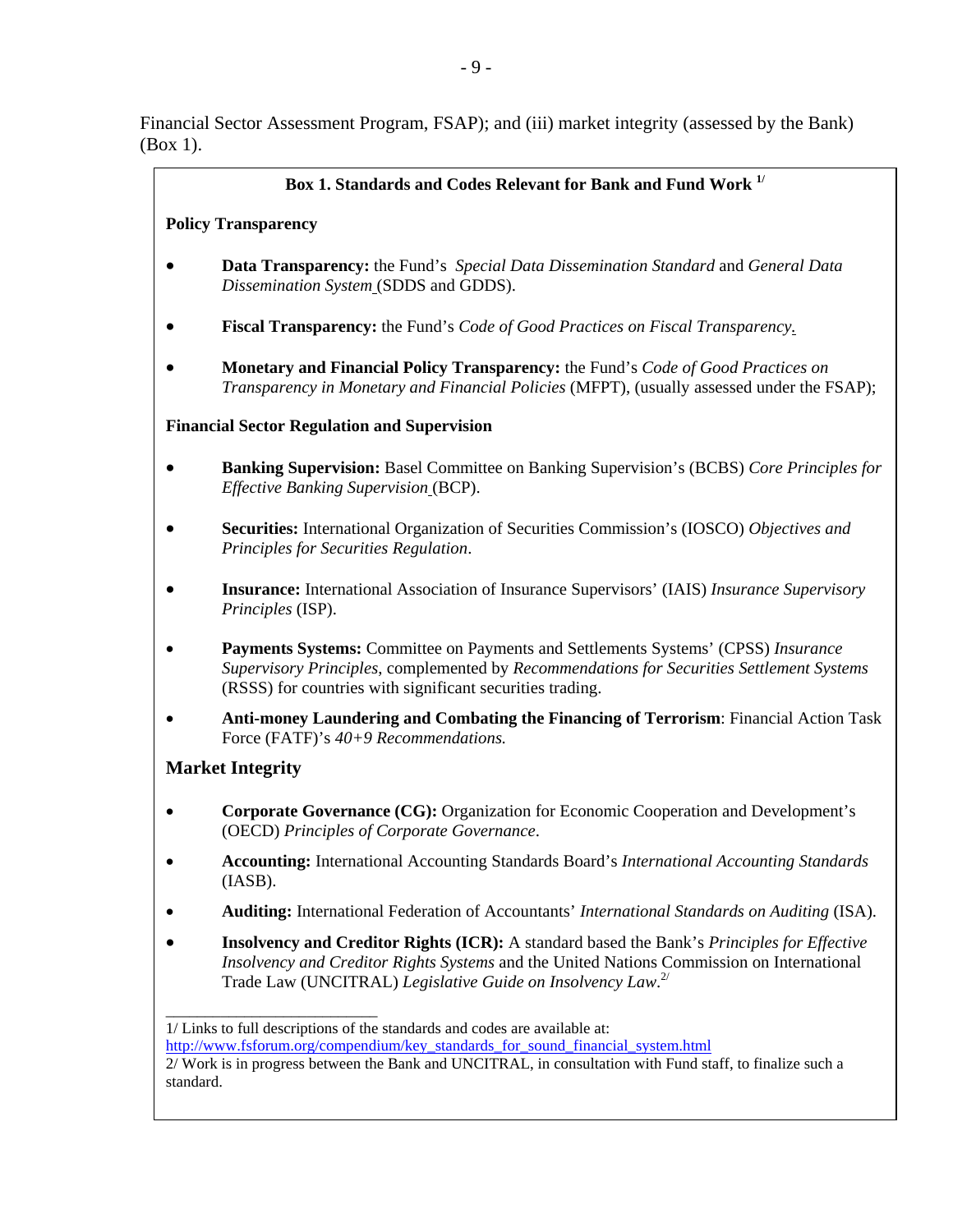- 6. The key governance features of the initiative are:
- **The Fund and Bank Boards are responsible for recognizing the areas and associated standards relevant for their work,** whose list is subject to regular reviews.
- **The standard setters are the Bank, the Fund, and nine other organizations**—the BCBS, IOSCO, IAIS, the CPSS, FATF, the OECD, IASB, IFAC (IAASB), and UNCITRAL (see list of acronyms above).
- **The Fund and the Bank are the main standard assessors**. FATF and the FATF-Style Regional Bodies (FSRBs) are the only other organizations producing ROSCs, and solely in the area of anti-money laundering and combating the financing of terrorism (AML/CFT).
- **ROSCs do not provide a rating.**<sup>[4](#page-9-0)</sup> ROSCs are expected to identify institutional weaknesses, as well as their significance, and progress achieved in implementing standards, as well as to include prioritized recommendations. But the Bank and Fund Boards have underscored that care should be exercised to ensure that ROSCs do not resemble ratings or make use of pass-fail judgments.
- **Participation by countries in standard assessments is voluntary**. ROSC publication is also voluntary. However, the Fund and the Bank encourage countries to participate in standard assessments and to publish the findings.

7. **The Fund and Bank Boards have reviewed the implementation of the initiative twice.** In 2001, Directors agreed that the modalities for undertaking assessments and producing ROSCs, including the voluntary nature of ROSC participation, should continue. Directors also stressed that all members had a role in shaping and guiding the work on standards. Fund Directors also endorsed modalities for linking work on standards to the surveillance process. A key focus of the 2003 review was how to handle the growing demand for assessments. Directors saw greater prioritization as key to focusing the scarce Fund and Bank resources on areas where reforms were most needed. Directors also agreed there was no strong case for adding new standards to the list of those covered by the initiative, but asked staff to monitor any emerging need.

8. **At this six-year mark, the initiative is ripe for a more comprehensive reassessment of its effectiveness**. To address whether the initiative is effective, the review considers evidence on the adoption of standards by countries as well as issues more directly related to the initiative's intermediate objectives, namely whether and how standard assessments are used by their potential target users, and whether the quality of ROSCs is adequate. It also reassesses the initiative's premise, namely that adherence to international

 $\overline{a}$ 

<span id="page-9-0"></span> $4$  In this paper, "rating" is taken to mean an overall score (e.g.,  $AAA/AA/$ ,.., or a numerical score).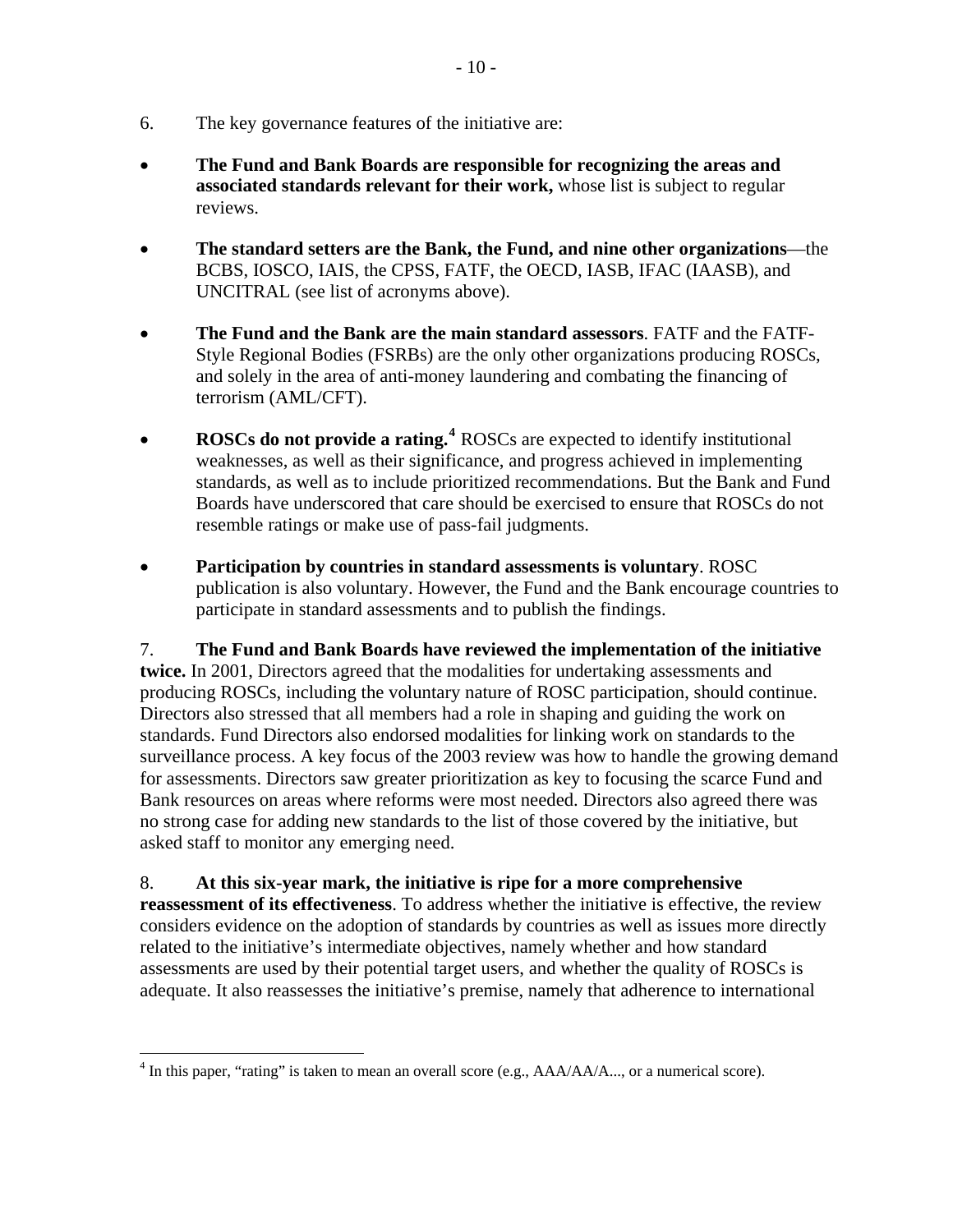<span id="page-10-0"></span>standards involves benefits. Finally, the review looks at the initiative's costs.<sup>[5](#page-10-0)</sup> The review draws from several sources and benefited from the recent FSAP review.<sup>[6](#page-10-0)</sup>

9. **This paper is organized as follows.** Section II describes progress in implementing the initiative. Section III assesses its effectiveness in achieving its objectives and its costs. Section IV considers areas for improvement. Section V discusses the resource implications of staff's recommendations. Section VI suggests issues for discussion.<sup>[7](#page-10-0)</sup>

# **II. IMPLEMENTATION SO FAR**

- 10. This section:
- reviews information on the evolution of standards covered by the initiative and methodologies used in standard assessments;
- recommends recognition by the Fund and the Bank Boards of the revisions to the corporate governance standard;
- describes the prioritization process for standard assessments;
- presents summary information on the set of completed assessments, and discusses whether these assessments conformed to the priorities set by the Bank and Fund Boards; and
- describes outreach activities.

# **A. Standards and Methodologies**

# **Standards**

11. **The standards covered by the initiative have evolved over time, in light of economic, financial, and regulatory developments as well as experience with standard assessments:** 

• The *Recommendations for Securities Settlement Systems* **were added to the** *Core*  **Principles for Systemically Important Payments Systems** for use in countries with significant securities trading**.** 

 $\overline{a}$ <sup>5</sup> The review does not assess the quality of standards and methodologies, a task undertaken during reviews of individual standards.

<sup>6</sup> *Financial Sector Assessment Program—Review, Lessons, and Issues Going Forward* (2005).

 $<sup>7</sup>$  Additional information on the history of the initiative, its implementation, the literature on the benefits of</sup> adoption of international standards, stakeholders' views on the initiative, use of ROSCs in Fund surveillance, and Fund costs are provided in a background paper for the Fund's Board.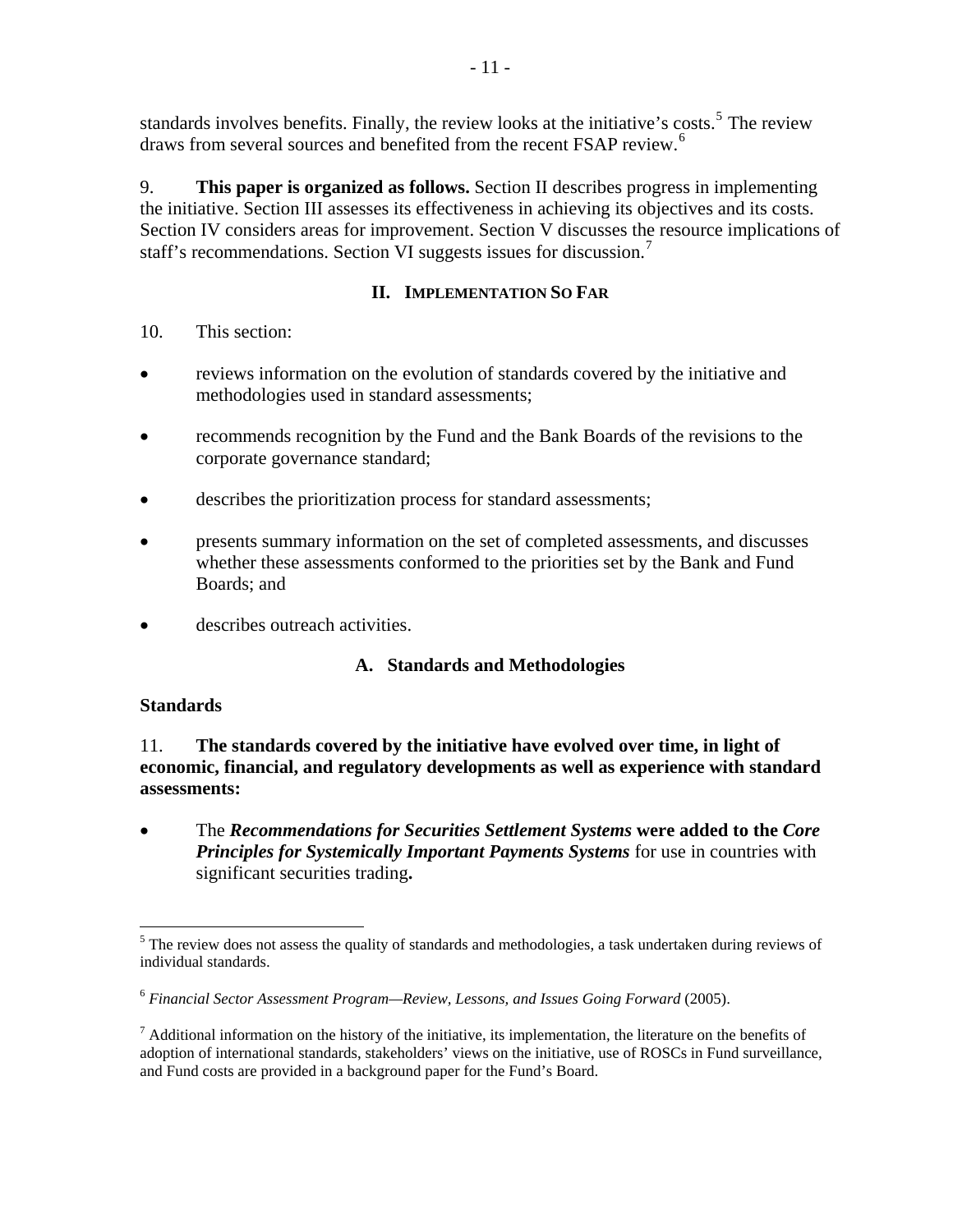- <span id="page-11-0"></span>• **Other standards were reviewed and strengthened**, including by: adding data categories to the *Special Data Dissemination Standard*; revising the *Objectives and Principles for Securities Regulation*, which increased their scope; modifying the *Insurance Supervisory Principles*, which added principles and guidelines; and revising the Financial Action Task Force's *40+9 Recommendations.[8](#page-11-0)* Each review, led by the standard setter, involved extensive consultations with national authorities, the Fund, and the Bank.
- **The OECD's** *Principles of Corporate Governance* **were revised in 2004**. The most important revisions relate to: the supporting legal framework for effective governance; rights and obligations of shareholders; the protection of minority shareholders; disclosure and transparency; and links to principles for insolvency and creditor rights. World Bank-OECD Regional Corporate Governance Roundtables, with participation from developing countries and transition economies, provided significant input to these revisions. *Staff recommends recognition of the revised principles by the Fund and Bank Boards for use in the initiative.*
- **Progress has been made on the standard for insolvency and creditor rights**. The World Bank and UNCITRAL, in consultation with Fund staff, are developing a standard based on the Bank's *Principles for Effective Insolvency and Creditor Rights Systems* and UNCITRAL's *Legislative Guide on Insolvency Law*. This work has involved a concerted effort among staffs of the Bank, Fund, UNCITRAL Secretariat and a broad range of official and private sector representatives.

12. **Work on standards continues.** The BCBS decided at end-2004 to review the *Core Principles for Effective Banking Supervision*. Various bodies, including the World Bank and the BCBS, are working on corporate governance of entities such as non-listed companies, financial institutions, and state-owned enterprises. Moreover, as highlighted in the Fund Board discussion on *Financial Sector Regulations—Issues and Gaps*, further work may be needed in such areas as the treatment of system-wide regulatory issues and the handling of legal, institutional, and policy conditions that are not directly controlled by regulators but affect financial supervision.<sup>[9](#page-11-0)</sup>

# **Methodologies**

# 13. **Standard setters and assessors have developed methodologies to conduct assessments. These methodologies also have evolved over time.**

 $\overline{a}$ <sup>8</sup> The FATF undertook a comprehensive review of the AML standard in 2003 and added a 9<sup>th</sup> Special Recommendation on cross-border cash movements in October 2004. The addition of Special Recommendation 9 to the accepted international standard will be presented for Board consideration in the context of the report on the AML/CFT Work Program scheduled for September 2005.

<sup>9</sup> *Financial Sector Regulations—Issues and Gaps* (2004).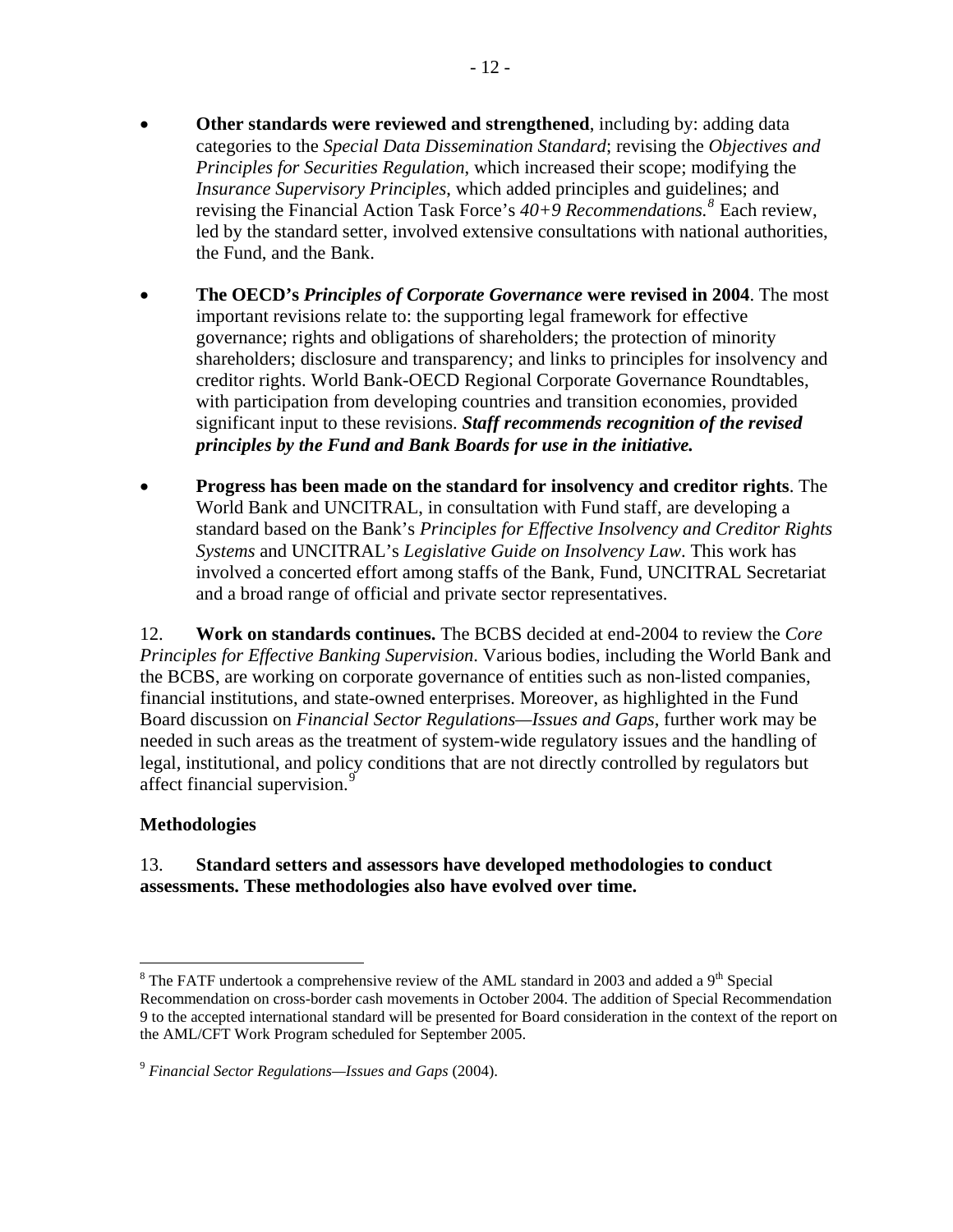- <span id="page-12-0"></span>• **The Fund has produced a** *Guide on Resource Revenue Transparency*, which applies the principles of the *Code of Good Practices on Fiscal Transparency* to the problems faced by countries with significant revenues from natural resources.
- **The Bank has amended its corporate governance questionnaire template to reflect the revised OECD** *Principles of Corporate Governance*. The OECD, in cooperation with the Bank, is developing a methodology, drawing on this template, to assess the principles.
- **The Bank has updated its accounting and auditing template**.
- **The Bank and UNCITRAL, in conjunction with the Fund, advanced work on finalizing a methodology document for conducting assessments in accordance with the unified standard on insolvency and creditor rights**.

# **B. Prioritizing Assessment Requests**

14. **Prioritization, with respect to initial assessments, reassessments, and updates, is mostly based on judgment guided by the criteria set by the Fund and Bank Boards and a consultative process**. As these criteria are fairly general,<sup>[10](#page-12-0)</sup> they had to be complemented by prioritization processes. The latter involve exchanges of views among staff in the Fund's area and functional departments and in the Bank's regions and networks and decision mechanisms led by functional departments and networks:

- For financial sector standards, the process involves: first, defining an annual FSAP program, which is coordinated by the joint Bank-Fund Financial Sector Liaison Committee; and second, a "scoping exercise" to identify the set of standards to be assessed in each FSAP. The process is jointly led by the Bank's Financial Sector Vice Presidency and the Fund's Monetary and Financial Systems Department.
- For Fund-led assessments, a strengthened process was put in place by the interdepartmental Task Force on the Assessment and Monitoring of Standards (TAMS) following the 2003 review. It involves identifying initial ROSC priorities by area departments; bilateral discussions between area and functional departments

 $\overline{a}$ 

 $10$  As indicated in the 2003 review of the initiative, priority for new assessments should be given to (i) members where the exercise would have the highest return in terms of stability for the country and the international financial system; and (ii) members for which the developmental impact is likely to be important, including in a regional context. Furthermore, as mentioned in the 2003 FSAP review, the depth and intensity of standard assessments that are undertaken in the context of the FSAP should be tailored to country circumstances and take into account the authorities' priorities.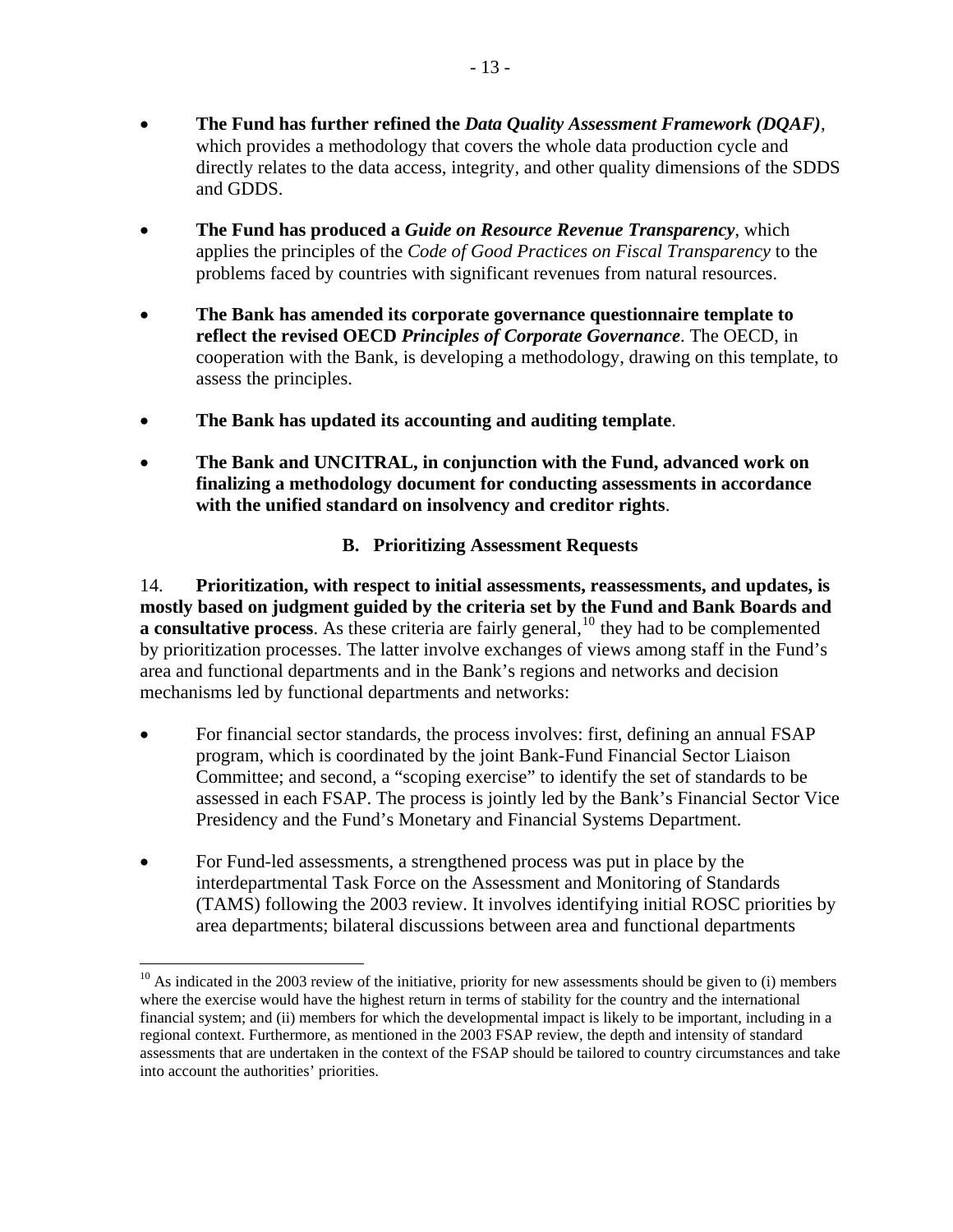resulting in joint ROSC production plans; discussion of these plans by TAMS; and submission to management of the annual ROSC program.<sup>[11](#page-13-0)</sup>

<span id="page-13-0"></span>• For Bank-led assessments, bilateral meetings between regions and ROSC teams aims at striking a balance between systemically important countries and countries for which the developmental impact is likely to be stronger.

#### **C. Standard Assessments**

15. This section reviews key features of the assessments completed through April 2005, in light of the prioritization criteria and processes described above. It covers initial assessments, reassessments, and updates (Box 2).

#### **Box 2. Initial Assessment, Reassessment, and Update—Definitions**

**Initial Assessment**: An assessment of observance of a standard done for the first time. An initial assessment results in a ROSC.

**Reassessment** (also known as a **Substantive Update)**: An assessment repeated following an initial assessment. It includes a reassessment of the underlying (principle-by-principle) grading and results in a ROSC that replaces a previous ROSC.

**Update** (also known as **Factual Update)**: An analysis of key developments regarding observance of a standard. It does not include a reassessment of the underlying grading. It results in a ROSC update, which complements a previous ROSC.

#### **Volume and pace**

16. **Through April 30, 2005, 723 assessments and updates had been completed in 122 countries, of which 592 were initial assessments**. [12](#page-13-0) At end-April 2005, 104 Bank-led market integrity standards had been completed; another 19 had been completed by end-June, i.e., by the end of the Bank's fiscal year (Table 1). Policy transparency and banking supervision assessments were the most numerous, followed by financial sector assessments.

 $\overline{a}$  $11$  For details on Fund prioritization, see Appendix I of the background paper.

 $12$  See Box 1 of the background paper for a definition of the completion of ROSCs.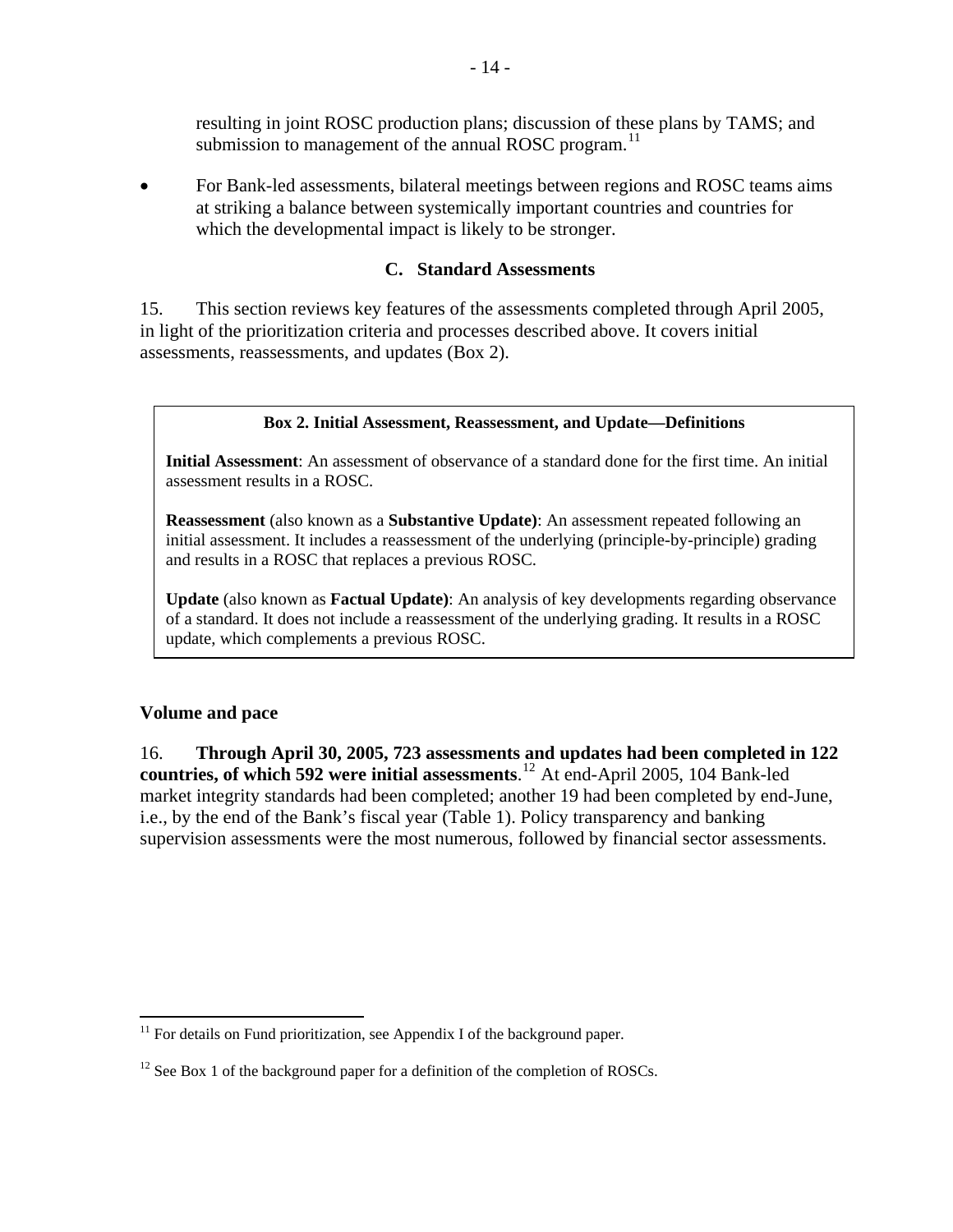<span id="page-14-0"></span>

|                                            | Initial<br>Assessments | Reassess-<br>ments | Updates | Total |
|--------------------------------------------|------------------------|--------------------|---------|-------|
| Total                                      | 606                    | 44                 | 92      | 742   |
| Fiscal policy transparency                 | 75                     | 2                  | 36      | 113   |
| Banking supervision                        | 88                     | 13                 | 10      | 111   |
| Monetary and financial policy transparency | 77                     | 9                  | 10      | 96    |
| Data dissemination/quality                 | 61                     | 2                  | 14      | 77    |
| Payment and settlement systems             | 68                     |                    |         | 76    |
| Securities regulation                      | 51                     | 4                  | 8       | 63    |
| Insurance supervision                      | 45                     | 3                  |         | 55    |
| Accounting & Auditing <sup>2/</sup>        | 49                     | 2                  | 0       | 51    |
| Corporate governance $2^{7}$               | 40                     | 8                  | 0       | 48    |
| <b>AML/CFT</b>                             | 28                     | 0                  | 0       | 28    |
| Insolvency and creditors rights            | 24                     |                    | 0       | 24    |

Table 1. ROSCs Completed, FY1999-FY2005<sup>1/</sup>

 $\frac{1}{1}$  As per the Fund fiscal year (May 1-April 30), unless otherwise specified.

 $^{27}$  As per the Bank fiscal year (July 1-June 30). Includes 11 accounting and auditing and 8 corporate governance ROSCs completed between May 1 and June 30, 2005.

17. **The overall pace of initial assessments has fallen in recent years.** The average number of financial sector assessments conducted in the context of FSAPs was reduced following the streamlining of the FSAP in 2003. In addition, demand for fiscal transparency assessments declined following completion of initial assessments for a substantial part of the membership. In contrast, demand for initial assessments of data standards, including from developing countries, has remained roughly constant (some 12 per year), possibly reflecting a logic of universal coverage of assessment of data standards. AML/CFT assessments surged in FY04-05, as the standard was included in the initiative in 2002 and the Fund and Bank Board decided in 2003 to address AML/CFT issues in all FSAP-participating countries. After a slow start, market integrity assessments have also risen recently (see Table 2).

18. **The number of reassessment and updates to date has been low, compared to that of initial assessments**. A peak was reached in FY03 with 18 reassessments and 35 updates. Only 5 reassessments and 18 updates were completed in FY05. Altogether, about one in five assessments has been reassessed or updated.<sup>[13](#page-14-0)</sup>

 $\overline{a}$ 

 $13$  In the 2001 review, it was envisaged that, at the Fund, factual updates would be prepared annually by area departments and circulated to the Board at the time of Article IV reports. In the 2003 review, Directors agreed on the need for greater selectivity in updating. In particular, Directors called for concentration on updates to ROSCs in those areas most central to the Fund's concerns (i.e., the data, fiscal, monetary and financial policy transparency, and the Basel Core Principles modules—the last in collaboration with the World Bank).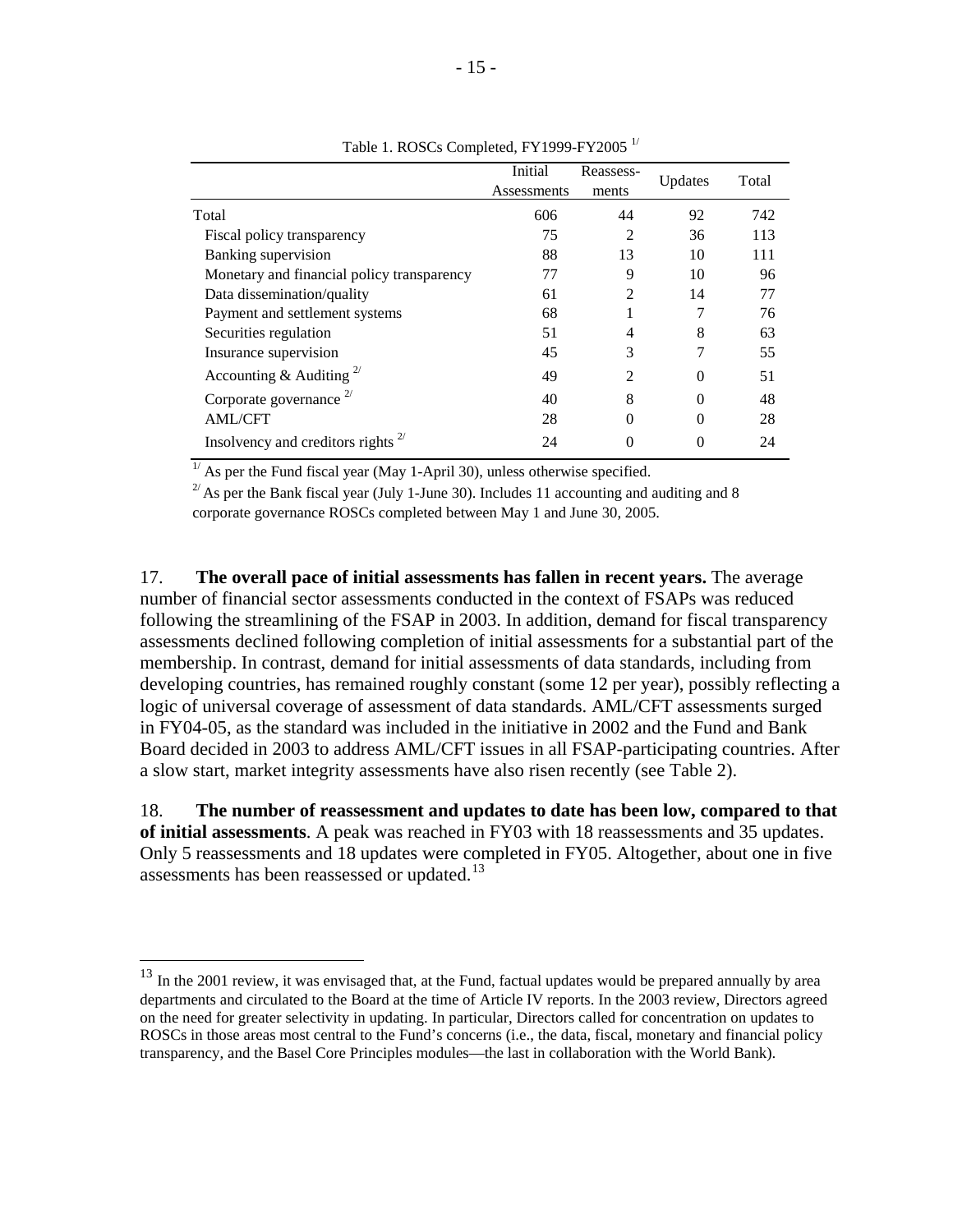<span id="page-15-0"></span>

|                                            | FY99     | FY00           | <b>FY01</b> | FY02     | FY03 | FY <sub>04</sub> | FY05     |
|--------------------------------------------|----------|----------------|-------------|----------|------|------------------|----------|
| Total                                      | 12       | 41             | 64          | 118      | 148  | 138              | 85       |
| Data dissemination/quality                 | 3        | 6              | 3           | 14       | 11   | 13               | 11       |
| Fiscal policy transparency                 | 3        | 7              | 15          | 14       | 16   | 11               | 9        |
| Monetary and financial policy transparency | 3        | 9              | 10          | 17       | 17   | 14               |          |
| Banking supervision                        | 3        | 9              | 10          | 17       | 17   | 19               | 13       |
| Securities regulation                      | $\Omega$ | 5              | 4           | 10       | 14   | 12               | 6        |
| Insurance supervision                      | $\Omega$ | 3              | 5           | 13       | 14   |                  | 3        |
| Payment and settlement systems             | $\Omega$ | $\mathfrak{D}$ | 7           | 17       | 21   | 15               | 6        |
| <b>AML/CFT</b>                             | $\theta$ | $\theta$       | $\theta$    | $\theta$ | 2    | 14               | 12       |
| Insolvency and creditors rights            | $\Omega$ | $\Omega$       | $\theta$    | 3        | 10   | 11               | $\Omega$ |
| Corporate governance                       | $\Omega$ | $\Omega$       | 10          | 8        | 10   | 5                | 7        |
| Accounting & Auditing                      | $\Omega$ | $\Omega$       | $\theta$    | 5        | 16   | 17               | 11       |

Table 2. Initial Assessments Completed, FY1999-2005<sup>1</sup>

 $\frac{1}{1}$  As per the Fund fiscal year (May 1-April 30), unless otherwise specified.

 $^{27}$  As per the Bank fiscal year (July 1-June 30).

#### **Country participation**

19. **Participation reflects the combined effect of the initiative's early focus on domestic and financial stability, the Bank and Fund processes to prioritize requests, and countries' willingness to volunteer:** 

• **Participation has been very high for emerging market countries, high for advanced economies, and lower for developing countries** (Table 3). About 90 percent of advanced economies and emerging market countries have had at least one ROSC done, compared to 50 percent of developing countries. On average, 7 standards out of 12 were assessed at least once for each participating emerging market country, against 5 for each participating advanced economy and 4 for each participating developing country. Altogether, almost half of standard assessments were done for emerging market countries. Developing countries now represent the bulk of first-time participants (Figure 1). It is likely that participants in this group will continue to participate in fewer assessments per country, as not all standards may yet be relevant, particularly in the financial sector area.

|                         | Countries (total) |         | Participants in the<br>initiative |     | Participation<br>Rates | Assessments |         |                |     | Initial Assessments |     | Updates and<br>Reassessments |  |
|-------------------------|-------------------|---------|-----------------------------------|-----|------------------------|-------------|---------|----------------|-----|---------------------|-----|------------------------------|--|
|                         | Number            | Percent | Number Percent                    |     | Percent                | Number      | Percent | Number Percent |     | Number Percent      |     |                              |  |
| Total                   | 187               | 100     | 122                               | 100 | 65                     | 723         | 100     | 592            | 100 | 131                 | 100 |                              |  |
| Advanced economies      | 30                | 16      | 26                                | 21  | 87                     | 157         | 22      | 127            | 21  | 30                  | 23  |                              |  |
| <b>Emerging markets</b> | 40                | 21      | 37                                | 30  | 93                     | 338         | 47      | 259            | 44  | 79                  | 60  |                              |  |
| Developing economies    | 117               | 63      | 59                                | 48  | 50                     | 228         | 32      | 206            | 35  | 22                  | 17  |                              |  |

Table 3. Distribution of Standards Assessments Through April 30, 2005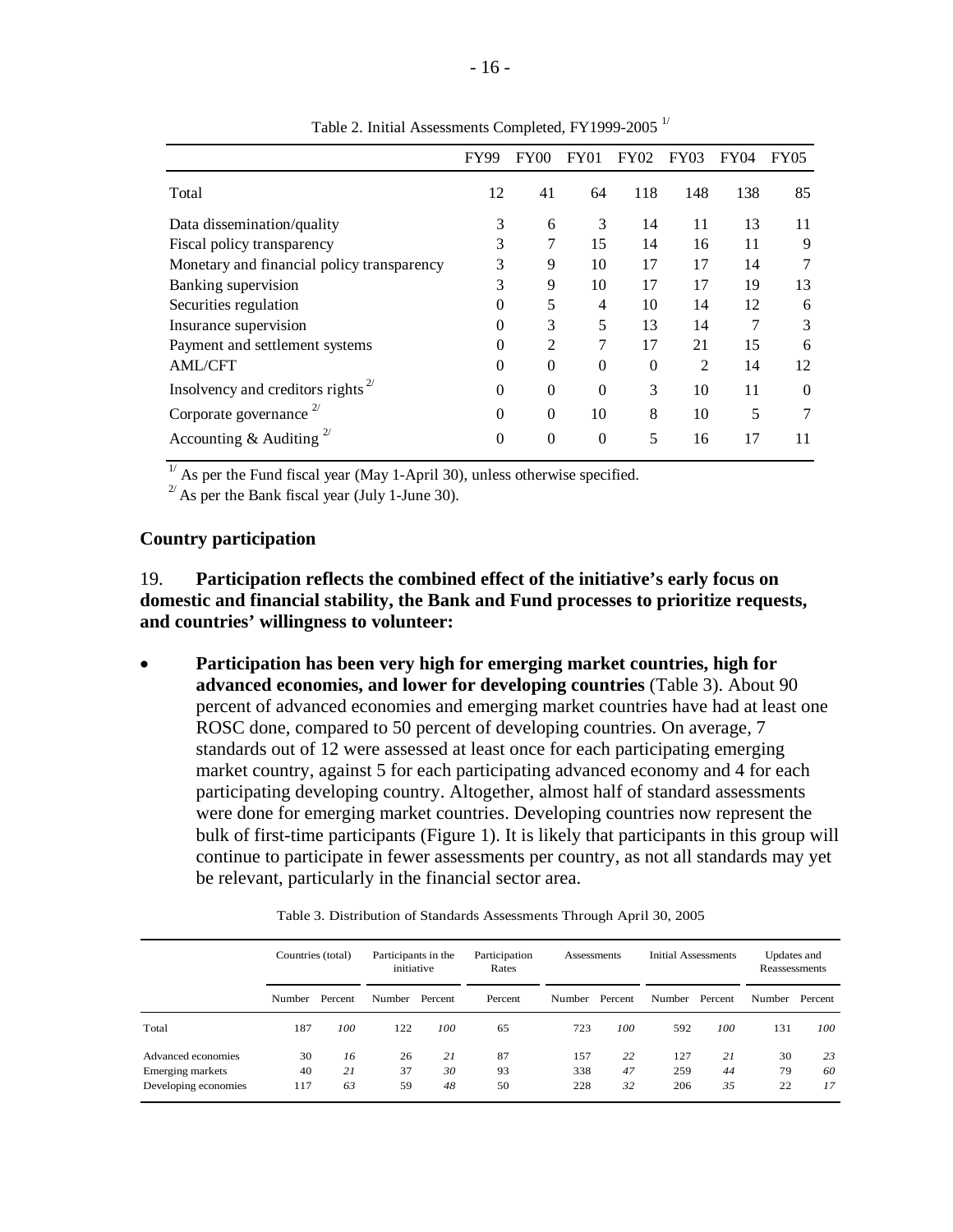

#### Figure 1. Distribution of First-Time Participants in the Initiative (In percent of total number of new participants each fiscal year) $1/$

 $1/$  As per the Fund fiscal year (May 1-April 30).

• **Regional participation rates remain uneven** (Figure 2)**.** Participation rates were highest for Europe, including Eastern Europe, and lowest for East Asia and Sub-Saharan Africa. For emerging market countries, participation has been substantially lower in Asia than in other regions. In some cases, low participation rates may reflect countries' preference to undertake reforms prior to participation. In some other cases, it may stem from preferred use of technical assistance (TA) diagnostic missions, rather than full-fledged standard assessments, to identify needs in areas covered by the initiative.





• **While most systemically important countries have had substantial participation, there are notable exceptions.** In particular, among G-20 countries, participation of the United States and Indonesia has been limited, while China has not had any ROSC done.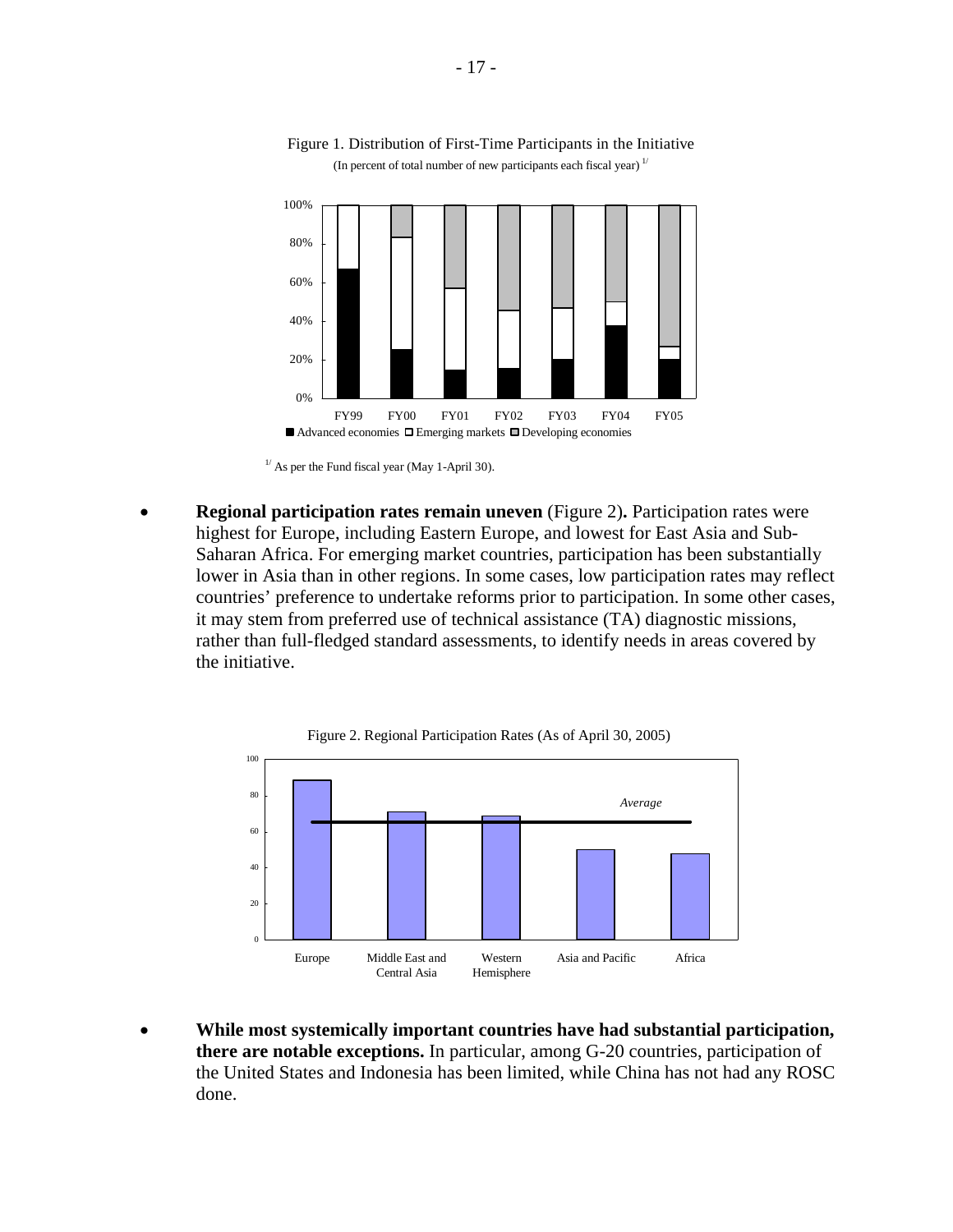<span id="page-17-0"></span>• **Participation in the initiative seems to exhibit a degree of self-selection by "best performers."** Anecdotal evidence suggests that some countries prefer to conduct self-assessments and undertake needed reforms before requesting participation, thus ensuring that their compliance would be higher—incentives to implement reforms are a positive feature of the initiative. In addition, a simple empirical test showed that participating countries tend to be those that have been independently rated as being more transparent or having stronger institutions and governance.

#### **Publication of ROSCs**

20. **The ROSC publication rate has been fairly stable at around 75 percent**. All updates have been published. The highest publication rates are for advanced economies, and for fiscal and data standards assessments (Figure 3).



Figure 3. ROSC Publication Rates (Percent)

#### **D. Outreach Activities**

21. **Outreach activities have evolved over time.** Initially, they were designed to familiarize various stakeholders with the initiative and to seek their input. Pilot reports were made available on the Fund website, and potential private sector users and standard setters were asked to comment on various aspects of the initiative. Later, the Fund and the Bank organized regional seminars to highlight key findings of ROSCs, and to discuss more specialized aspects of the initiative, targeting country officials, standard setters, private sector representatives, and other constituencies (e.g., parliamentarians, civil society). In recent years, broad outreach on the initiative has also become part of general outreach on the role of the Fund by the External Relations Department.<sup>[14](#page-17-0)</sup>

 $\overline{a}$ 

 $14$  For details on outreach activities, see the background paper.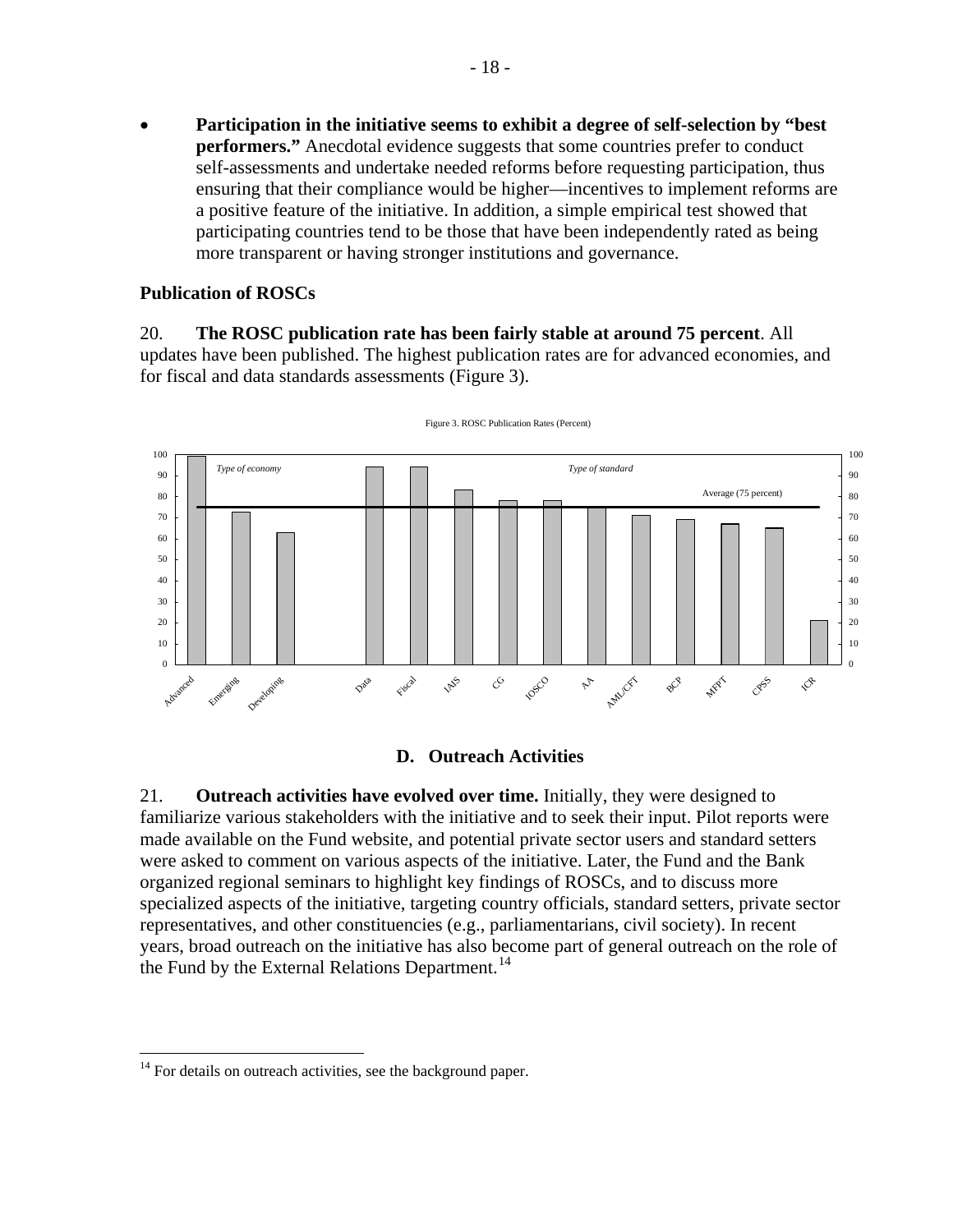#### **III. VALUE AND COST OF THE INITIATIVE**

<span id="page-18-0"></span>22. This section assesses whether the initiative's objectives are being met and at what cost. It presents some evidence on the initiative's central premise that adherence to international standards is beneficial, key findings on the initiative's effectiveness drawn from surveys and other sources, and the evolution of the initiative's costs.

# **A. Is Observance of Internationally Recognized Standards Beneficial?**

23. **The initiative assumes that adherence to specific internationally-defined standards is beneficial.** Thus, it is worth asking whether there is evidence that adopting international standards is useful and, more specifically, that adopting the standards covered by the initiative is useful.

24. **Few studies have been made so far of the effect on economic performance of adopting the specific standards covered by the initiative.** Six econometric papers assess the effect of adherence to the initiative's standards. Almost all of them have been produced by Fund staff. Four of them find evidence that adherence to policy transparency and banking supervision standards lowers market spreads, improves ratings, and improves indicators of market performance. One study concludes that SDDS participation improves spreads (and some weaker evidence that ROSC publication has the same effect). Another study only finds indirect evidence that adherence to BCP is beneficial.<sup>[15](#page-18-0)</sup> These results should be interpreted with caution as the studies are subject to limitations. These include short data series or small survey samples, limited availability of comparable data, difficulty to control for many factors correlated with the observance of standards. In addition, because there are so few studies, the findings may not be robust.

25. **Though it does not assess the effect of adherence to the initiative's standards directly, a study done at the Bank draws on an extensive financial sector supervisory and regulatory database**. It finds (i) no evidence that simply improving supervision has a positive effect on financial sector development, the efficiency of the financial sector, its stability, or the corporate governance of banks; and (ii) that the institutional setting is critically important when it comes to implementing changes in the regulatory framework. This research also finds that improvements in the ability of markets to monitor banks (better information disclosure, improved auditing, etc.) does foster financial sector development.<sup>[16](#page-18-0)</sup>

26. **Other studies show benefits from greater transparency, which may provide some comfort as promotion of transparency is a key ingredient of many of the initiative's standards**. Several studies suggest that higher transparency lowers borrowing costs and improves sovereign ratings. Other studies show that better corporate governance and greater

 $\overline{a}$ 

<sup>&</sup>lt;sup>15</sup> These studies are described in more detail in the background paper prepared for the Fund Board.

<sup>&</sup>lt;sup>16</sup> This work will be presented in a forthcoming book by Barth, Caprio, and Levine (Cambridge University Press, 2005).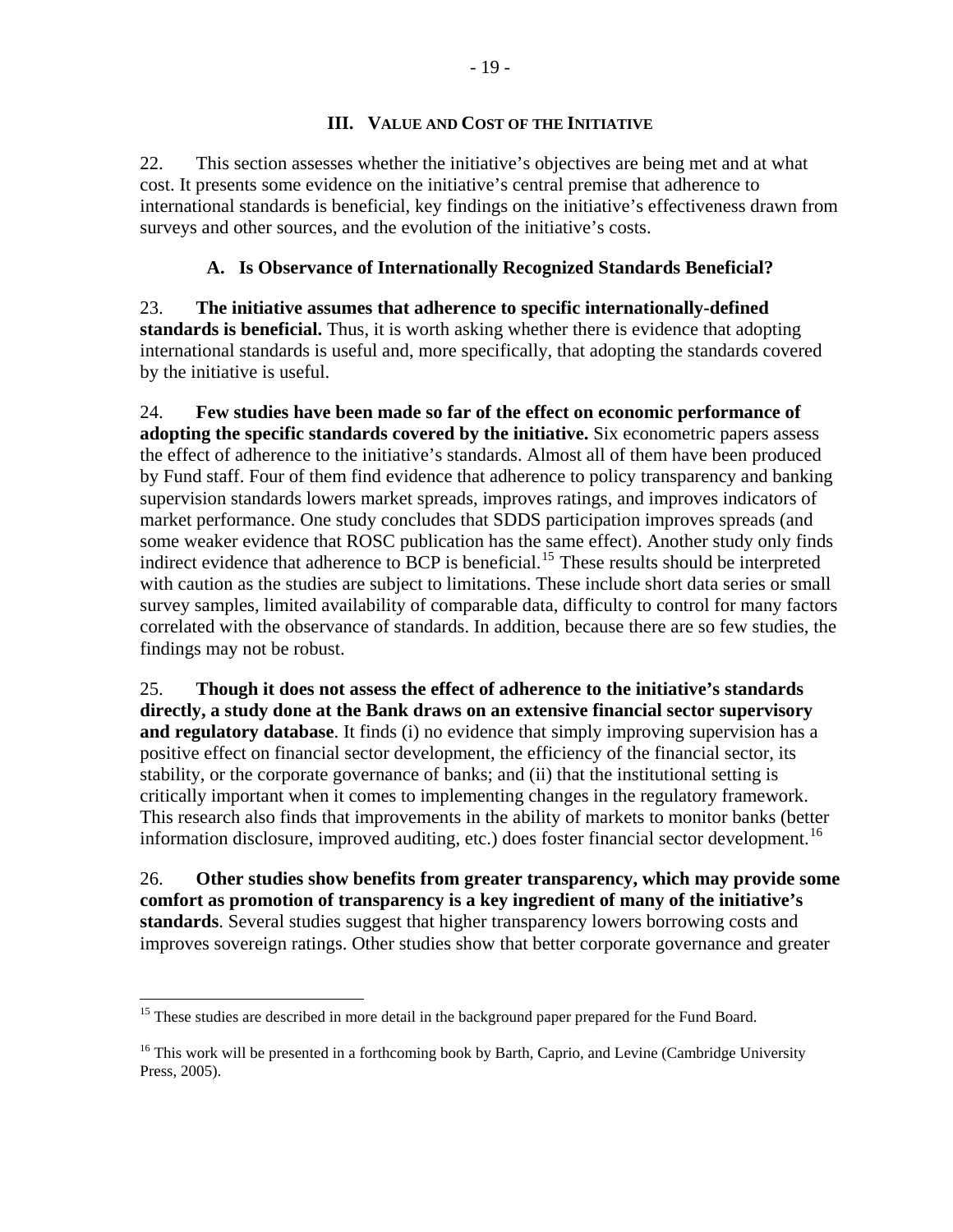<span id="page-19-0"></span>accounting transparency is correlated with higher investment returns and lower spreads for corporate borrowers.

27. **Indirect evidence of the benefits of adopting international standards may also be derived from other events.** Since the launch of the initiative, several incidents in advanced economies highlighted the costs of severe lapses in adherence to market integrity standards.<sup>[17](#page-19-0)</sup> Some corporate entities have taken an active part in the promotion of good governance practices, such as the Extractive Industries Transparency Initiative (EITI), which suggests a belief in the benefits of observance of international standards.<sup>[18](#page-19-0)</sup> Moreover, a few U.S. pension funds explicitly include various measures of financial transparency and investor protection in their investment decisions.

# **B. Key Findings on the Effectiveness of the Initiative**

28. Inputs on the effectiveness of the initiative were collected from a variety of sources, including (i) surveys of member countries, market participants, and Fund and Bank staff, (ii) a roundtable organized by the Financial Stability Forum (FSF), the Bank, and the Fund, and (iii) staff analyses of the format and structure of ROSCs and on the use of ROSCs in Fund surveillance and Bank activities. The following paragraphs summarize key findings from these sources. Additional information is provided in the Appendix.

# **Identification of vulnerabilities, institutional reforms, and adherence to standards**

29. **The initiative scores fairly high in terms of its overall worth, although less in terms of some specific benefits** (Appendix, paragraphs 6-9).

- **Survey results indicate that country authorities, on average, considered their participation in the initiative worthwhile "to a large extent."** However, when asked about how the initiative helped meet specific objectives—such as enhance policy transparency, strengthen financial infrastructure, or strengthen market integrity laws and practice—they usually thought that it did so only "to some extent."<sup>[19](#page-19-0)</sup>
- **Looking across potential benefits, the initiative's greatest strength is in identifying vulnerabilities and establishing priorities for strengthening domestic institutions**. Emerging market countries and, to a slightly lesser extent, developing countries also give fairly high marks to the role played by the initiative in improving

<sup>1</sup> <sup>17</sup> Some high-profile cases in recent years include Enron, WorldCom, AIG, and Parmalat.

<sup>&</sup>lt;sup>18</sup> The EITI was launched to increase transparency over resource-related revenue payments and receipts in countries with significant revenues from natural resources. It is closely related to, but narrower in scope, than the fiscal transparency code, and particularly the *Guide on Resource Revenue Transparency*.

<sup>&</sup>lt;sup>19</sup> The survey on the initiative was sent to 185 countries and 4 regional central banks. 106 participants answered the questionnaire (an overall response rate of 56 percent), comprising 35 from advanced economies, 25 from emerging markets, 44 from developing countries, and 2 not specified. 73 percent of the survey respondents had completed at least one standard assessment.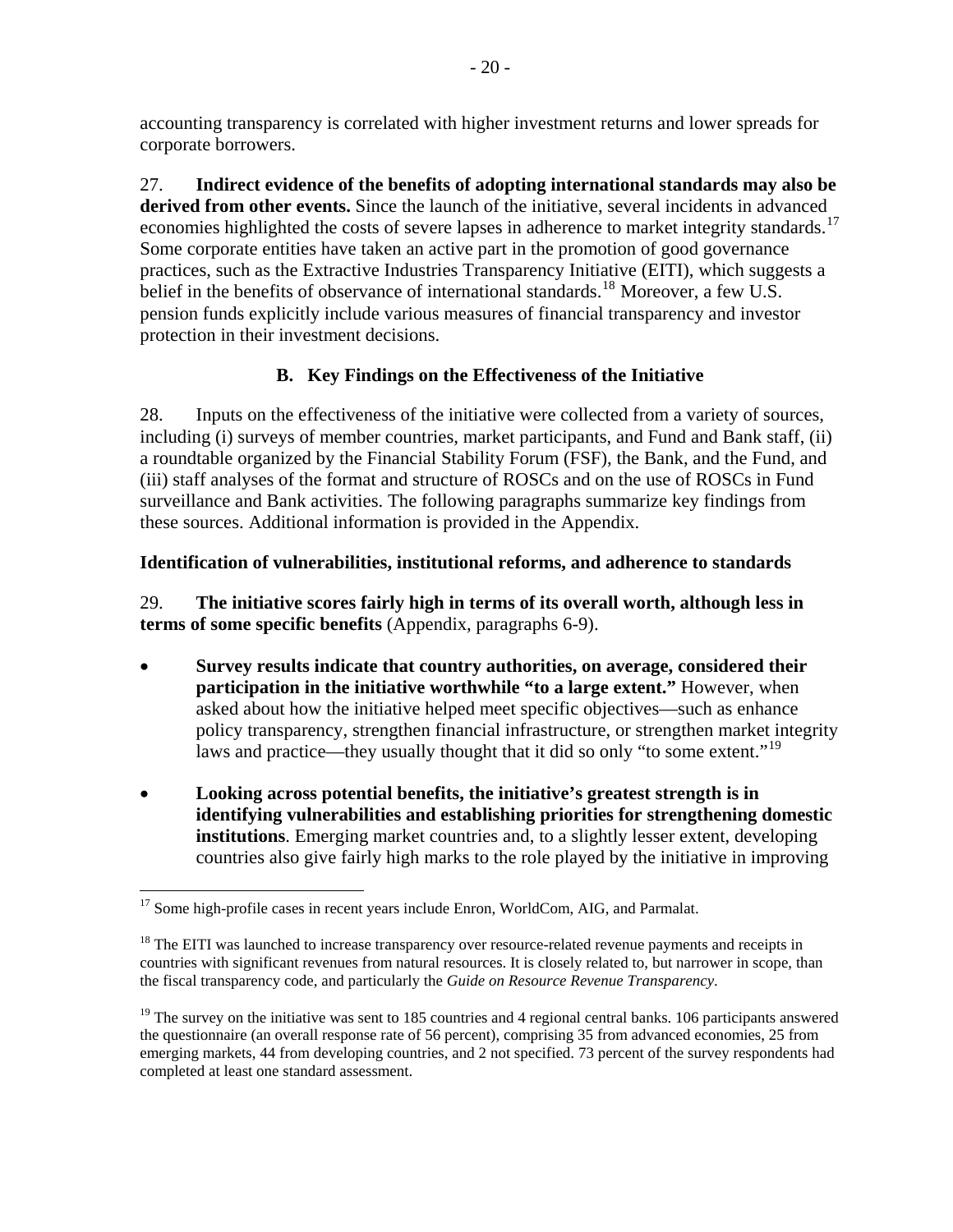<span id="page-20-0"></span>the policy dialogue with the Fund and the Bank. Country authorities note that participation brings different benefits compared to regular Article IV consultations. In particular, they appreciate the focus on institutional issues and the greater specificity of the recommended reform agenda. These are important considerations in assessing the value of the initiative.

- **The initiative is not seen as having yet had a commensurate impact on actual reform implementation.** This may partly reflect the substantial time needed to introduce reforms: using this time scale, the initiative can still be considered relatively new. It may also be related to many members' views that assistance to implement ROSC recommendations has been too limited. This suggests the need for closer attention to follow up.
- **Given the initiative's origin, it is noteworthy that, based on their own assessments, the initiative appears to have had the most beneficial impact for emerging market countries**. This result is also supported by follow-up discussions with the authorities and at the joint FSF/Bank/Fund workshop. It is true across areas covered by the initiative, namely policy transparency, financial infrastructure, and market integrity laws and practices. This points to the potential benefit of further participation by emerging market countries (e.g., in Asia).

30. **Country authorities value the dialogue that is at the heart of the assessment process.** This is evidenced by the answers to the survey and by opinions expressed during the follow up meetings and interviews. A number of participants commented on the benefits drawn from the exchanges between country officials (at a technical level) and outside experts.

31. **Evidence points to some implementation of ROSC recommendations.** Hard evidence on the impact of the initiative on countries' adherence to the standards is not available. There is neither a mechanism to track systematically members' implementation of ROSC recommendations nor the extent and degree of their observance of the standard in all ROSCs. Also, for most countries, ROSCs have only been done once, so existing ROSCs do not yet provide much information on how observance has evolved over time. Given that adherence to standards is the initiative's core mechanism for achievement of its objectives, it is worth reflecting how this information gap could be at least partly closed.<sup>[20](#page-20-0)</sup> This said, country authorities, in interviews with staff, pointed to numerous examples of such implementation, particularly in areas where reforms were already under consideration prior to participation in the initiative. In the joint FSF/Bank/Fund workshop, standard setters also expressed the view that, since the launch of the initiative, significant progress had been made in many countries toward observance of covered standards.

 $\overline{a}$ 

 $20$  It is likely that, even if better information on progress toward observance of standard is collected, one will remain confronted with a problem of attribution of this progress to the initiative, given the absence of counterfactuals.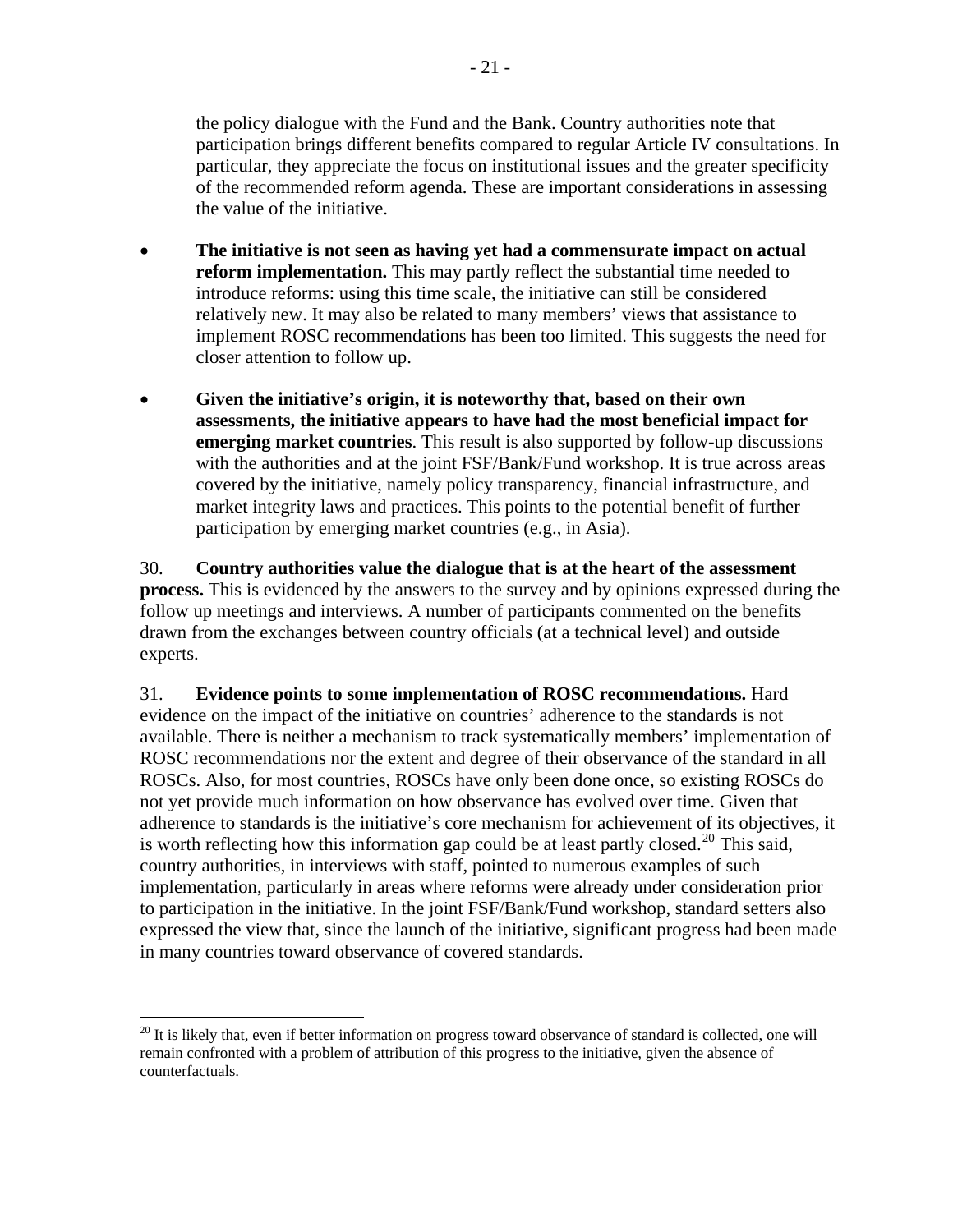<span id="page-21-0"></span>32. **The initiative informs other Bank and Fund activities to varying degrees**.

# 33. **In Bank lending operations and Bank and Fund TA, the initiative has**

**increasingly led to follow-up actions.** Integration of ROSC findings into follow-up work by the Fund and the Bank could nevertheless improve.

• For the Fund, delivery of TA identified as direct follow-up to ROSCs or FSAPs doubled since 2001 (Table 4). It reached 39 person years in FY05, amounting to 22 percent of all Fund TA delivered.<sup>[21](#page-21-0)</sup>

|                                      | $\rm FY00$ | FY01           | FY02 | <b>FY03</b> | <b>FY04</b> | <b>FY05</b> |
|--------------------------------------|------------|----------------|------|-------------|-------------|-------------|
|                                      |            |                |      |             |             |             |
| Total Fund TA                        | 171        | 162            | 154  | 166         | 173         | 176         |
| Total related to S&C inititative     | 9          | 19             | 22   | 34          | 40          | 39          |
| Follow-up TA for FSAP                |            |                | 3    | 6           | 10          | 15          |
| Follow-up TA for Standards and Codes | 8          | 15             | 13   | 18          | 21          | 14          |
| OFC and AML/CFT                      | $\theta$   | $\mathfrak{D}$ | 5    | 10          | 9           | 11          |
| Other                                | 162        | 143            | 132  | 131         | 133         | 137         |

Table 4. Fund TA Delivery<sup>1/</sup> (In person-years)

 $1/$  TA delivered in the field. Excludes INS activities.

1

• The World Bank Group has supported the growing demand, from both middle- and low-income countries, for TA to support the implementation of ROSC recommendations (Table 5).

|                                                    | <b>BCP</b> | <b>IOSCO</b> | <b>IAIS</b> | <b>CPSS</b> | AML/<br><b>CFT</b> | CG  | A&A | <b>ICR</b> | Total |
|----------------------------------------------------|------------|--------------|-------------|-------------|--------------------|-----|-----|------------|-------|
| Initial ROSC Assessments                           | 62         | 30           | 26          | 48          | 21                 | 33  | 39  | 24         | 283   |
| Number of countries receiving follow-up assistance |            |              |             |             |                    |     |     |            |       |
| Lending instrument                                 | 3          | $\cdots$     | $\cdots$    |             | 3                  | 3   | 1   | $\cdots$   | 11    |
| Technical assistance                               | 6          | 4            | 8           | 3           | 10                 | 9   | 24  | 19         | 83    |
| FIRST initiative                                   |            | 5            | 6           |             | 2                  | 3   | 3   |            | 22    |
| IFC project                                        |            | 9            | 8           |             | $\cdots$           | 3   |     | $\cdots$   | 20    |
| Total                                              | 10         | 18           | 22          | 5           | 15                 | 18  | 28  | 20         | 136   |
| In percent of ROSC initial assessments             | 16%        | 60%          | 85%         | 10%         | 71%                | 55% | 72% | 83%        | 48%   |

| Table 5. ROSC Assessments and World Bank Follow-up Assistance: Bank Client Countries Only 1/ |  |  |
|----------------------------------------------------------------------------------------------|--|--|
|                                                                                              |  |  |

 $1/$  Number of initial ROSC assessments as of December 31, 2004, and number of countries that have received follow up assistance from the World Bank as of March 31, 2005. Some countries have received more than one project related to the S&C initiative.

 $21$  As pointed by the recent Fund's Independent Evaluation Office (IEO) report, this is probably an underestimate given classification issues of TA delivered by the Fiscal Affairs Department.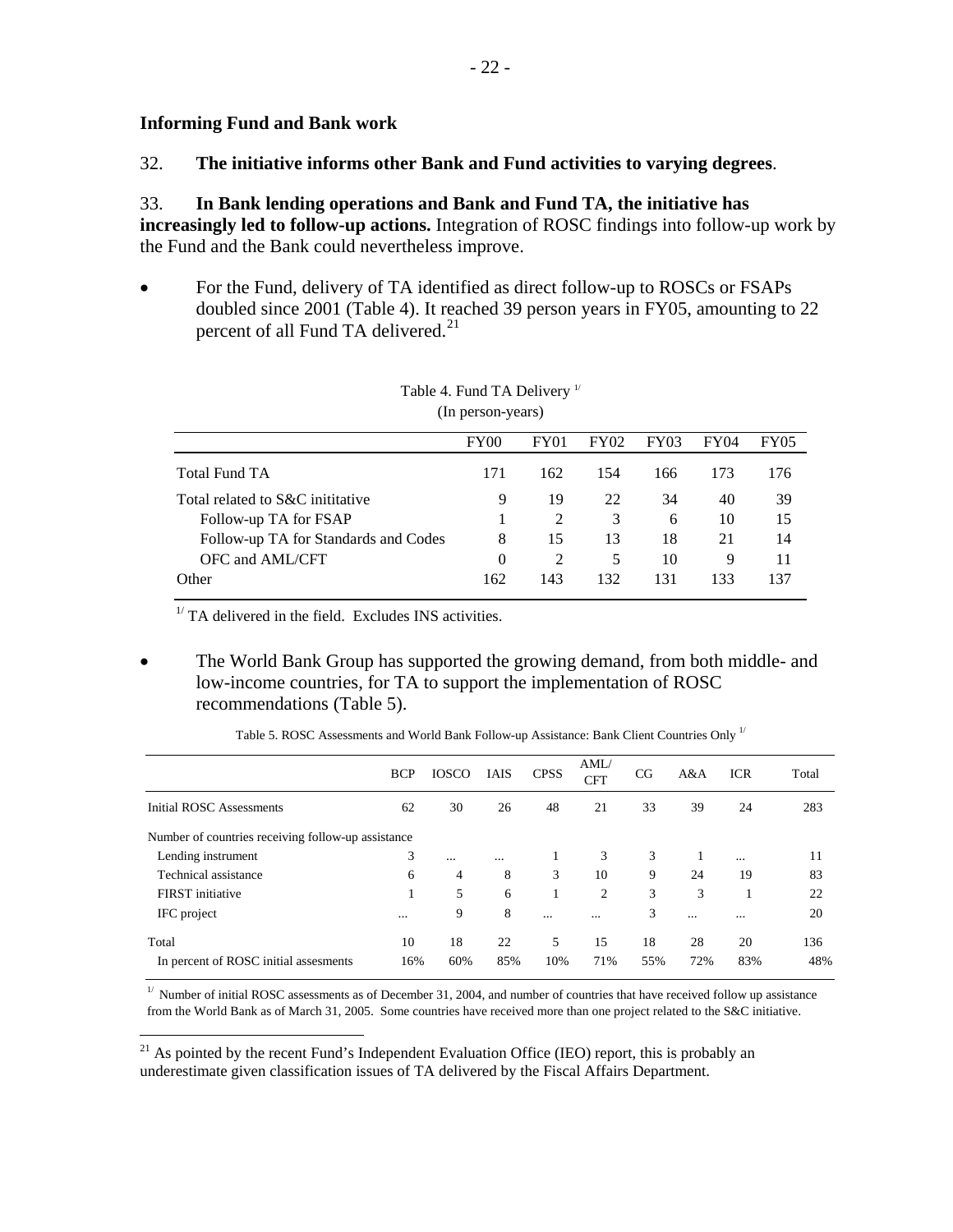- While Fund ROSC mission chiefs see the initiative as playing a large role in identifying TA needs, area departments mission chiefs and country authorities have a less sanguine assessment of that dimension (Appendix, paragraph 20).
- At the Bank, a key challenge remains to better integrate ROSC findings into followup work through the development and implementation of systematic mechanisms (Appendix, paragraph 25).

#### 34. **The initiative's contribution to Fund surveillance and Bank CASs has been modest on average**:

• Across the whole membership, the extent to which the initiative has informed Fund surveillance appears

moderate. On average, area department mission chiefs consider that the initiative has helped strengthen surveillance, but only "to some extent". (Figure 4, and Appendix, paragraphs 15-17). The review's case studies also suggest that ROSC findings could be better used in surveillance. It is nevertheless noteworthy that, in a non-negligible subset of the membership, including close to 40 percent of emerging market economies, the initiative was seen to

Figure 4. Usefulness of the Initiative for Informing Fund Surveillance: Views of Area Department Mission Chiefs (Histogram of answers by country groups)



Advanced economies Emerging markets Developing economies

inform surveillance "to a great" or "very great extent." Part of the difficulty in integrating standard assessments and surveillance lies in the fact that the significance of ROSC findings is not necessarily clear to non-specialists—e.g., it may not always be easy to distinguish which of the findings may have a bearing on vulnerability assessments or which recommendations may have relevance for promoting stability. These results suggest the need to strengthen mechanisms to ensure that macroeconomically relevant issues, if any, are clearly identified and followed up in surveillance. In addition, a table that provides a non-specialist with a summary view of the degree of observance would be helpful to bridge this gap. Financial Sector Stability Assessments (FSSAs) have generally been an effective filter of financial sector ROSC findings, as they place these findings in a broader context that makes their relevance for surveillance clear.

• For the Bank, in most cases, CAS and lending documents acknowledge the importance of institutional issues covered by international standards. Given the nature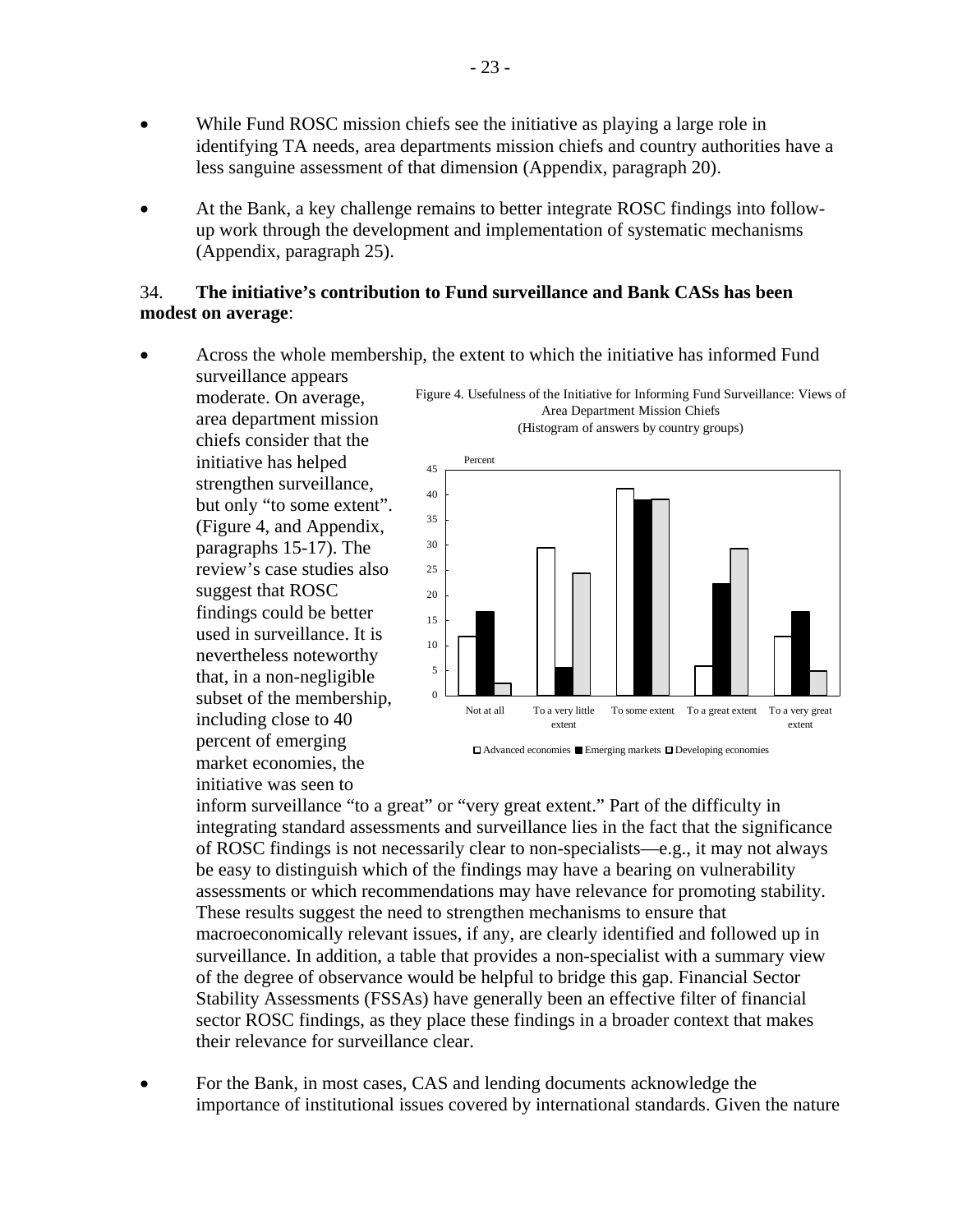<span id="page-23-0"></span>and the focus of lending instruments, references to specific country actions to address issues in the area of international standards is relatively more frequent than in the CASs. Integration of ROSC findings in country strategies and lending programs is an ongoing challenge, because of the multi-year nature of CASs and the difference in timing between the preparation of ROSCs and CASs. Nevertheless, work on standards should underpin the policy dialogue, increasingly contribute to the formulation of CASs, and sharpen the focus of capacity-building efforts (Appendix, paragraphs 26–27).

#### **Informing market participants**

35. **Direct use of ROSCs by market participants is low** (Table 6, and Appendix, paragraphs 12–13). Use does not appear to have increased in recent years: a survey conducted in 2003 reported similar results. Lack of use may not reflect lack of interest in the topics covered by (at least some of) the ROSCs, but rather perceived shortcomings of the product (see below).

> Table 6. Use of ROSCs by Market Participants (In percent of markets respondents)

To what extent do you use ROSCs in your work?

| Not at all              | 21           |
|-------------------------|--------------|
| To a very little extent | 24           |
| To some extent          | 45           |
| To a large extent       | 10           |
| To a very great extent  | $\mathbf{0}$ |
|                         |              |

36. **Market participants may, however, use ROSCs indirectly.** Rating agencies noted that they typically use ROSCs to form their views on ratings, which in turn influence the behavior of other market participants. More than 50 percent of respondents also noted that they use private alternatives to ROSCs in their work, which in turn, are partly based on ROSCs findings. However, the absence of direct use of ROSCs, in contrast to Article IV reports, is indicative of difficulties. $^{22}$  $^{22}$  $^{22}$ 

37. **Market participants called for substantial changes to make ROSCs more useful to them**, including inclusion of quantitative measures of compliance, conduct of substantive updates at annual frequency, and routine inclusion of summaries of ROSC conclusions and recommendations in Fund country reports (Appendix, paragraph 14). This raises the issue of whether direct use of ROSCs by market participants can realistically be increased.

 $\overline{a}$  $^{22}$  Follow-up meetings with market participants confirmed that they directly use Article IV staff reports regularly, but use ROSCs more sparingly.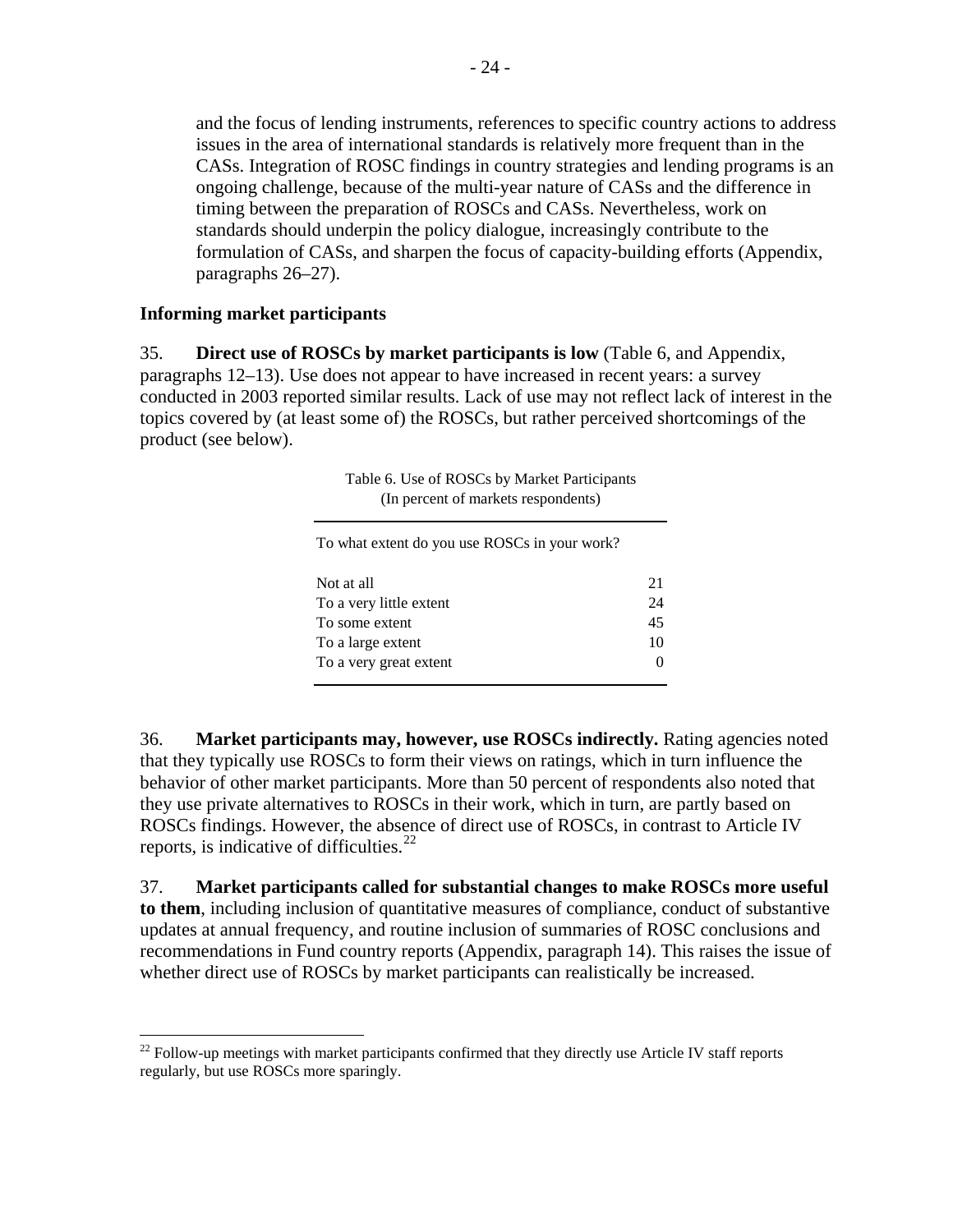# <span id="page-24-0"></span>**Quality of the outputs**

38. As the initiative is still relatively new, users may take time to appreciate it fully. Thus, in addition to considering whether the initiative's objectives have been met, it is helpful to assess the intrinsic quality of its direct outputs and to identify areas where improvements would be desirable. The bullets below focus on country-specific outputs. Assessing the quality of standards and assessment methodologies is beyond the scope of this review.

- **Survey results point to fairly positive views on the accuracy, clarity, and overall quality of ROSCs**. Views on the overall quality of the ROSCs were consistent across groups of respondents: all groups rated the overall quality of ROSCs as somewhere between "acceptable" and "good" (Appendix, paragraph 33).
- **Some progress has been made in prioritizing ROSC recommendations, a need highlighted by the 2003 review.** A review of the transparency ROSCs that were published in FY05 found that a prioritized list of recommendations was usually but not systematically included. Financial sector ROSC recommendations are aggregated across ROSCs, prioritized, and presented along with other FSAP recommendations in the main FSSA document (Appendix, paragraph 34).
- **Progress in presenting staff views on the significance of institutional weaknesses has been mixed.** Typically, ROSCs clearly described recommendations for improvement, but it was often difficult to discern the significance of identified shortcomings and whether they rose to the level of macroeconomic relevance.
- **As noted, ROSCs do not always provide an overall view on extent and degree of observance of the standard**. For instance, while some ROSCs—such as data ROSCs—contain summary matrices of observance principle-by-principle, others do not. This makes it difficult to compare observance of standards across countries or to assess progress over time.
- **On occasion, long delays reflect lengthy discussions between staff and the authorities on the ROSC's content.** It takes, on average, 8 months between the (last) ROSC mission and the issuance of a ROSC, with a standard deviation of 4 months.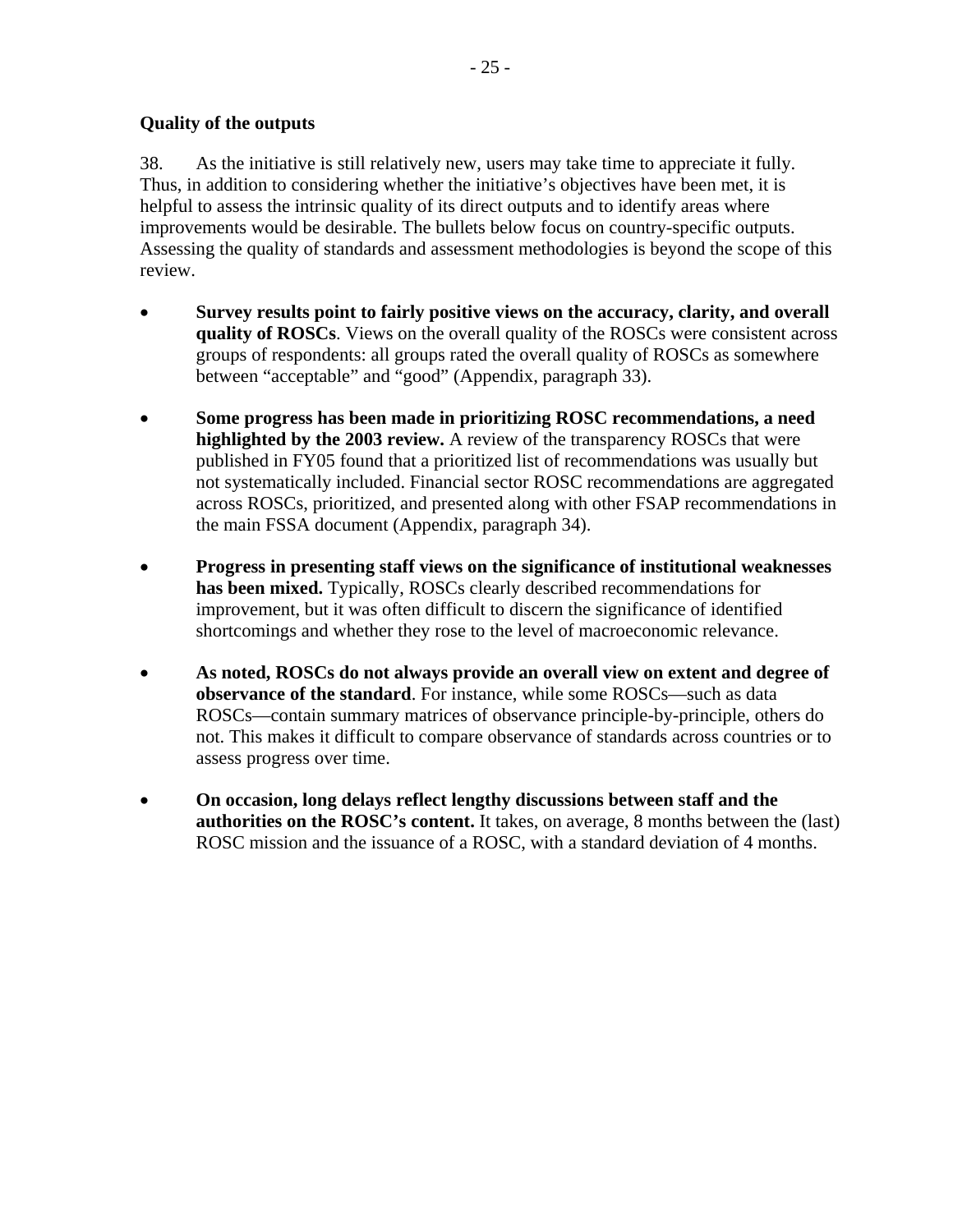# **C. Costs of the Initiative**

# <span id="page-25-0"></span>39. **In the Fund, resources spent on the initiative have seen a hump-shaped**

evolution.<sup>[23](#page-25-0)</sup> Activity associated with the initiative quickly grew to a sizeable share of the Fund's budget. As discussed in Section II.C, activity

and, by extension, costs peaked in FY2003. In FY05, they accounted for around 3¼ percent of the Fund's administrative budget, against 5½ percent in FY2003. A similar pattern emerges across the activities included in these aggregate numbers: standard-setting activities declined after 2003, as the bulk of the work on creating the standards has already taken place; and the reduction in the number of ROSCs conducted in the context of FSAPs, are mirrored in the Fund's expenditures in these categories.<sup>[24](#page-25-0)</sup> Plans for FY06 suggest some likely further decline in this share, as departments expect to initiate fewer ROSCs and FSAPs.<sup>[25](#page-25-0)</sup>

 $\overline{a}$ 



40. **In the Bank**, the production of Bank-led ROSCs rose steadily over the first years of the initiative. It has now stabilized at around 35 assessments per year, including both initial assessments and reassessments. Consequently, **the ROSC budget was around \$3.8 million in each of these two years**, with unit costs for each ROSC ranging from \$80,000-120,000, depending on the size and complexity of the economy being assessed.

41. **The limited experience with updates so far suggests that substantive updates, involving a reassessment of compliance, can be as costly as initial assessments, while**  factual ROSC updates are significantly less costly.<sup>[26](#page-25-0)</sup> Full reassessments of compliance are expected to require about the same amount of resources as the initial assessment (or only slightly less), as country practices need to be evaluated over again, although costs could be reduced in cases where developments warrant (and assessment methodologies allow)

<sup>&</sup>lt;sup>23</sup> For further information on Fund costs, see the background paper for the Fund's Board. The figures discussed in this paragraph include the full cost to the Fund of the FSAP—not solely financial sector standards assessments. Available budget data do not provide a complete decomposition of FSAP costs.

 $^{24}$  Existing information suggests that the unit cost of ROSCs is correlated with the average number of assessors required for each standard. Data and AML/CFT ROSCs require around 4 or 5 assessors each. Other financial sector ROSCs usually require one expert, except for BCP ROSCs which require two. Fiscal ROSCs are usually conducted by 3 or 4 assessors.

 $^{25}$  Based on the planned number of ROSCs and FSAPs (initial and updates) to be conducted as reported in Departmental Business Plans.

<sup>&</sup>lt;sup>26</sup> See Box 2 for definitions of substantive and factual updates. A proposal to adopt a more flexible approach to updates is made in Section IV.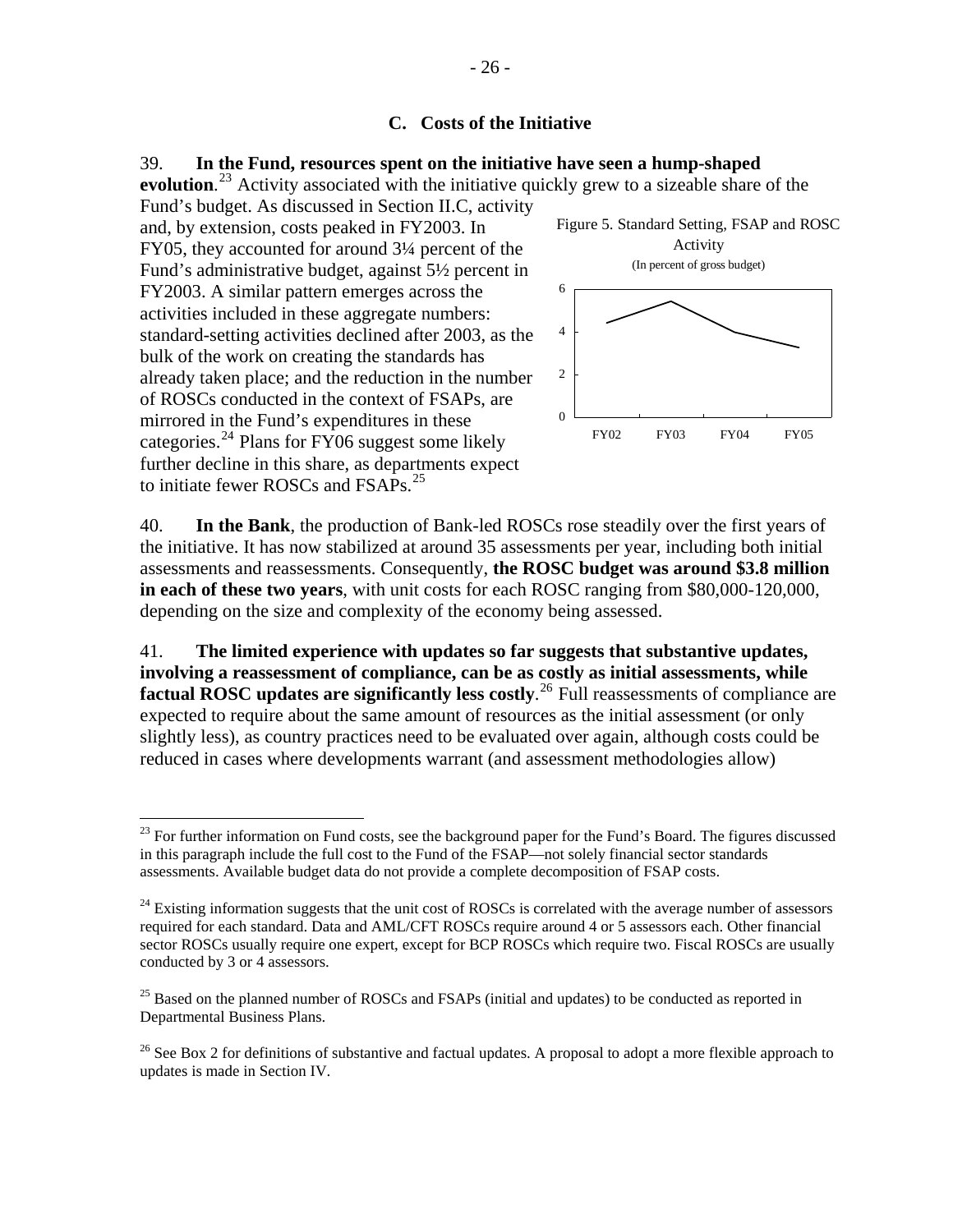<span id="page-26-0"></span>confining the reassessment to only certain elements. Factual updates can be done at lower cost because they require less use of expert time.

42. **Country authorities generally found that participation in the initiative entailed quite intense demands on government officials' time**, in terms of preparation for the assessment and time spent with the assessors. The ROSCs that appeared to be most demanding were in the areas of AML/CFT and banking supervision.

# **IV. THE FUTURE OF THE INITIATIVE**

# **General conclusions**

43. **Staff continues to see merit in the initiative**. As summarized above, the initiative has delivered substantial results in some dimensions, notably identifying vulnerabilities and establishing priorities for strengthening domestic institutions. The impact on actual implementation of reforms may not yet have been as substantial, but neither has it been insignificant. In this respect, it may be considered that the initiative is still relatively new given the typical timeframe of institutional reforms. Overall, staff considers that there is sufficient evidence to support continuation of the initiative, while at the same time trying to improve some of its features.

# 44. **The review revealed no strong reason to modify the scope or the governance of the initiative at this time:**

- The standards covered by the initiative remain relevant for Fund and Bank work. Refinements to these standards and associated methodologies can be expected in light of economic and financial developments and continued experience with assessments.
- Given the large volume of work left to achieve observance of standards in the initiative's 12 areas (and to satisfy preconditions for observance), as well as the cost constraints faced by both country authorities and international financial institutions, it would be unrealistic to expand the scope of the initiative.
- No major stakeholder (e.g., country authorities, standard setters) appeared to favor changes to key governance features, such as the relative roles of the Fund, the Bank, and standard setters or voluntary country participation.

# **Specific proposals**

# *Informing markets and other outside parties*

45. **The initiative has significantly fallen short of its objective of informing market participants. While this does not mean that this goal should be formally dropped for the initiative, it should be acknowledged that expectations on its attainment should be lowered.** Direct use of ROSCs by market participants cannot be expected to increase significantly without radical changes (e.g., inclusion of ratings in ROSCs, substantive updates at annual frequency, focus on emerging and "pre-emerging" market countries). The possibility of including ratings was discussed in the past and never adopted, and more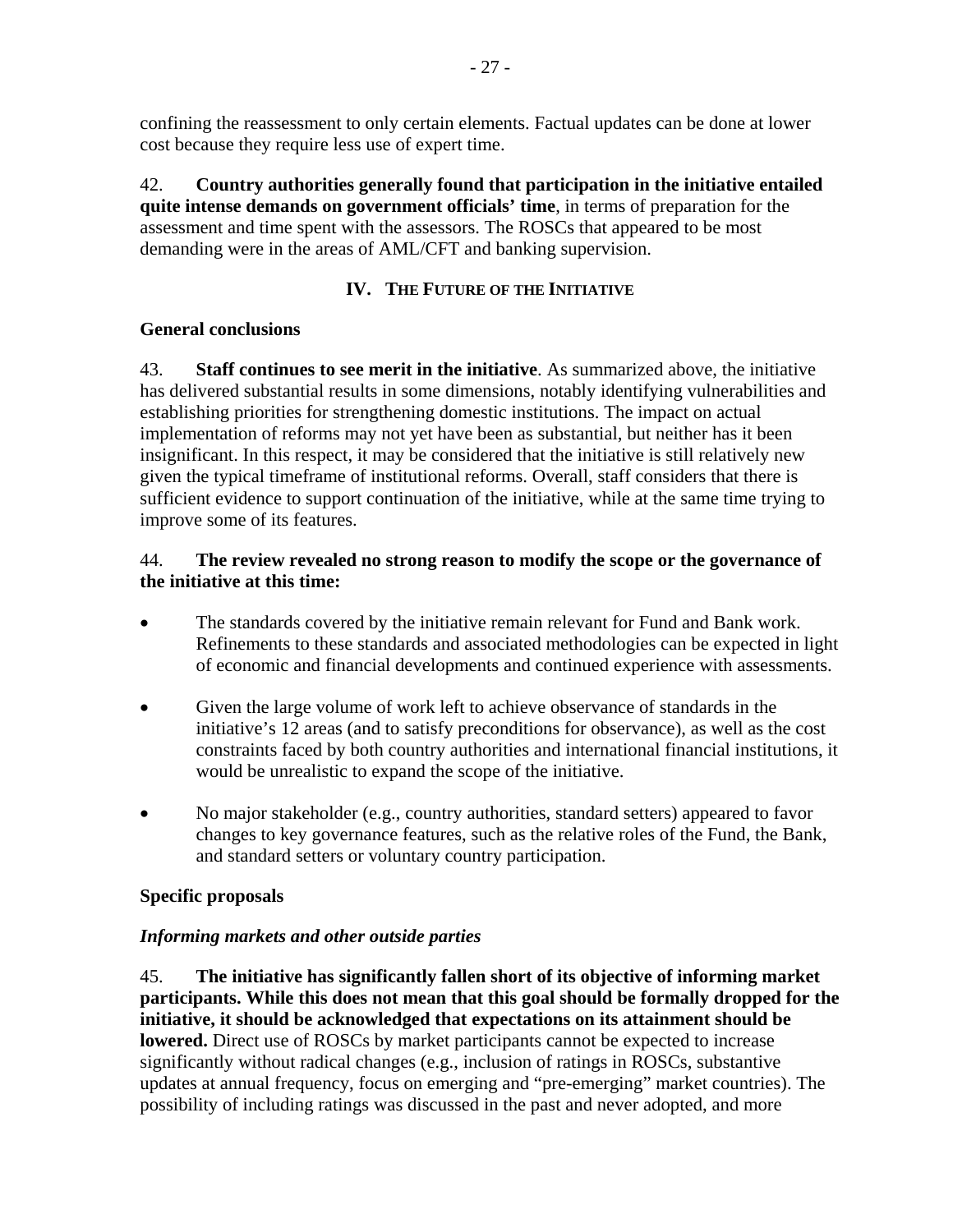<span id="page-27-0"></span>frequent substantive updates would be too costly. Therefore, achievement of this objective will likely continue to be elusive. This will have to be taken into account in future assessments of the initiative's effectiveness.

# *Country coverage and prioritization*

46. **It is critical that the initiative's resources are spent where they are most needed**. Given cost constraints, it is impossible to have full coverage and frequent updates across countries and standards. This requires acting both on the demand side and on the supply side.

# 47. **On the demand side, the critical issue is how to ensure that countries whose participation is most likely to be beneficial (from a national or system-wide perspective) choose to participate.**

- Mandatory participation has been debated by the Fund and Bank Boards on numerous occasions and has been consistently rejected, largely on the grounds that such participation would be unlikely to yield results.
- However, stepped-up efforts to encourage participation by persuading national authorities of the benefits they would derive would be helpful.
- At the Fund, processes should be put in place to ensure that staff's views on "unconstrained" ROSC priorities—identified in the TAMS prioritization process— are reflected in Article IV consultation reports.<sup>[27](#page-27-0)</sup> This would help the Board implement existing policy whereby Directors can encourage countries to participate in a ROSC, including through the FSAP, as appropriate. As a complement, staff could resume sending to the Board regular reports on participation in the initiative.

# 48. **On the supply side, it is recommended (i) to strengthen prioritization processes; and (ii) to modify rules applying to reassessments and updates. It is also necessary to consider the financing of market integrity standard assessments for advanced countries.**

49. *Prioritization processes***.** The general criteria set by the Boards to guide prioritization remain broadly appropriate. However, actual prioritization processes could be strengthened: (i) building on mechanisms put in place following the 2003 review of the initiative, it would be worth seeking further involvement of Fund area departments and Bank regions in the definition of annual ROSC programs; and (ii) for reassessments and updates, availability of systematic information (i.e., a database) on the extent and degree of countries' observance of international standards (drawn from past assessments) would facilitate prioritization (see below). In addition, alternatives to formal assessments of observance of standards should be considered in certain cases (primarily in low income countries) and for certain standards (such as insurance supervision or securities regulation), where more customized analyses, drawing on the standards, can be more constructive and have lower cost.

 $\overline{a}$ <sup>27</sup> "Unconstrained" priorities mean priorities defined independently of countries' willingness to participate.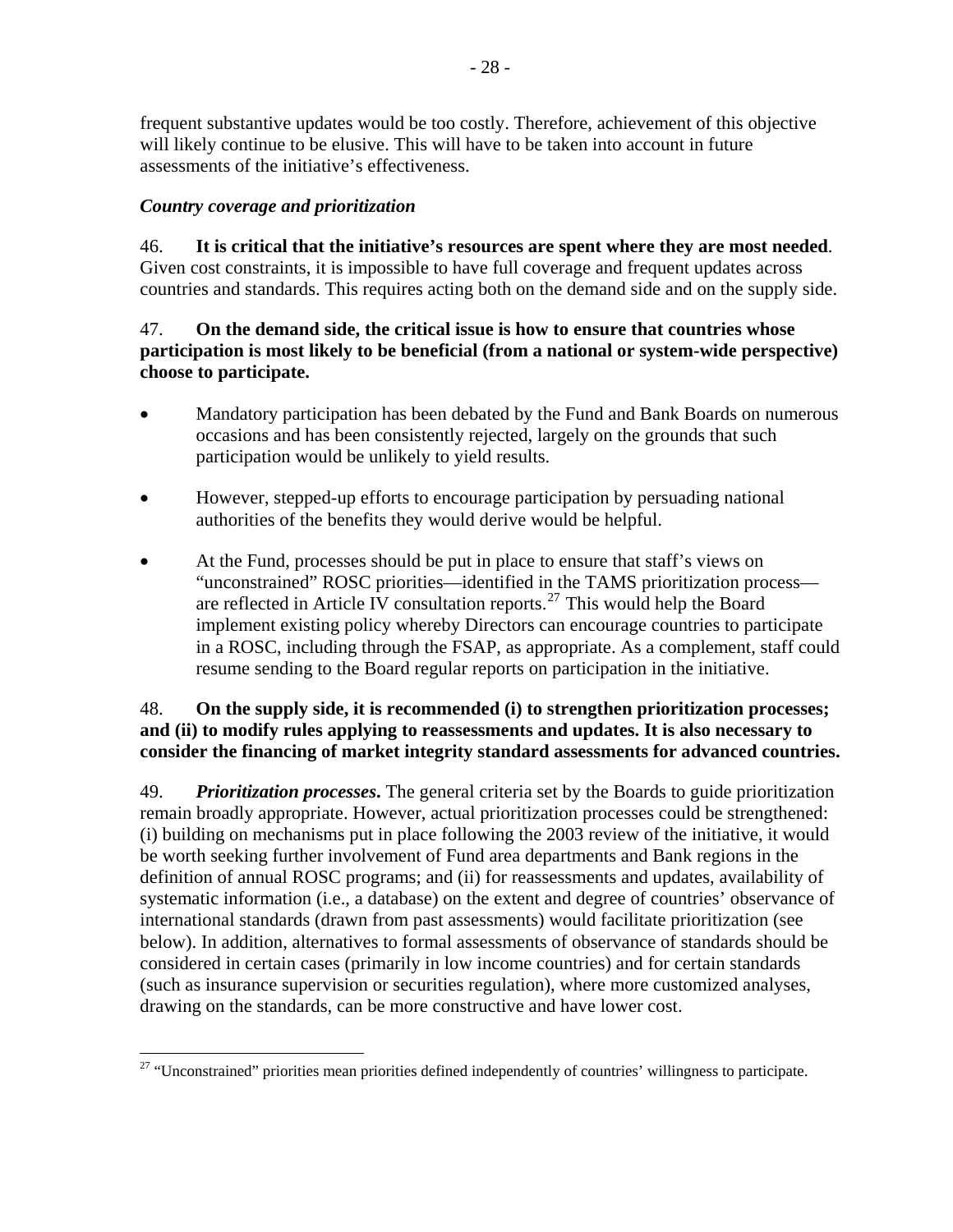<span id="page-28-0"></span>50. *Rules for updates.* Experience has shown that, to be useful, updates require the expertise of the functional departments.<sup>[28](#page-28-0)</sup> Updating the current stock of ROSCs at a fairly high frequency would be too costly. Therefore, *a more flexible approach is needed*.<sup>[29](#page-28-0)</sup> More specifically:

- At the Fund, the requirement for annual factual updates carried out by area departments would be discontinued. Naturally, as is the case today, Article IV consultations should report any major institutional change in the areas covered by ROSCs or other areas that have material macroeconomic implications. Updates would be undertaken by functional departments.
- The frequency and scope of updates would depend upon country-specific circumstances. They could either be factual or substantive (see Box 2). In addition, for data ROSCs, substantive updates could be limited to one or a few data sets where significant gaps had previously been identified.<sup>[30](#page-28-0)</sup>
- Priority would be given to countries where significant gaps were identified in previous standard assessments and where the exercise would yield the highest return in terms of stability for the country or the international financial system. For these countries, updates could be undertaken every 4-5 years (for further discussion of frequency, see the next section on resource implications).<sup>[31](#page-28-0)</sup> For other countries, updates would be more spaced out.

51. *Conduct and financing of Bank-led ROSCs for industrialized countries.* Requests for ROSC assessments from a few industrialized countries suggest some interest among advanced economies to have assessments in these areas. The Bank staff is willing to accommodate these requests because, in addition to identifying gaps in assessed countries, they can provide the opportunity for transferring the experiences of more advanced countries to emerging markets and other developing countries, as appropriate, and they may promote higher participation among client countries. The challenge is how to accommodate requests from outside the Bank's client group without jeopardizing capacity to satisfy demands from

 $\overline{a}$ <sup>28</sup> At the Fund, existing procedures call for factual updates to be undertaken annually by area departments in areas most central to the Fund's concerns (data dissemination, fiscal transparency, monetary and financial policy transparency, and banking supervision). In practice, few such updates are done.

<sup>&</sup>lt;sup>29</sup> A modified and flexible approach to FSAP updates was approved in the context of the 2005 FSAP review. Its key features include: an average frequency of FSAP updates of five years with flexibility built in to allow for country-specific circumstances; the FSAP update will contain factual updates of standards already assessed; beyond this, substantive updates (also known as reassessments) of standards could also be undertaken, as could new assessments of standards not previously assessed.

 $30$  Data ROSCs cover several data sets, which are assessed separately. The structure of data ROSCs thus lends itself well to selective updating.

<sup>&</sup>lt;sup>31</sup> The majority of mission chiefs in both area and functional departments thought that the shelf life of a ROSC was between one and four years.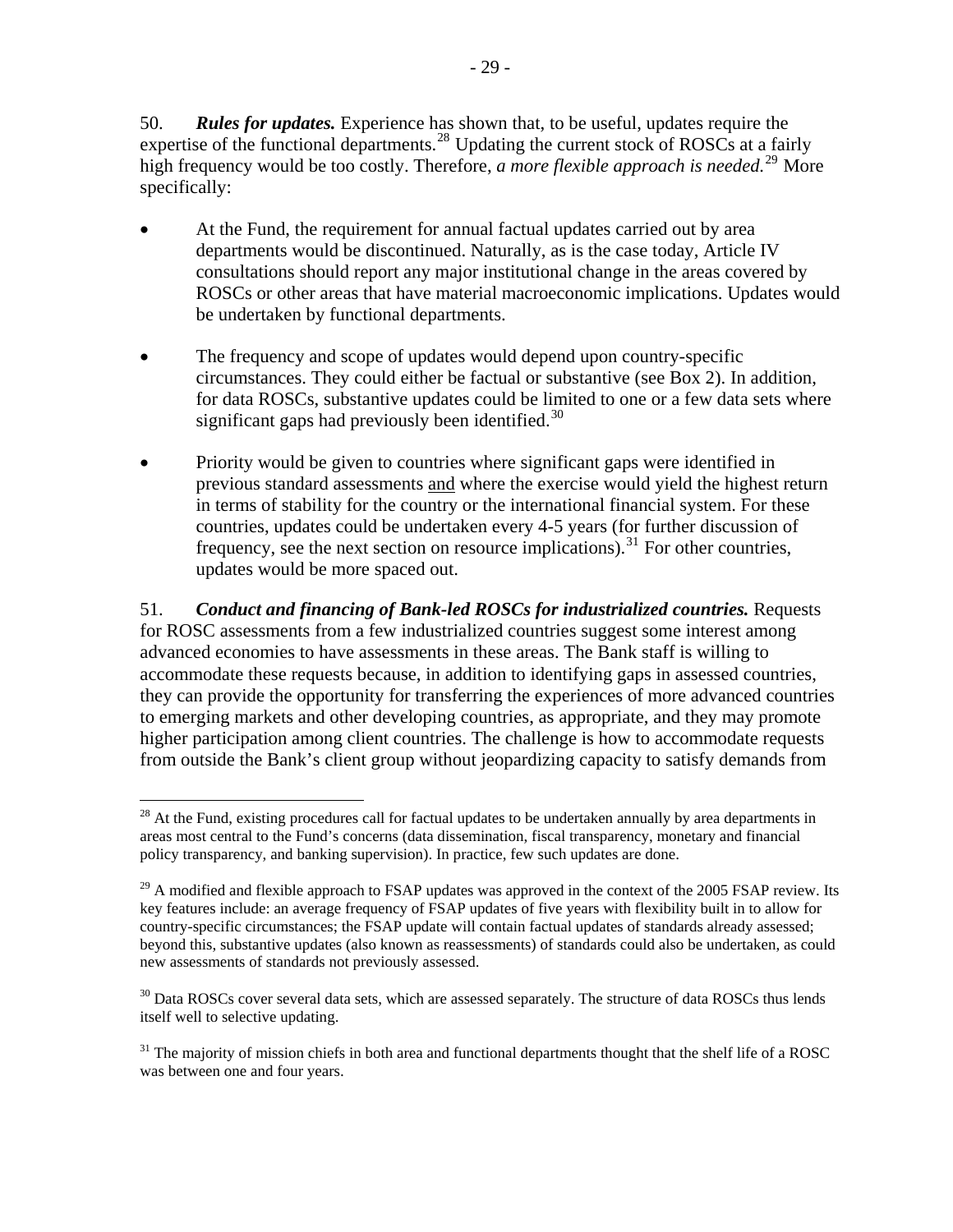the Bank's client countries. Discussions are ongoing on how the costs of these assessments would be borne; suggestions made include the creation of a Trust Fund or having the countries asking for assessments bear the principal cost of the assessments.

# *Integrating the initiative with other Bank and Fund work*

# 52. **To integrate further the initiative into other Bank work**, the following steps are proposed:

- (i) developing a more *detailed action plan for follow-up in selected countries*, reflecting the recommendations of the FSAP or ROSC team, together with a view on sequencing and implementation of TA; (ii) assigning responsibility for convening a *ROSC follow-up meeting* involving relevant staff from the Bank, the Fund, the International Finance Corporation (IFC), the Financial Sector Reform and Strengthening Initiative (FIRST), and bilateral donors to coordinate the assimilation of recommendations in each institution's country work; (iii) *helping country authorities in identifying and arranging needed TA,* which could also involve other TA providers, including FIRST; and (iv) implementing a *process for monitoring progress with implementation.*
- Further efforts are needed to ensure that ROSC findings and recommendations inform staff and task managers when country assistance strategies are being set, to ensure that follow up activities are well coordinated, and to monitor the implementation of recommendations made in the assessments.
- A dissemination campaign by regional seminars might also be necessary to deliver a comprehensive and integrated approach with client countries. Success of the ROSC initiative depends on the impact of each assessment on institutional capacity building related operational activities in a client country.

# 53. **To integrate further the initiative into other Fund work**, the following steps are proposed:

• Improved coverage in surveillance of issues highlighted by ROSCs is needed, where such issues are macroeconomically relevant. The recommendations to improve the format and content of ROSCs discussed below will go some way in this direction. In addition, ROSC findings and their significance should be transmitted to area departments more effectively. One possibility to ensure adequate transfer of knowledge is to have the ROSC team suggest to the area department *a list of key ROSC recommendations of macroeconomic relevance to be followed up in Article IV consultations.* An effort should be made to: (i) keep such a list short to allow a realistic follow-up; (ii) clarify the macroeconomic relevance of the issue; and (iii) provide the basic information needed for the follow-up by non-specialists. *A post-ROSC wrap-up meeting between the ROSC team and the area department would take place* to discuss the list of key ROSC recommendations to be followed up in subsequent Article IV consultations—a record of the outcome of the meeting would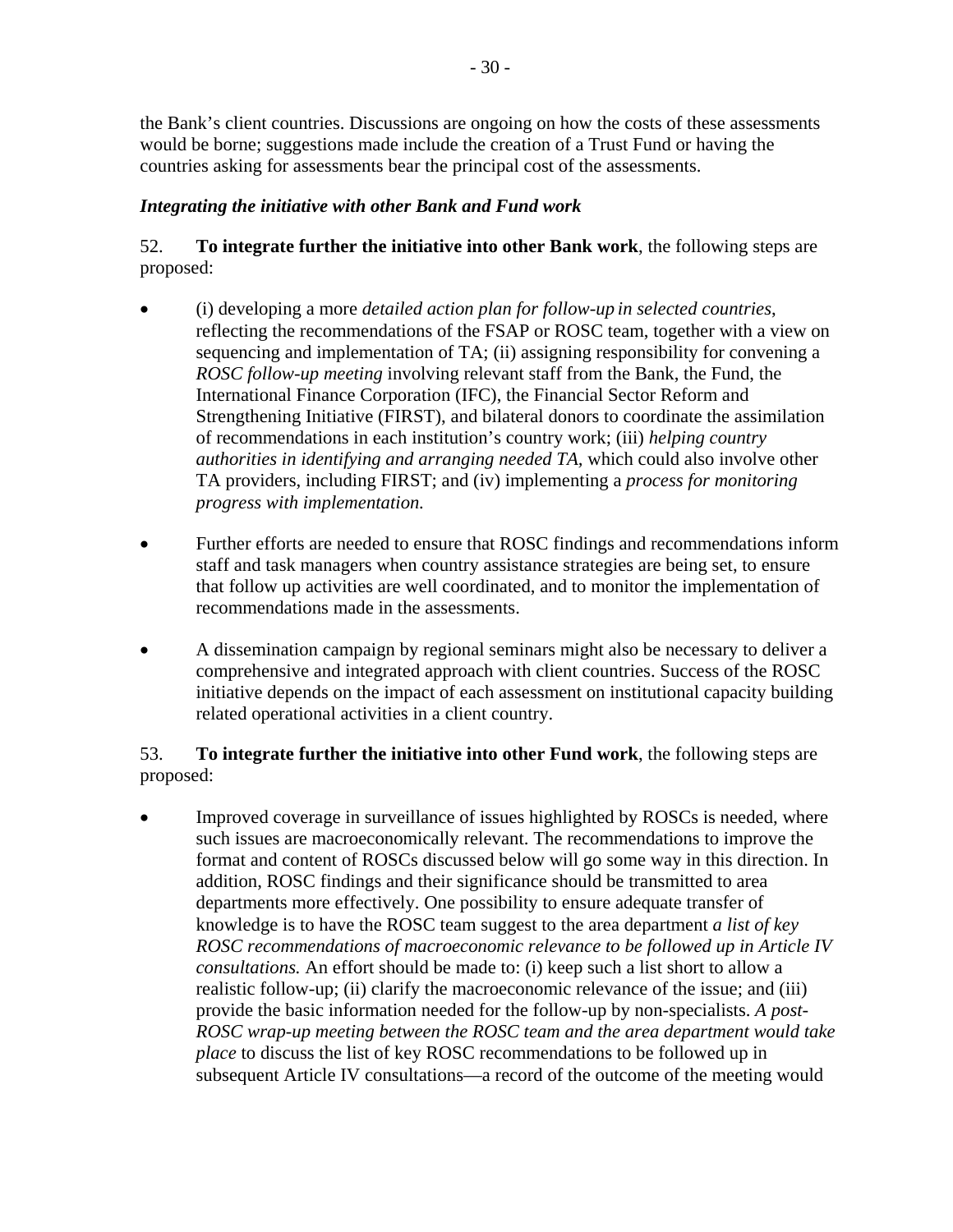be produced by the area department and disseminated to relevant functional departments (i.e., ROSC producer, Policy Development and Review Department).<sup>[32](#page-30-0)</sup>

- <span id="page-30-0"></span>In Fund-led areas, the modalities to ensure appropriate "hand-off" from ROSC teams to TA providers could be strengthened by holding *wrap-up meetings within functional departments* following completion of ROSCs with the aim of drawing selective lists of priority recommendations whose implementation would likely require TA. In parallel, following the above-mentioned post-ROSC wrap-up meeting, area departments could consider what issues would, in their views, deserve to be given priority in TA activities. Such lists could then be used to inform the Fund TA prioritization process and discussions with other TA providers.
- In general, *informal follow up should be also encouraged*, for example by providing to the authorities at the completion of ROSC contact points for further exchanges on technical issues or TA requests.

# *Quality of ROSCs*

<u>.</u>

# 54. **To improve provision of information, enhance understanding of the overall significance of ROSC findings, and help monitor attainment of the initiative's final objective, three steps could be taken:**

- Each ROSC should contain an *executive summary* providing a clear assessment of the overall degree of observance of the standard that could be, to the extent possible, understood by non-specialists.
- The practice of including a *principle-by-principle summary of observance of the standard*, which is currently used for data ROSCs and detailed assessments of financial sector standards, should be extended to other ROSCS, including policy transparency and financial sector ROSCs. Table 7 provides an example of such a summary table for a data ROSC.
- Each ROSC should systematically contain a *prioritized list of key recommendations*. When compliance is high, this list would be short.

55. The practice of *sharing draft ROSCs with the authorities*—which, from the Fund's perspective, differs from that followed for Article IV reports—has, in some cases, led to lengthy discussions between staff and the authorities on the ROSC's content. This resulted in significant delays in the completion of the ROSCs and raised questions about their candor.

 $32$  For financial sector standards, procedures similar to the post-ROSC wrap-up meeting are already in place in the context of the integration of FSAP findings into Article IV consultations. They would not need to be duplicated.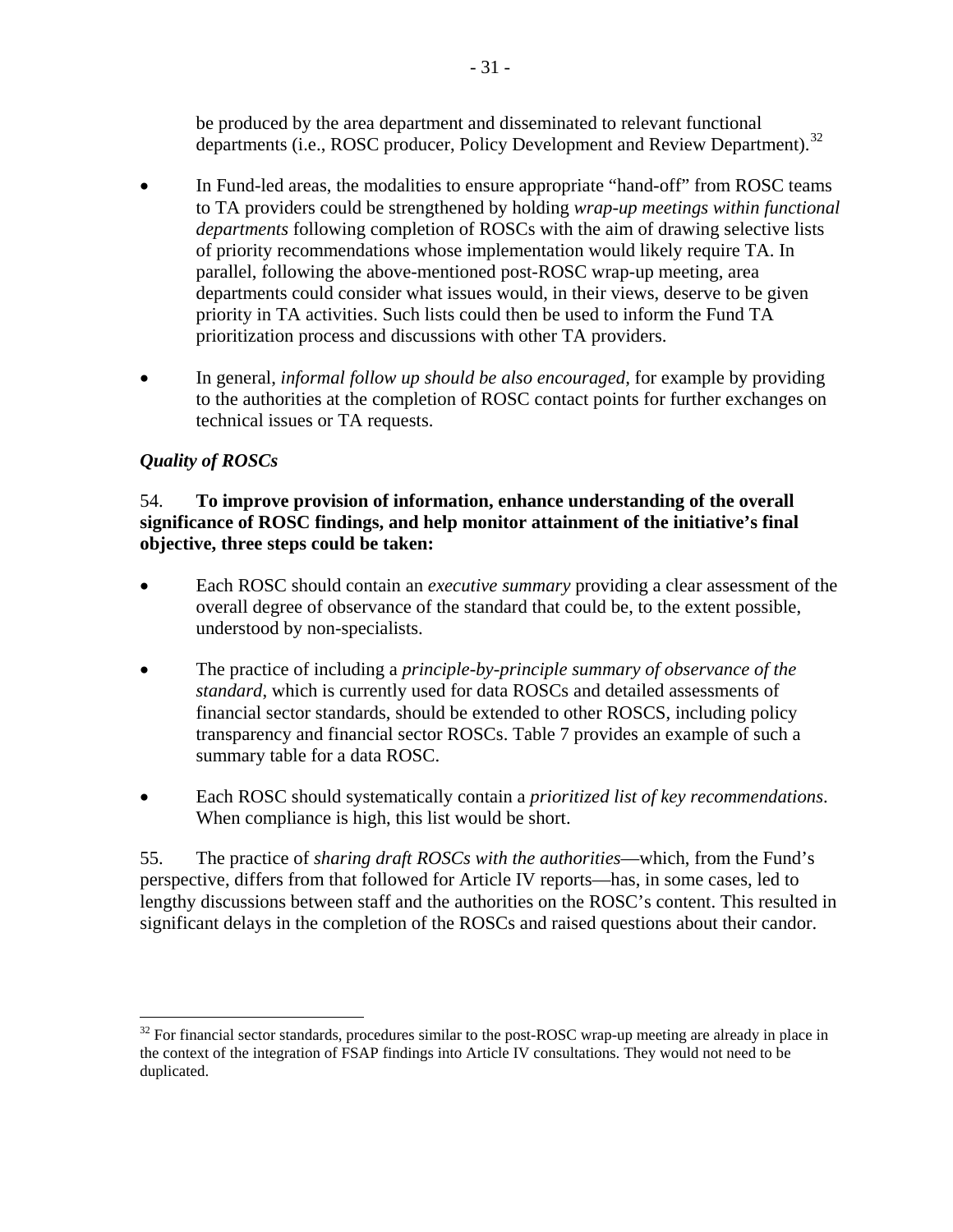| Key to symbols: O = Practice Observed; LO = Practice Largely Observed; LNO = Practice Largely Not Observed; NO = Practice Not Observed.<br><b>Datasets</b> | National        | <b>Consumer Price</b> | Government                   | Monetary          | <b>Balance of Payments</b>  |  |
|------------------------------------------------------------------------------------------------------------------------------------------------------------|-----------------|-----------------------|------------------------------|-------------------|-----------------------------|--|
|                                                                                                                                                            | <b>Accounts</b> | Index                 | Finance<br><b>Statistics</b> | <b>Statistics</b> | <b>Statistics</b>           |  |
| <b>Dimensions/Elements</b>                                                                                                                                 |                 |                       |                              |                   |                             |  |
| 0. Prerequisites of quality                                                                                                                                |                 |                       |                              |                   |                             |  |
| 0.1 Legal and institutional environment                                                                                                                    | LO              | LO                    | LO                           | $\mathbf{O}$      | LO                          |  |
| 0.2 Resources                                                                                                                                              | LO              | <b>LNO</b>            | LO                           | $\Omega$          | $\Omega$                    |  |
| Relevance<br>0.3                                                                                                                                           | LO              | LO                    | LO                           | LO                | LO                          |  |
| 0.4 Other quality management                                                                                                                               | LO              | LO                    | LO                           | $\Omega$          | LO                          |  |
| 1. Assurances of integrity                                                                                                                                 |                 |                       |                              |                   |                             |  |
| 1.1 Professionalism                                                                                                                                        | LO              | $\Omega$              | $\Omega$                     | $\Omega$          | $\Omega$                    |  |
| 1.2 Transparency                                                                                                                                           | LO              | LO                    | LO                           | LO                | ${\rm LO}$                  |  |
| Ethical standards<br>1.3                                                                                                                                   | $\Omega$        | $\mathbf{O}$          | $\overline{O}$               | $\Omega$          | $\Omega$                    |  |
| 2. Methodological soundness                                                                                                                                |                 |                       |                              |                   |                             |  |
| 2.1 Concepts and definitions                                                                                                                               | <b>LNO</b>      | $\mathbf{O}$          | LO                           | $\Omega$          | LO                          |  |
| 2.2 Scope                                                                                                                                                  | <b>LNO</b>      | LO                    | <b>LNO</b>                   | LO                | LO                          |  |
| Classification/sectorization<br>2.3                                                                                                                        | <b>LNO</b>      | LO                    | LO                           | LO                | <b>LNO</b>                  |  |
| 2.4 Basis for recording                                                                                                                                    | LO              | LO                    | LO                           | LO                | LO                          |  |
| 3. Accuracy and reliability                                                                                                                                |                 |                       |                              |                   |                             |  |
| 3.1 Source data                                                                                                                                            | <b>LNO</b>      | LO                    | LO                           | <b>LNO</b>        | <b>LNO</b>                  |  |
| Assessment of source data<br>3.2                                                                                                                           | <b>LNO</b>      | LO                    | $\Omega$                     | O                 | <b>LNO</b>                  |  |
| Statistical techniques<br>3.3                                                                                                                              | <b>LNO</b>      | LO                    | LO                           | $\Omega$          | LO                          |  |
| 3.4 Assessment and validation of intermediate data and<br>statistical outputs                                                                              | <b>LNO</b>      | LO                    | LO                           | $\Omega$          | LO                          |  |
| 3.5 Revision studies                                                                                                                                       | <b>LNO</b>      | LO                    | <b>LNO</b>                   | <b>LNO</b>        | <b>LNO</b>                  |  |
| 4. Serviceability                                                                                                                                          |                 |                       |                              |                   |                             |  |
| Periodicity and timeliness<br>4.1                                                                                                                          | $\Omega$        | $\mathbf{O}$          | $\Omega$                     | $\Omega$          | $\Omega$                    |  |
| 4.2 Consistency                                                                                                                                            | <b>LNO</b>      | $\Omega$              | LO                           | $\Omega$          | LO                          |  |
| 4.3 Revision policy and practice                                                                                                                           | <b>LNO</b>      | LO                    | LO                           | LO                | LO                          |  |
| 5. Accessibility                                                                                                                                           |                 |                       |                              |                   |                             |  |
| 5.1 Data accessibility                                                                                                                                     | LO              | LO                    | LO                           | $\Omega$          | LO                          |  |
| 5.2 Metadata accessibility                                                                                                                                 | <b>LNO</b>      | LO                    | <b>LNO</b>                   | <b>LNO</b>        | $\ensuremath{\mathrm{LNO}}$ |  |
| 5.3 Assistance to users                                                                                                                                    | LO              | $\Omega$              | LO                           | LO                | LO                          |  |

Table 7. Data Quality Assessment Framework—Summary Results

**Practice observed:** current practices generally in observance meet or achieve the objectives of DQAF internationally accepted statistical practices without any significant deficiencies. **Practice largely observed:** some departures, but these are not seen as sufficient to raise doubts about the authorities' ability to observe the DQAF practices. **Practice largely not observed:** significant departures and the authorities will need to take significant action to achieve observance. **Practice not observed:** most DQAF practices are not met.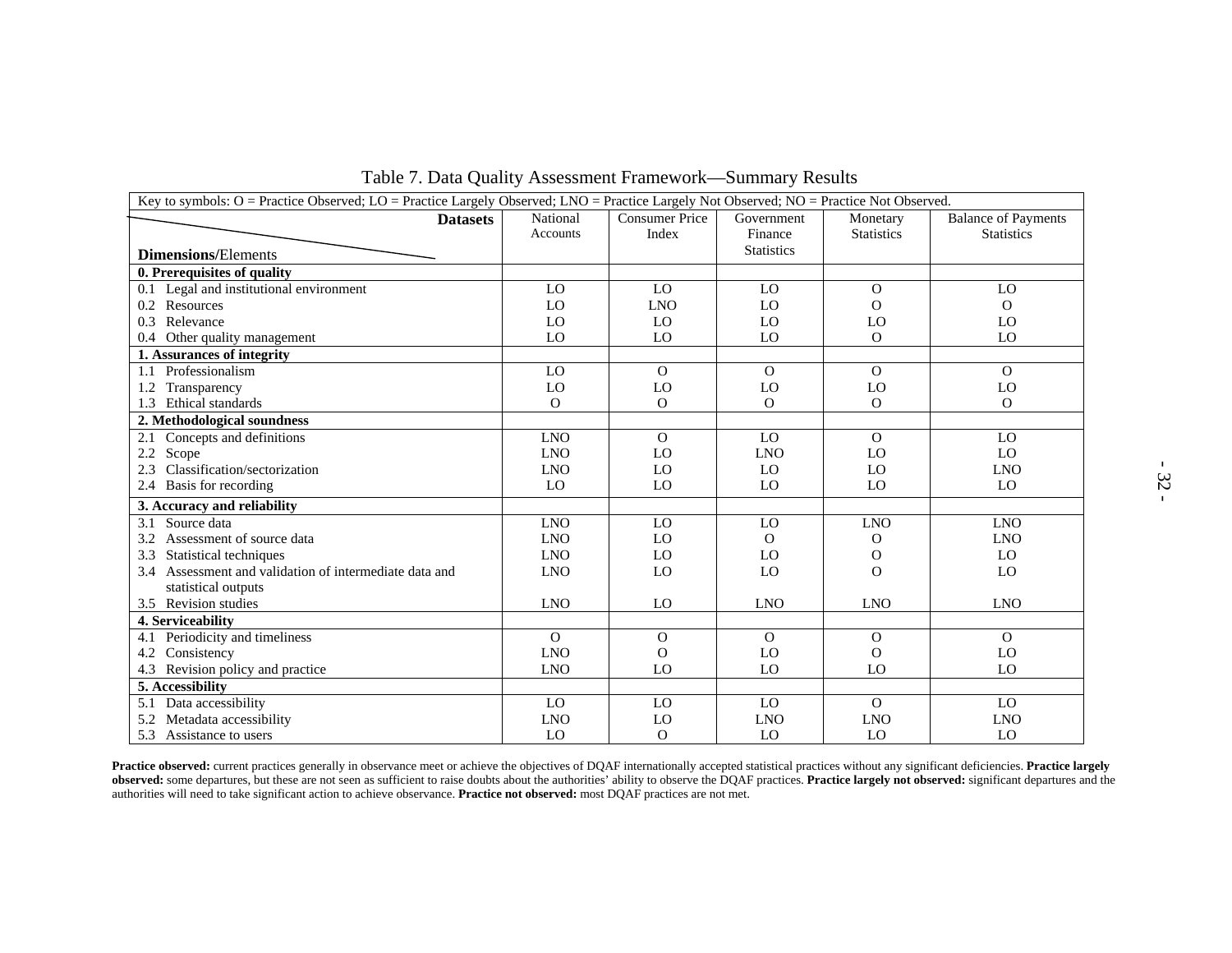<span id="page-32-0"></span>Against these actual or potential drawbacks, the practice has important advantages. It guarantees a higher level of accuracy of the assessments and may lead to a higher degree of ownership of the ROSC recommendations by country authorities. **To prevent excessive delays, staff proposes to adopt an indicative timeline from the end of the mission to the completion of the entire process**.

# *Tools to enhance cross-country and inter-temporal comparisons*

56. The large number of ROSCs already completed contain a trove of information that is currently under-utilized. Discussions with country authorities and survey responses suggested there is a demand for more *cross-country research* to identify patterns across countries and issues of macroeconomic relevance. Publication of the ROSCs is important, in this regard.

57. In the Fund, staff intends to devote **further efforts to the systematic compilation of information embodied in standard assessments, so as to inform better its analysis and decision making**. Such information would be drawn from the elements described in paragraph 54, and would be available only to staff. It would help staff to: (i) prioritize assessments, (ii) measure progress towards observance of standards, and (iii) undertake cross-country analysis on key ROSC findings.[33](#page-32-0)

# *Expanding cooperation with other institutions*

58. **As requested by the Bank Board in 2003, the Bank has reached out to the Multilateral Development Banks (MDBs) to expand cooperation on the International Financial Architecture agenda**, in particular the Asian Development Bank (ADB) and the Inter-American Development Bank (IADB). Interest in such cooperation has been variable. Partnership in follow-up actions has been achieved through other implementation mechanisms such as multi-donor trust funds (Global Corporate Governance Forum and FIRST) or other grants (Asia Europe Meeting (ASEM), Institutional Development Fund (IDF), and Center for International Private Enterprise (CIPE)).

59. One obstacle to involving outside agencies, MDBs, donors and the IFC in the followup process is the confidentiality attached to unpublished ROSC documents. Under current procedures, ROSCs cannot be shared with other agencies unless they are published, inhibiting the coordination of follow-up activities. To remedy this situation, **Bank staff proposes to put in place a procedure for the transmission of ROSCs to other international agencies**. [34](#page-32-0) This would allow ROSC follow-up meetings for TA to be organized earlier than the current setting.

 $\overline{a}$  $33$  FAD has already done work to develop a database on specific fiscal transparency practices.

 $34$  At the Fund, Directors have agreed to a transmittal policy for ROSCs to other organizations that follows the policy in operation for Article IV documents.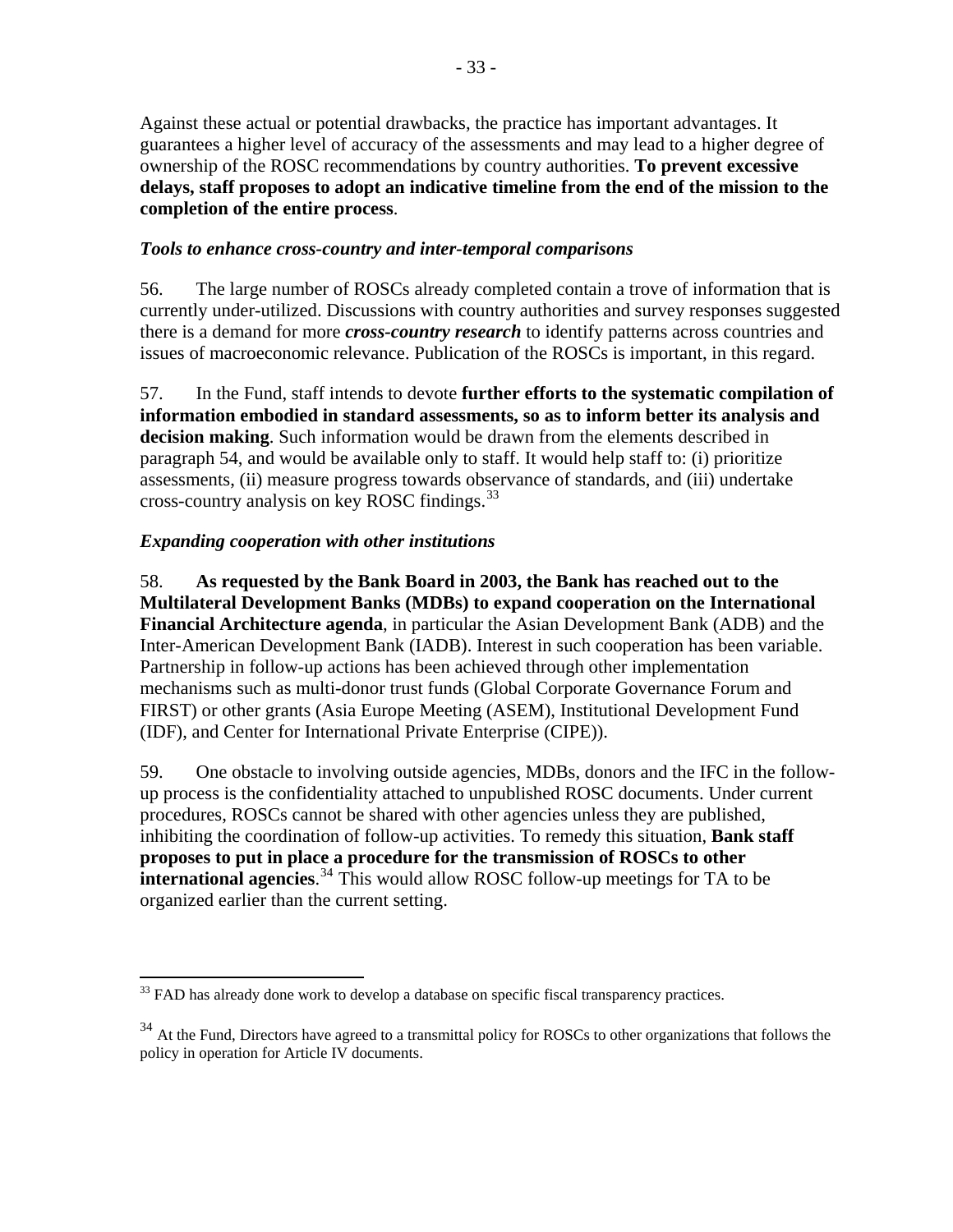#### <span id="page-33-0"></span>*Outreach*

60. Outreach has an important role to play. Disseminating and discussing information on the implementation of the initiative and its findings may encourage participation. "In-reach" on the initiative within the Fund and Bank will be essential to promote greater integration with our activities. **Thus, staff recommends to continue outreach and "in-reach" activities**.

## **V. RESOURCE IMPLICATIONS**

# **A. Resource Implications for the Fund**

61. **While the overall issue of the amount of resources to be assigned to the initiative in the future is expected to be addressed in the broader context of the Fund's strategic review**, this section provides information on the implications of the review's recommendations on the composition of the initiative's costs.

62. **Implementation of the recommendations highlighted in the previous section would entail modest costs per ROSC. Given an unchanged aggregate number of ROSCs and updates, it would amount to roughly the equivalent of one ROSC annually for the initiative as a whole.** The proposals are costed below:

- *On country coverage and prioritization,* (small) savings from discontinuing factual updates would offset the costs associated to greater attention to "unconstrained" ROSC priorities in Article IV consultation reports and the resumption of regular reports to the Board on ROSC participation.
- *On transparency of results and tools to monitor effectiveness, the proposals aimed at* greater clarity and usefulness of ROSCs would require around 0.6 staff year to complete.
- *On better integration with Fund work, the cost of the proposals to enhance* coordination between and within departments to improve the initiative's usefulness for surveillance and for technical assistance will be relatively minor, at around 0.1 staff year each. Finally, each paper presenting more cross-country analysis of ROSC findings would require around 0.2 staff year to complete.

#### 63. **The Board's eventual decision on the amount of resources to devote to this initiative will determine the number of assessments that can be done each year, and the implications for the frequency of updates**.

• Implementing the review's recommendations would entail slightly higher unit costs for standard assessments and updates (previous paragraph). While, for any aggregate level of spending, the stock of assessments and updates would increase at a slightly slower rate, the mechanisms to strengthen prioritization, improve the transparency of ROSC findings, and increase links to surveillance and follow-up work would be expected to bring about greater overall impact.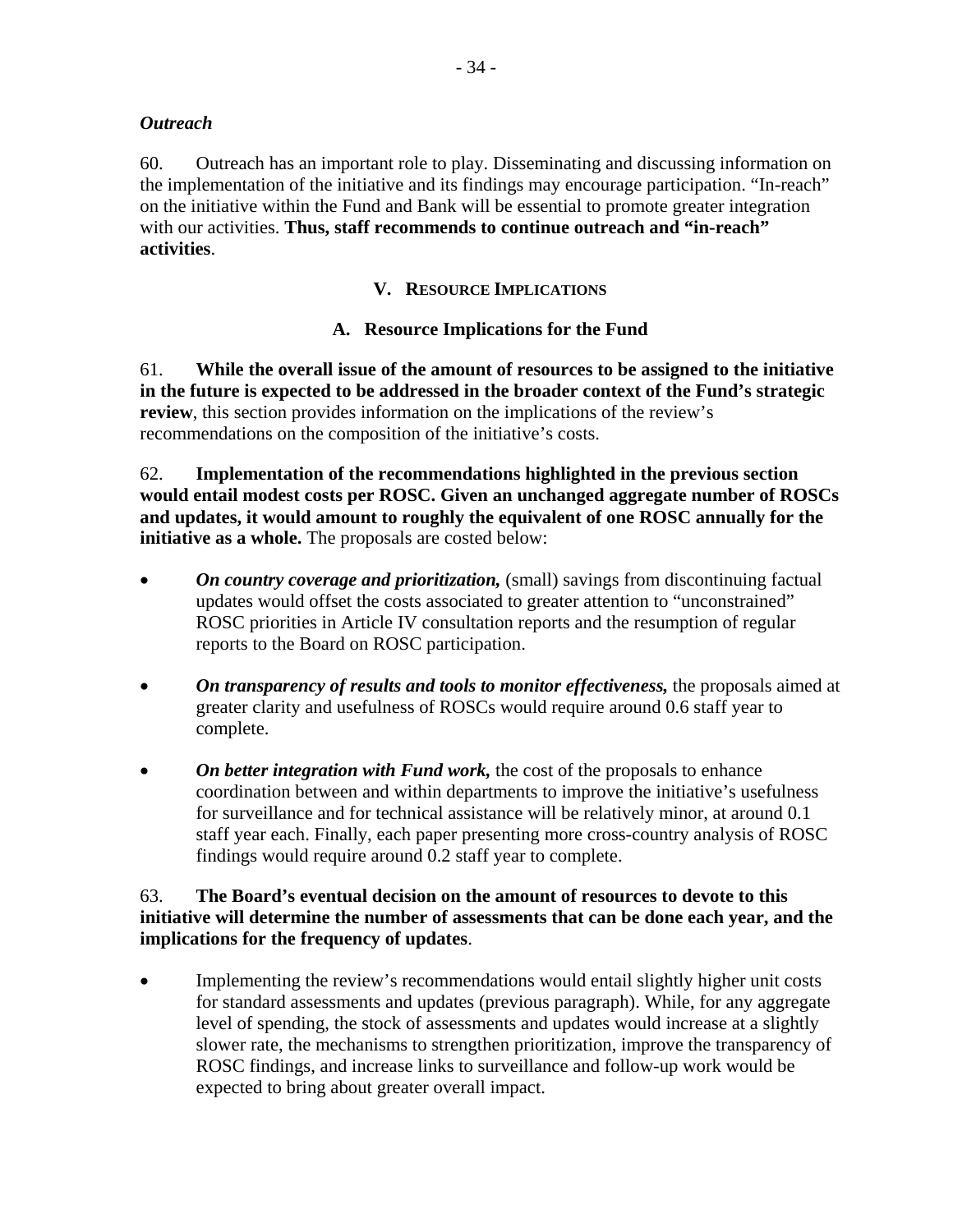<span id="page-34-0"></span>Simple calculations give some notion of the possible frequency of updates: (i) if current resources were dedicated solely to reassessments (i.e., full substantive updates), it would take a little over 5 years to update the existing stock of ROSCs; (ii) if the initiative were focused on important emerging market and developing countries (arbitrarily defined as non-advanced countries in the WEO's Group A), their ROSCs could be updated every 3 years. Thus, it would appear that, under the current resource envelope, with a judicious use of factual and substantive updates, ROSCs could be updated on average every 5 years, while still having some room to do new assessments. Targeting a higher frequency of reassessments for even a limited set of countries would put severe constraints on the program.

# **B. Resource Implications for the Bank**

64. The production of ROSCs in the areas assessed by the Bank has steadily increased and, as the number of new ROSCs increases, demand, for reassessments also will rise steadily. The production of ROSCs in these areas is envisaged at close to 35 assessments in FY 2006 (only for Accounting and Auditing (AA), Corporate Governance, and Insolvency and Creditors Rights—a level that is planned to be maintained over the following years.

65. As discussed above, the issue of how to satisfy requests from industrialized countries for assessments in the areas assessed by the Bank without adding further pressure to the current resource and capacity constraints must be addressed.

66. In view of the increasing importance attached to the assessment and implementation of these standards, staff believes it is important (i) to maintain the goal of close to 35 annual assessments (including updates) in FY06-FY08, (ii) to provide a cost recovery mechanism for assessments undertaken in industrial countries, (iii) to provide a mechanism for better internal coordination, and (iv) to support the initiative with a dissemination campaign.

# **VI. ISSUES FOR DISCUSSION**

67. Executive Directors may wish to address the questions set out below.

# 68. **Issues for Fund and Bank Directors**:

- Do Directors agree to recognize the OECD's revised *Principles of Corporate Governance* for use in the initiative (paragraph 11)?
- What are Directors' views on the volume, pace, and composition of standard assessments (Section II.C)?
- How do Directors assess the effectiveness of the initiative (Section III.B)? Are they satisfied with its impact so far? Or would they have anticipated better results at this stage?
- Do Directors see merit in maintaining the initiative (paragraph 43)? Do they agree that the scope of the initiative and its key governance features should be left unchanged at this time (paragraph 44)?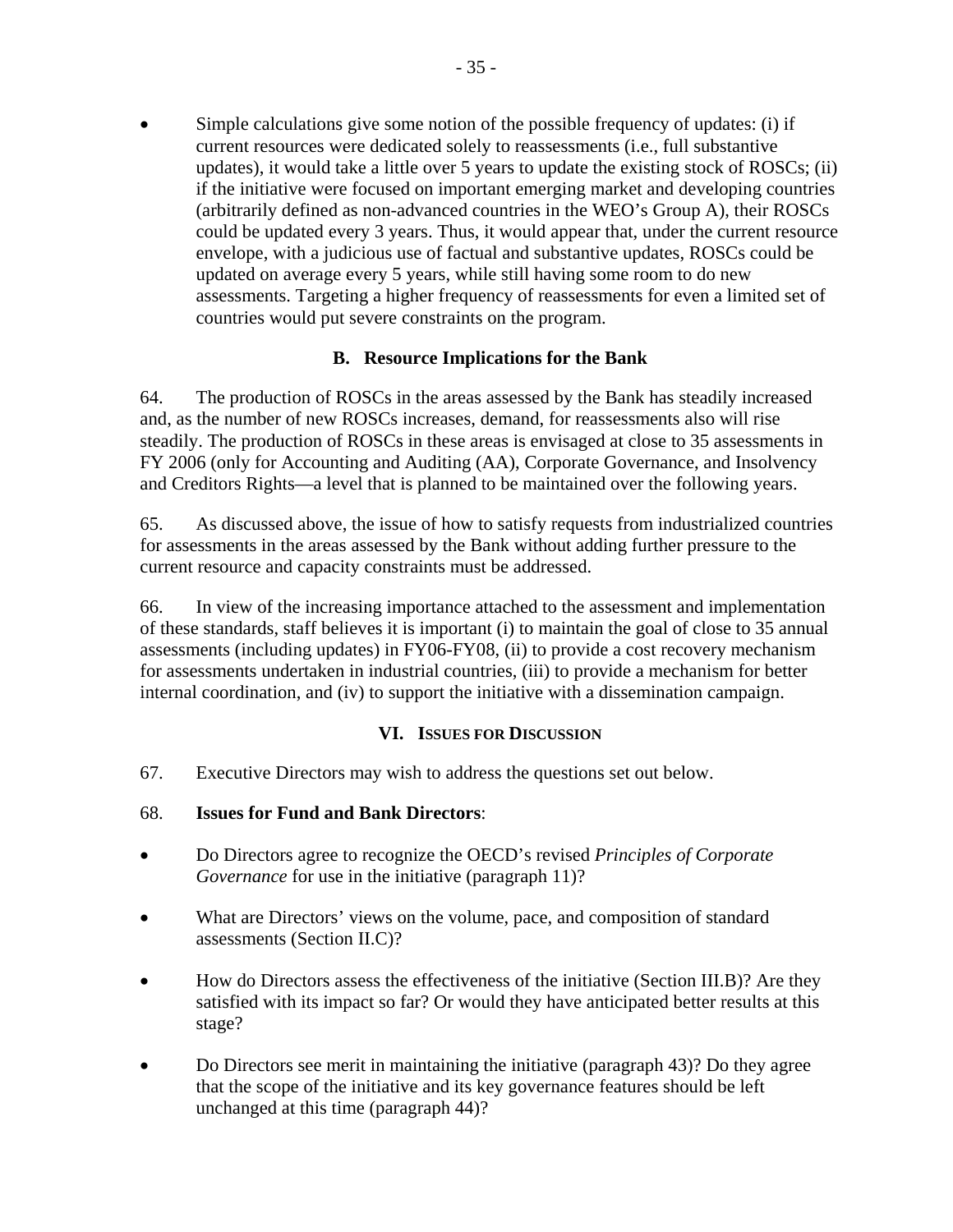- Do Directors agree that achievement of the objective of informing market participants will continue to be elusive in the absence of the radical changes market participants advocate (paragraph 45)?
- Do Directors agree with the proposals to enhance the clarity of ROSC findings (paragraph 54)?
- Do Directors agree with the proposal to adopt an indicative timeline for completion of ROSCs to help avoid excessive delays (paragraph 55)?
- In light of the nature of the initiative, the proposed recommendations and the time needed for them to yield tangible results, and the sizeable costs of policy reviews, staff recommends that the next review of the initiative take place in three years. Is this agreeable?

# 69. **Issues for Fund Directors**:

- Are the proposed stepped-up efforts to encourage country participation agreeable (paragraph 47)?
- Are Directors in favor of extending the flexible approach recently adopted for FSAP updates to other Fund-led areas of the initiative (paragraph 50)?
- Do Directors agree with the proposals to strengthen integration of the initiative with Fund surveillance and provision of technical assistance (paragraph 53)?
- Do Directors consider the pursuit of outreach activities worthwhile (paragraph 60)?
- What are Directors' views on the evolution of the composition of costs of the initiative (paragraphs 62-63)?

#### 70. **Issues for Bank Directors**:

- What are Directors' views on cost recovery mechanisms for assessments done for industrialized countries (paragraph 51)?
- Do Directors agree with the proposed follow up mechanisms (paragraph 52)?
- Do Directors agree that the Bank should put in place a procedure for transmission of ROSCs to other international agencies (paragraph 59)?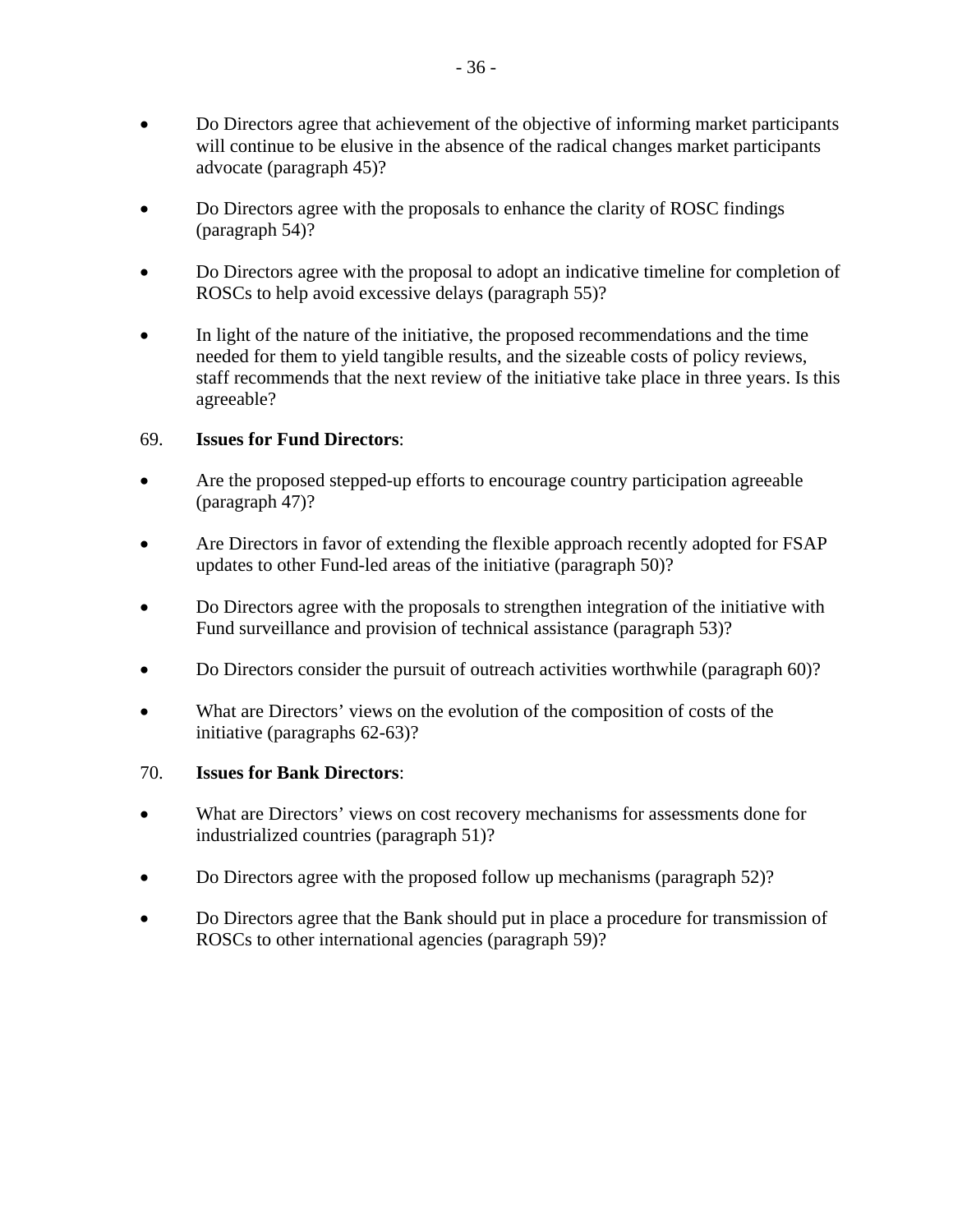#### **IS THE INITIATIVE MEETING ITS OBJECTIVES? THE VIEWS OF THE STAKEHOLDERS**

<span id="page-36-0"></span>1. **This appendix presents the views of the stakeholders of the initiative on whether its objectives are being met**. It first assesses progress in helping members meet internationally-recognized standards. It then goes into the initiative's intermediate goals for members (strengthening institutions), the Fund and the Bank (informing their operations), market participants and other outside users (disseminating information). Finally, it describes the users' views on the quality of the initiative's direct outputs (e.g., ROSCs).

# **A. Is the Initiative Succeeding in Promoting Greater Adherence to Standards?**

2. **Views collected for this review through questionnaires point to (i) a consensus that the initiative has made a positive contribution to policy transparency, financial market infrastructure, and market integrity regimes, and (ii) differences of view on the magnitude of that contribution.** 

- Averaged across all members, country authorities consider that participation in the initiative has contributed to these three areas to "some extent" (Table 1).<sup>[35](#page-36-0)</sup>
- Authorities from emerging market countries view the initiative as having contributed to greater policy transparency "to a large extent" and to strengthened financial infrastructure to the mid-point between "some extent" and "a large extent."
- In interviews with selected country officials, many examples of implementation of ROSC recommendations were brought up. Country officials often stressed that participation helped push through reforms that were already under way, rather than open a new reform agenda.
- Representatives of standard setters and national regulatory agencies at a recent FSF/Bank/Fund workshop were generally of the view that significant progress has been made in implementing financial sector standards.
- Fund ROSC mission chiefs consider that the initiative has had a large impact on institutional reforms. Bank ROSC mission chiefs and, even more, Fund country mission chiefs have a more reserved opinion.

 $\overline{a}$  $35$  Country authorities were asked to respond to questions on usefulness of the initiative using the following  $1 =$  "not at all"; to  $5 =$  "to a very great extent." The text refers to the average of the results.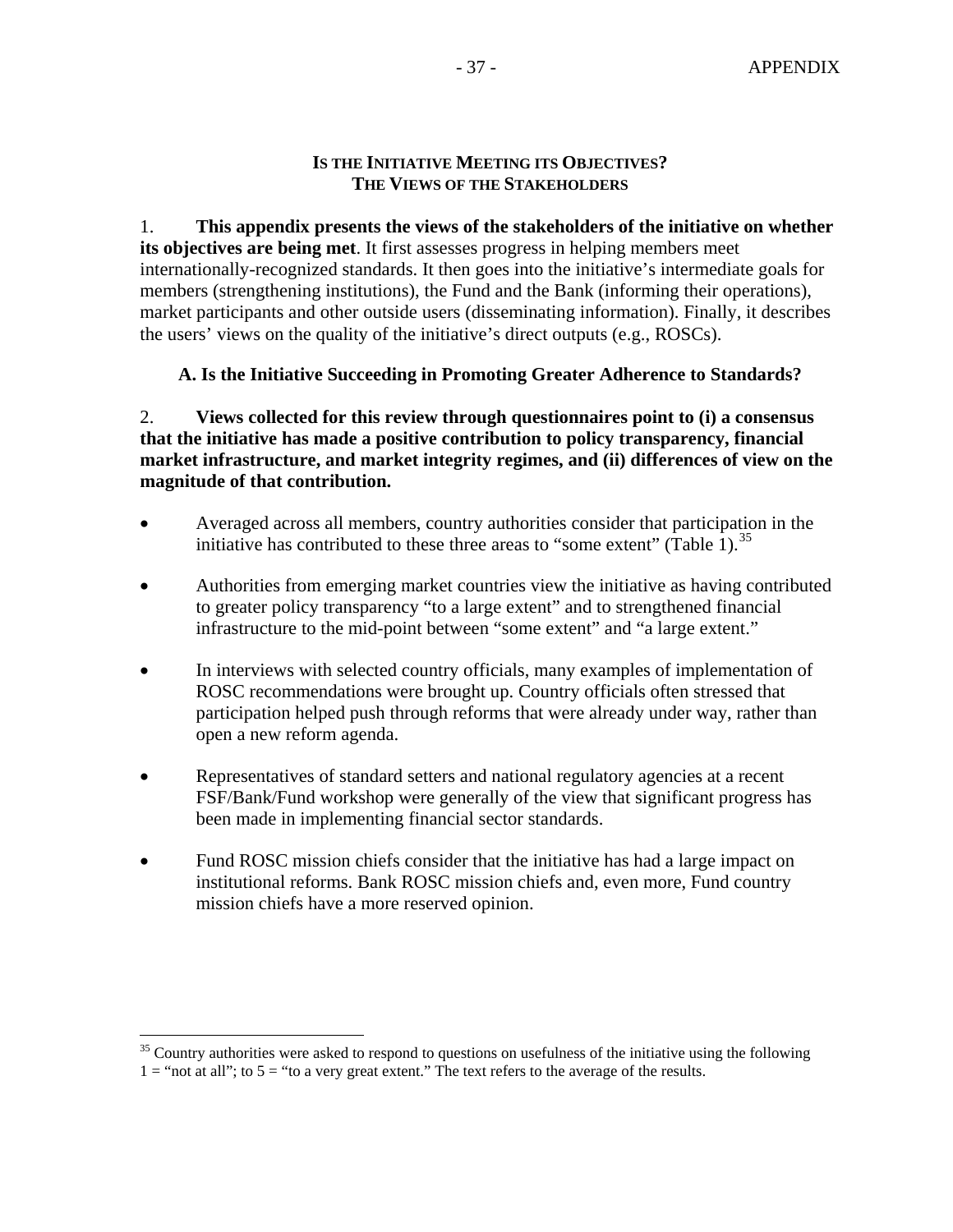|                                                                             | All countries |                | Advanced<br>economies | Emerging<br>markets | Developing<br>countries |
|-----------------------------------------------------------------------------|---------------|----------------|-----------------------|---------------------|-------------------------|
|                                                                             | Aver.         | Stand.<br>Dev. | Average               | Average             | Average                 |
| To what extent did you find the participation in the initiative worthwhile? | 3.8           | 0.6            | 3.6                   | 3.8                 | 4.0                     |
| To what extent did the initiative                                           |               |                |                       |                     |                         |
| contribute to greater policy transparency?                                  | 3.4           | 0.9            | 3.0                   | 3.8                 | 3.4                     |
| contribute to strengthened financial infrastructure?                        | 3.2           | 0.8            | 3.0                   | 3.5                 | 3.2                     |
| contribute to strengthened market integrity laws and practice?              | 3.1           | 1.0            | 2.8                   | 3.3                 | 2.5                     |
| Average across objectives                                                   | 3.2           | 0.9            | 2.9                   | 3.5                 | 3.0                     |

Table 1. Usefulness of the Initiative: Country Authorities' Answers to the Survey (Average and standards deviation of ratings on a scale of  $1 = not$  at all, to  $5 = to$  a very great extent)

Note: a shaded cell indicates a rating higher than the average across objectives for the relating country group.

3. **Given the initiative's origin, it is noteworthy that, based on their own assessments, the initiative appears to have had the most beneficial impact for emerging market countries.** This may be attributed to the relevance of all of the initiative's standards for these countries, given their level of financial development, which contrast with the situation of most developing countries; and the initial distance between standard and practice for these countries, which, on average, was likely higher than for advanced economies.

#### **B. Are the Needs of Initiative's Users Met?**

#### **Who are the users? What are their needs?**

4. **At its conception, the intended users of the initiative were country authorities, market participants, the Fund, and the Bank.** This can be seen from the initial definition of the initiative's intermediate objectives. However, **other groups should be added to this initial list, particularly civil society organizations**. Policy transparency and governance, particularly in the fiscal area, are of great interest to many groups, such as parliamentarians and Non-Governmental Organizations (NGOs). Other potential users include academics and private sector groups such as the E-Standards Forum or Oxford Analytica. We consider below the initiative's use for these five main groups – country authorities, market participants, the Bank, the Fund, and civil society.

5. **Users' needs relate to the initiative's objectives** presented in the main text (paragraphs 2 and 3). They include identifying institutional vulnerabilities, establishing priorities for strengthening domestic institutions, identifying technical assistance needs or financing requirements, informing financial market participants, deepening the policy dialogue with the Fund or the Bank, and obtaining information on the country's extent and degree of observance of standards.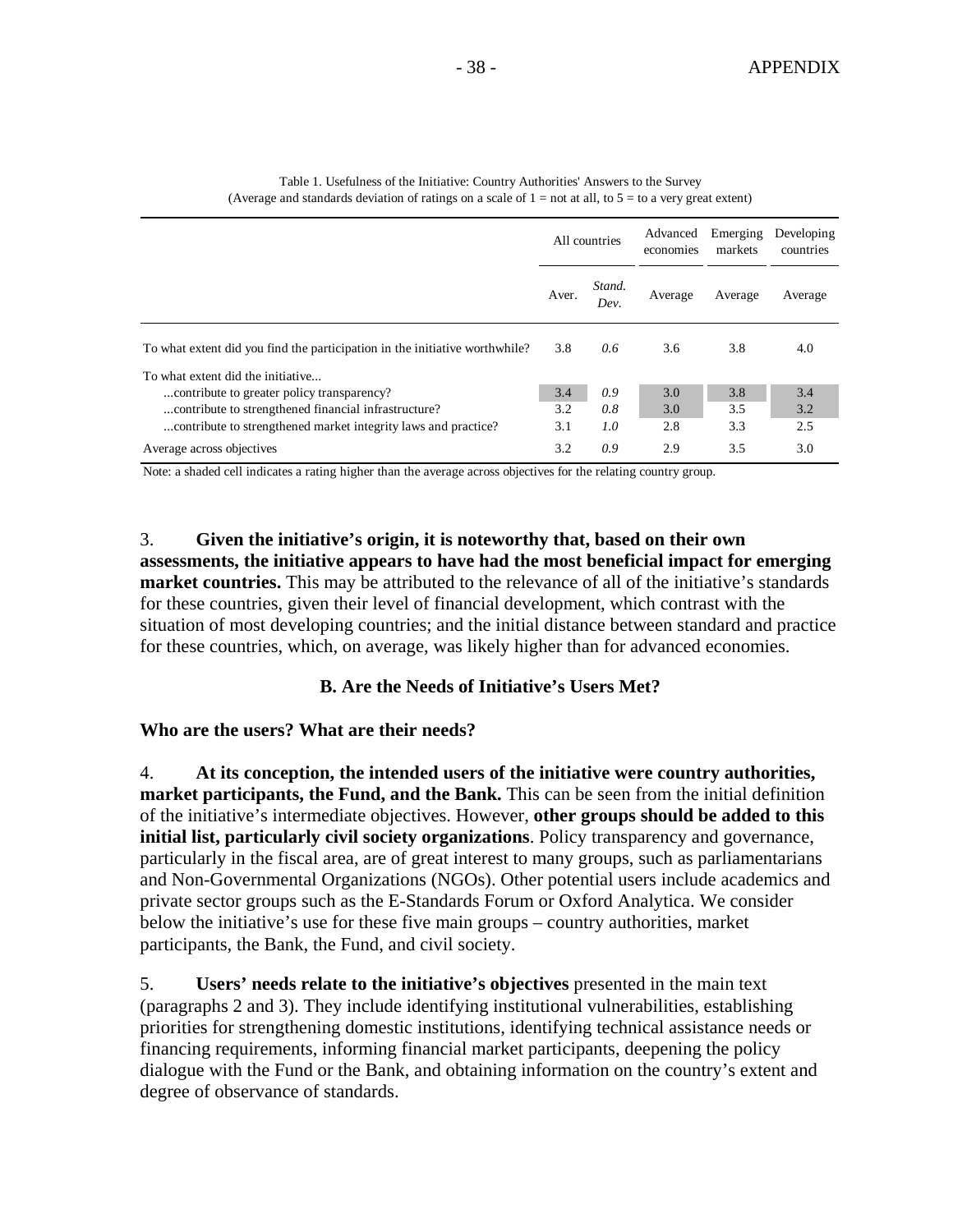## <span id="page-38-0"></span>**Country authorities**

 $\overline{a}$ 

6. **Overall, country authorities find participation in the initiative worthwhile "to a large extent," but average satisfaction with specific objectives of the initiative seems to be lower**. As highlighted in Table 2, the average score for the overall question on whether participation was worthwhile is 3.8, which is close to the "4" mark ("to a large extent"). However, the average score on specific potential benefits from the initiative ranges from 3.5 to 2.8, close to the "3" mark ("to some extent"). This pattern may reflect the diversity of objectives and situations (across and within countries): while each respondent finds one or more dimensions of the initiative of great interest (and rates the whole initiative accordingly), each dimension of the initiative is not of great interest to all respondents (even within country groups). However, focusing on the answer referring to the overall degree of satisfaction, rather than on the average measure of appreciation of the various aspects of the initiative, may overestimate the actual degree of appreciation.<sup>[36](#page-38-0)</sup> Be this as it may, looking at the distribution of answers across countries, developing countries express the highest satisfaction, closely followed by emerging market countries.

7. **Looking across potential benefits, the initiative's greatest strength is in identifying vulnerabilities and establishing priorities for strengthening domestic institutions.** Emerging market countries and, to a slightly lesser extent, developing countries also give fairly high marks to the role played by the initiative in improving the policy dialogue with the Fund and the Bank.

8. **The usefulness of the initiative in facilitating implementation of institutional reforms is relatively lower.** This result can be interpreted in different ways: reform implementation is harder, and takes longer, than identification of gaps; and, in any country, the potential scope of institutional reforms is broader than the set of issues covered by the initiative's standards—hence, the initiative is not relevant for the implementation of many reforms. This outcome can also be related to the view expressed by country authorities in several interviews that follow-up to standard assessments could be improved, including through greater provision of technical assistance.

 $36$  For example, if respondents provide a high overall rating as long as one aspect of the initiative is rated high, the overall rating will turn out to be high even if the distribution of the rating of specific aspects of the initiative were entirely random.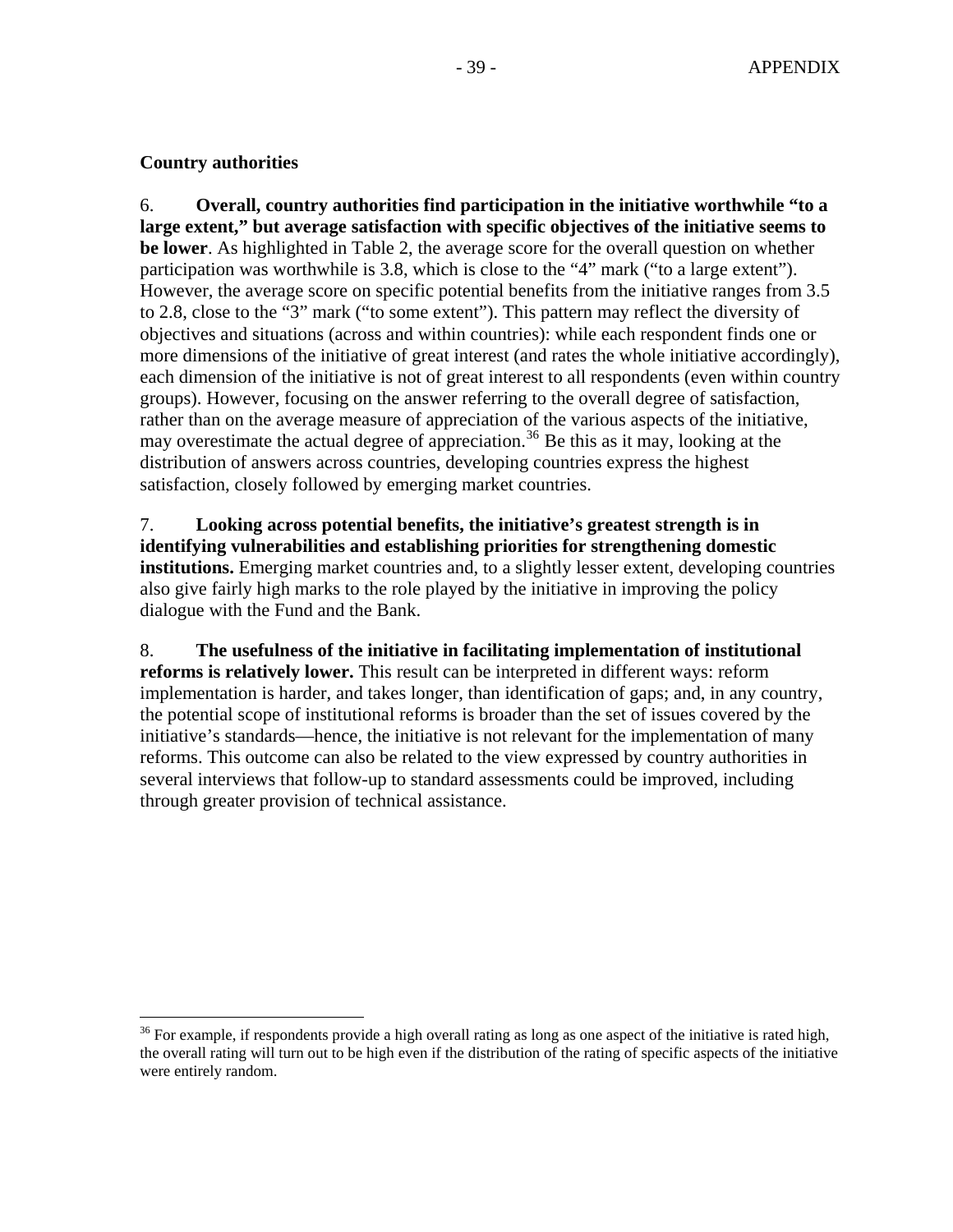|                                                                             | All countries |                | Advanced<br>economies | Emerging<br>markets | Developing<br>countries |  |
|-----------------------------------------------------------------------------|---------------|----------------|-----------------------|---------------------|-------------------------|--|
|                                                                             | Aver.         | Stand.<br>Dev. | Average               | Average             | Average                 |  |
| To what extent did you find the participation in the initiative worthwhile? | 3.8           | 0.6            | 3.6                   | 3.8                 | 4.0                     |  |
| To what extent did the initiative                                           |               |                |                       |                     |                         |  |
| identifying vulnerabilities?                                                | 3.4           | 0.8            | 3.4                   | 3.4                 | 3.6                     |  |
| establishing priorities for strengthening domestic institutions?            | 3.5           | 0.9            | 3.4                   | 3.6                 | 3.5                     |  |
| prioritizing technical assistance needs?                                    | 2.8           | 1.3            | 2.2                   | 2.9                 | 3.4                     |  |
| lead to implementation of institutional reforms?                            | 3.0           | 0.9            | 2.7                   | 3.2                 | 3.0                     |  |
| help inform market participants?                                            | 2.9           | 0.8            | 2.8                   | 3.0                 | 3.0                     |  |
| help deepen the policy dialogue with the IMF?                               | 3.4           | 0.8            | 3.0                   | 3.8                 | 3.4                     |  |
| help deepen the policy dialogue with the World Bank?                        | 2.9           | 1.2            | 2.0                   | 3.5                 | 3.1                     |  |
| Average across objectives                                                   | 3.1           | 1.0            | 2.8                   | 3.3                 | 3.3                     |  |

Table 2. Usefulness of the Initiative: Views of Country Authorities on Intermediate Objectives (Average and standards deviation of ratings on a scale of  $1 =$  not at all, to  $5 =$  to a very great extent)

Note: a shaded cell indicates a rating higher than the average across objectives for the relating country group.

9. **The initiative is regarded by country authorities as less useful in prioritizing TA needs, with the notable exception of developing countries, and in informing market participants.** The latter view is consistent with market participants' responses on use of the initiative's outputs (see below).

10. **Country authorities note that participation brings different benefits compared to regular Article IV consultations**. In particular, they appreciate the focus on institutional issues and the greater specificity of the recommended reform agenda. They also value the signal of their commitment to transparency entailed by participation.

11. **When asked to name the least useful standards, four-fifths of the respondents answered that all had been useful**. Detailed analysis of the country authority survey responses shows that each standard meets the needs of at least some groups of countries for some specific objectives. Among standards, respondents saw assessments of the three policy transparency standards and the Basel Core Principles as most useful. The other financial standards come next.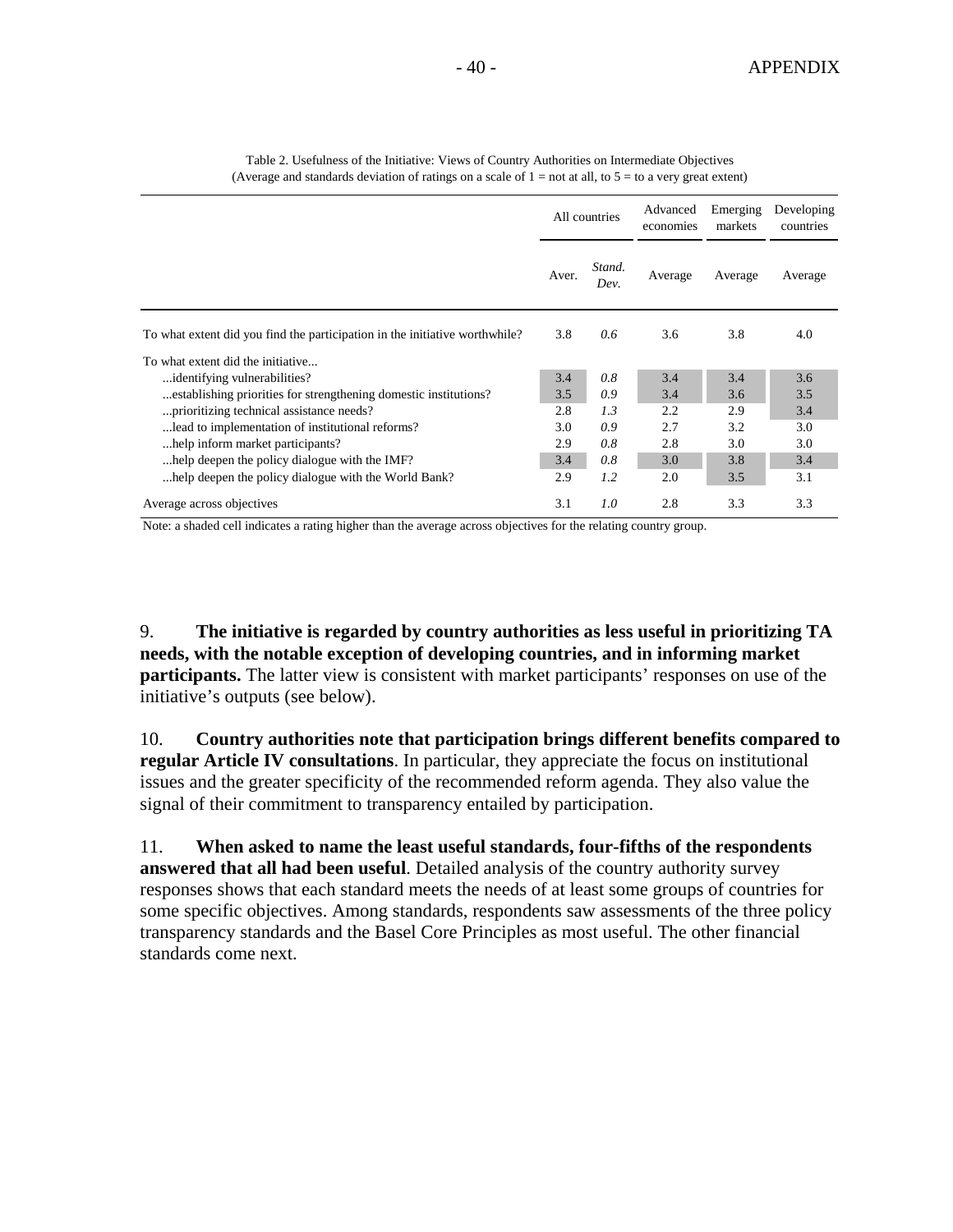#### <span id="page-40-0"></span>**Market participants**

 $\overline{a}$ 

12. **Direct use of ROSCs by market participants is low and has not increased.** About 10 percent reported that they use ROSCs to a large extent, while 45 percent reported that they do not use them at all or to a very little extent. A survey conducted among market participants for the 2003 review reported similar results. Market participants may, however, use ROSCs indirectly. During interviews, rating agencies noted that they typically use ROSCs to form their views on ratings, while some market participants indicated that they look to the rating agencies to include the impact of ROSC in their reports. More than 50 percent of respondents also reported that they use private alternatives to ROSCs in their work, which, in turn, are partly based on ROSC conclusions.<sup>[37](#page-40-0)</sup> Nevertheless, the absence of direct use of ROSCs does suggest, in contrast with the direct use by market participants of Article IV reports (see below), that the initiative is falling short of its intended objective in this area. It may not reflect lack of interest in the topics covered by (at least some of) the ROSCs, but rather perceived shortcomings of the product. Respondents who use private alternatives to ROSCs do so mainly because they are seen as more up-to-date and more userfriendly than ROSCs.

#### 13. **The ROSCs most used by market participants are those done:**

• on monetary and financial policy transparency, fiscal transparency, data dissemination and banking supervision (Table 3).

|                | Average usefulness score 1/ |
|----------------|-----------------------------|
| <b>BCP</b>     | 3.39                        |
| Data           | 3.30                        |
| <b>MFPT</b>    | 3.12                        |
| Fiscal         | 2.94                        |
| CG             | 2.42                        |
| <b>ICR</b>     | 2.24                        |
| Accounting     | 1.94                        |
| <b>CPSS</b>    | 1.79                        |
| Auditing       | 1.76                        |
| <b>IOSCO</b>   | 1.70                        |
| <b>AML/CFT</b> | 1.61                        |
| IAIS           | 1.42                        |

#### Table 3. Average Usefulness Scores by Market Participants

 $1/$  Responses were provided on a scale of  $1 = not$  at all; to  $5 =$  to a very great extent.

 $37$  See Box 2 of the background paper for the Fund Board on private sector extensions of the initiative.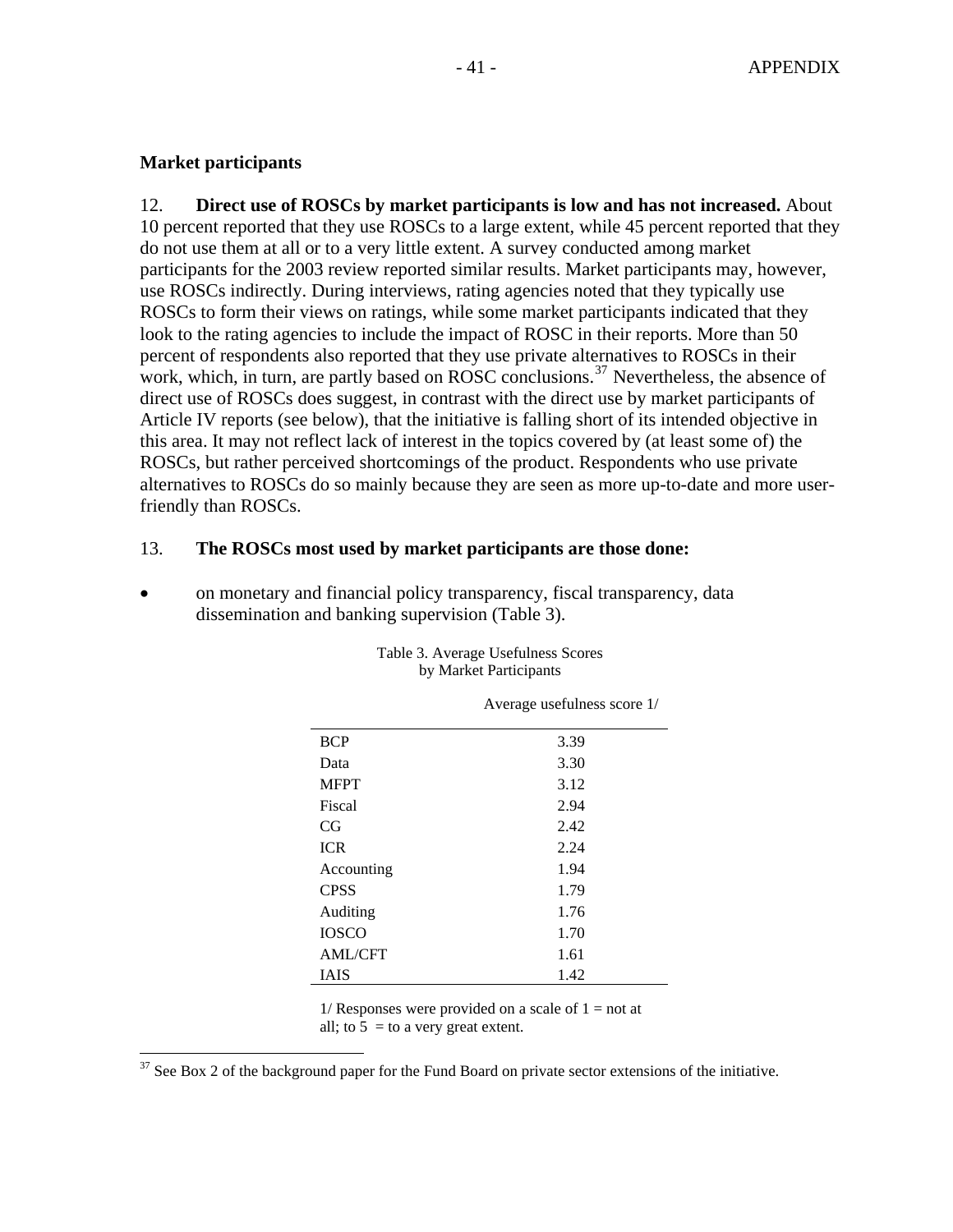• for emerging market countries or developing countries trying to establish market access—much less use is made of ROSCs for developing countries with no market access and even less of ROSCs for advanced countries.

#### 14. **To make ROSCs more useful, market participants' suggestions were similar to those provided during the 2003 review:**

- **Provide quantitative measures of compliance, as quantitative measures could be** included in risk models.
- **Clarify ROSCs conclusions.** Participants noted that the ROSC conclusions are too complicated and difficult to interpret.
- **Provide annual updates.** Almost half of the respondents saw merit in the ROSCs being updated annually with another third favoring updates every two to three years.
- **Include routinely summaries of the ROSCs' conclusions and recommendations in Fund country reports.** Participants indicated that they read Fund country reports regularly and suggested that ROSCs conclusions and recommendations would weigh more in their investment decisions if they were summarized in these reports.

#### **The Fund**

#### *Surveillance*

15. **The extent to which the initiative has informed Fund surveillance appears limited.** The survey of area department mission chiefs indicated that the initiative's contribution to the analysis of macroeconomically relevant issues falls somewhere between "to a very little extent" and "to some extent" (Table 4). This perception is confirmed by an analysis of fifteen country case studies on the integration of ROSC findings into Article IV reports.

> Table 4. Usefulness of the Initiative for Informing Fund Surveillance (Average rating on a scale of  $1 =$  not at all, to  $5 =$  to a very great extent)

| To what extent has/was the initiative                                    |     |
|--------------------------------------------------------------------------|-----|
| strengthened surveillance?                                               | 3.1 |
| informative for the analysis of key macroeconomically relevant issues?   | 2.8 |
| contributed to economic analysis in subsequent Article IV staff reports? | 2.7 |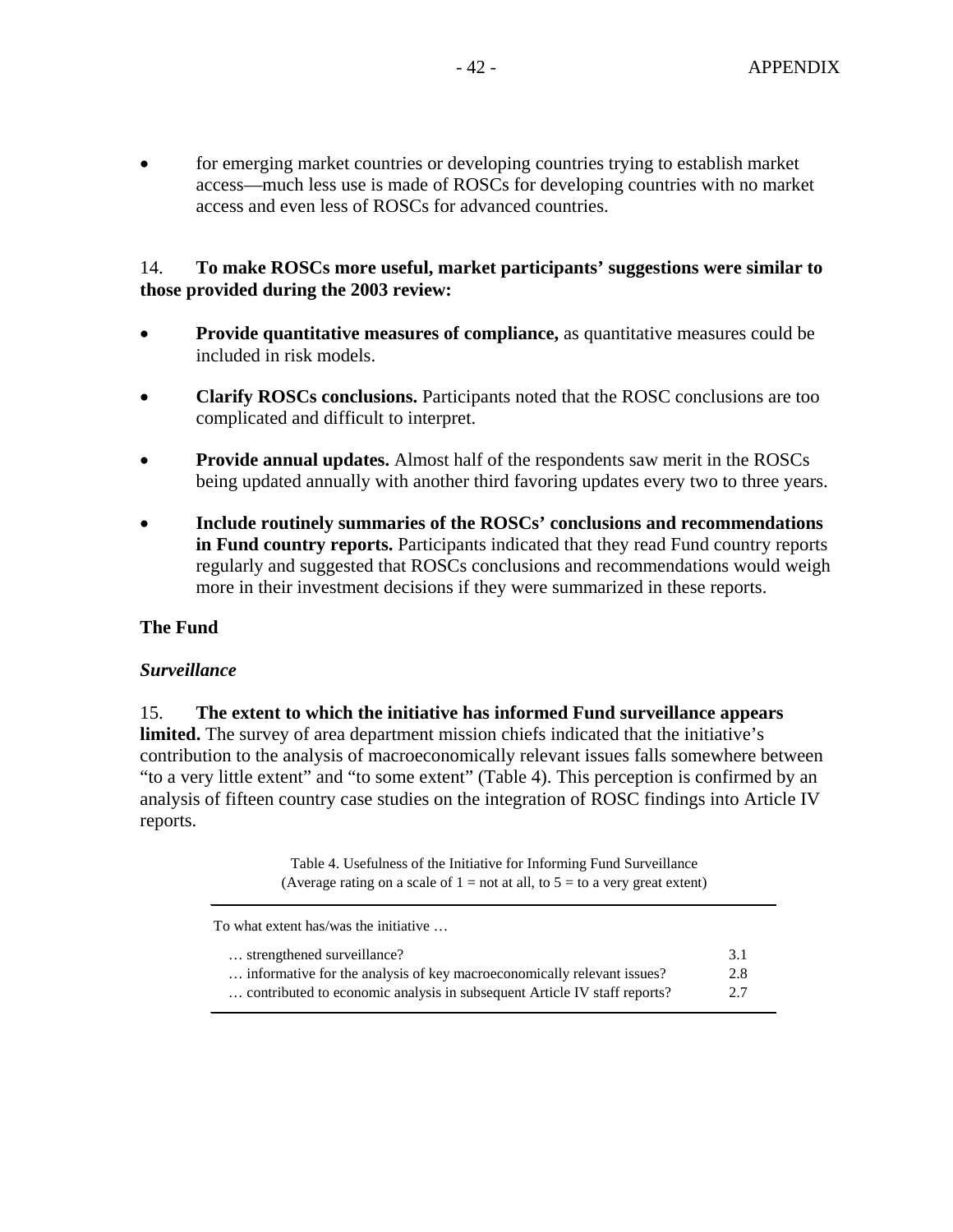#### <span id="page-42-0"></span>16. **This average response hides substantial variance across countries and standards.**

- **The impact of the initiative on surveillance is higher for emerging market economies and developing countries** than for advanced economies (Figure 1).
- **In a non-negligible set of countries, the initiative was seen to strengthen surveillance "to a large extent" or "to a very great**

1





Advanced economies Emerging markets Developing economies

extent." Such countries accounted for 17 percent of emerging market economies, 12 percent of developing countries, and 10 percent of advanced economies. Again, th ese survey results are confirmed by the case studies, where the coverage of ROSC findings in Article IV reports varied from virtual silence to well-integrated analysis of the institutional issues discussed in the assessments.

• **ROSCs in the areas of banking supervision, monetary and financial policy**  transparency, fiscal policy transparency, and data dissemination are more used **than others.** A second tier of assessments include ROSCs in the areas of insolvency and creditor rights, payments systems, and securities regulation.<sup>[38](#page-42-0)</sup>

17. **The above results can be partly explained by country-specific circumstances and**  known to area department staff or a host of other issues (not covered by the twelve standards) **the results of the standards assessments**. For example, in many cases, ROSCs may not reveal any deficiencies of sufficient macroeconomic relevance. In some other cases where ROSCs point to macroeconomically relevant issues, these issues may have been already may be more pressing.

<sup>&</sup>lt;sup>38</sup> Of the FSAP-related documents, area department mission chiefs found the FSSA to contribute most to the economic analysis presented in Article IV reports (average response of 3.8). These mission chiefs also believed that, to a large extent, the financial sector standards assessments added value to the FSSA reports (average response 4.3).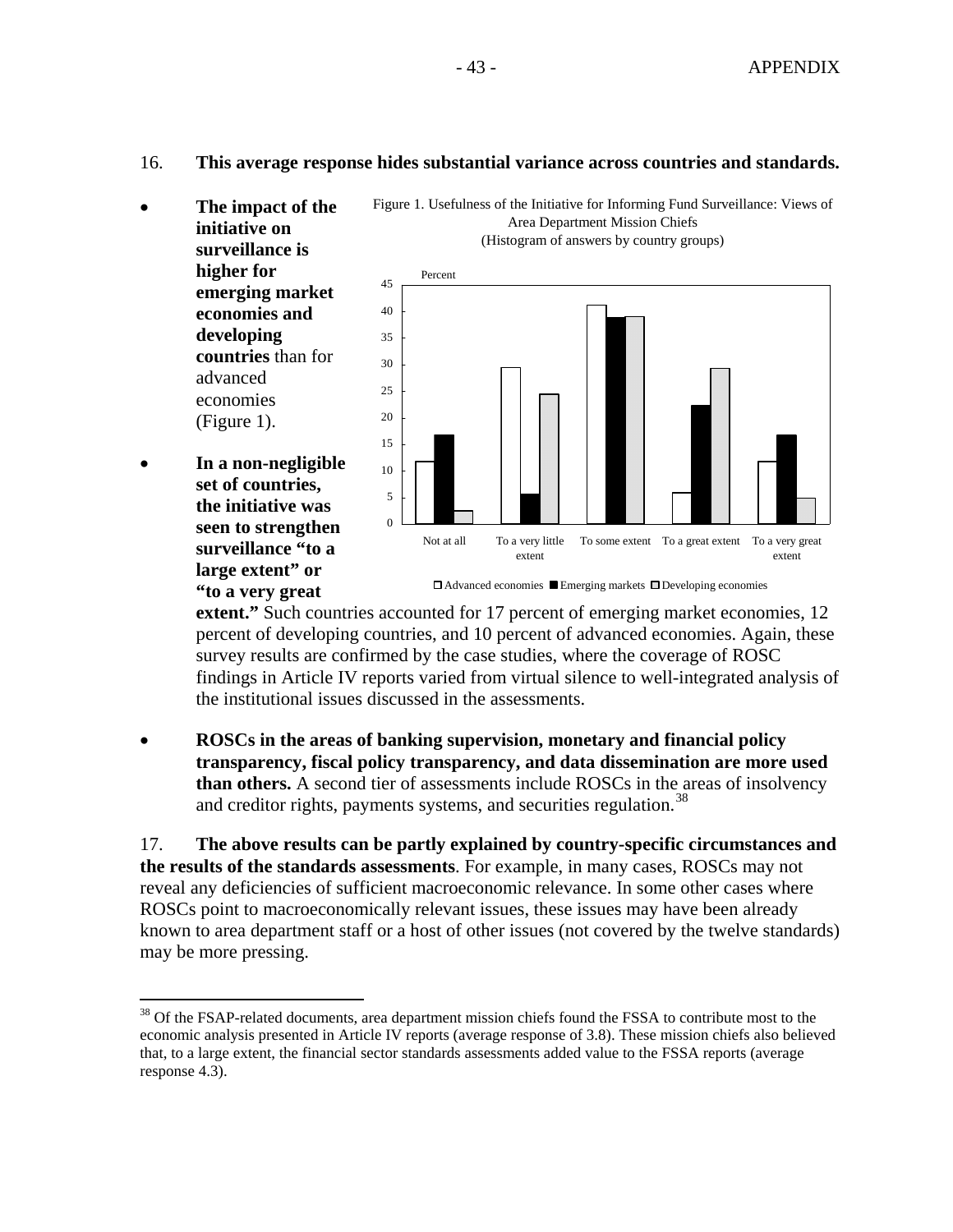18. **However, some evidence suggests that better use of ROSCs could be made in**  surveillance. The case studies revealed room for improvement on coverage of issues raised inadequate resources of supervisory agencies, and lack of transparency on contingent fiscal by ROSCs in Article IV reports. Examples of macroeconomically relevant issues raised in ROSCs that received little or no treatment in subsequent Article IV reports included limited central bank independence, banking vulnerabilities stemming from connected lending, liabilities. There is also a significant disparity of views on the usefulness of the initiative for surveillance between mission chiefs of area and functional departments (Table 5).

Table 5. Disparity in Mission Chiefs' Views on the Initiative's Role in Strengthening Fund Surveillance

|                                                                        | Area 1/ | Functional 2/ |
|------------------------------------------------------------------------|---------|---------------|
| To what extent has/was the initiative                                  |         |               |
| strengthened surveillance?                                             | 3.1     | 3.6           |
| informative for the analysis of key macroeconomically relevant issues? | 2.8     | 3.5           |

1/ Average rating on a scale of  $1 =$  not at all, to  $5 =$  to a very great extent.

2/ Average rating on a scale of  $1 =$  not at all, to  $5 =$  in all/almost all cases.

9. **Part of the difficulty in integrating standard assessments and surveillance may**  discuss the significance of their findings and to lay out a set of prioritized recommendations, 19. **lie in the ROSC product**. ROSCs currently provide a principle-by-principle assessment of observance of the standard (or a summary of such assessment). While they are expected to it may be difficult for a non-specialist to assess the macroeconomic relevance of ROSC findings and to identify the key issues that need to be followed up in the context of surveillance.

#### **Technical** assistance

0. **The role played by the initiative**  "to some extent" to meeting this need. The contribution of the initiative is large. Sixty 20. **in identifying TA needs is appreciated differently by country authorities and area department mission chiefs, on the one hand, and by ROSC mission chiefs, on the other hand** (Table 6). On average, the former see the initiative contributing latter, on the contrary, consider that the percent of respondents in functional

Table 6. Usefulness of the Initiative in Defining and Prioritizing Technical Assistance

|                      | Country<br>Authorities | Area Dep.<br><b>Mission</b><br>Chiefs | ROSC<br>Mission<br>Chiefs |
|----------------------|------------------------|---------------------------------------|---------------------------|
| All countries        | 2.8                    | 2.6                                   | 3.8                       |
| Advanced economies   | 2.2.                   | 1.3                                   |                           |
| Emerging markets     | 2.9                    | 3.0                                   | .                         |
| Developing countries | 3.4                    | 2.9                                   |                           |

Average rating on a scale of  $1 =$  not useful at all, to  $5 =$ useful to a very great extent.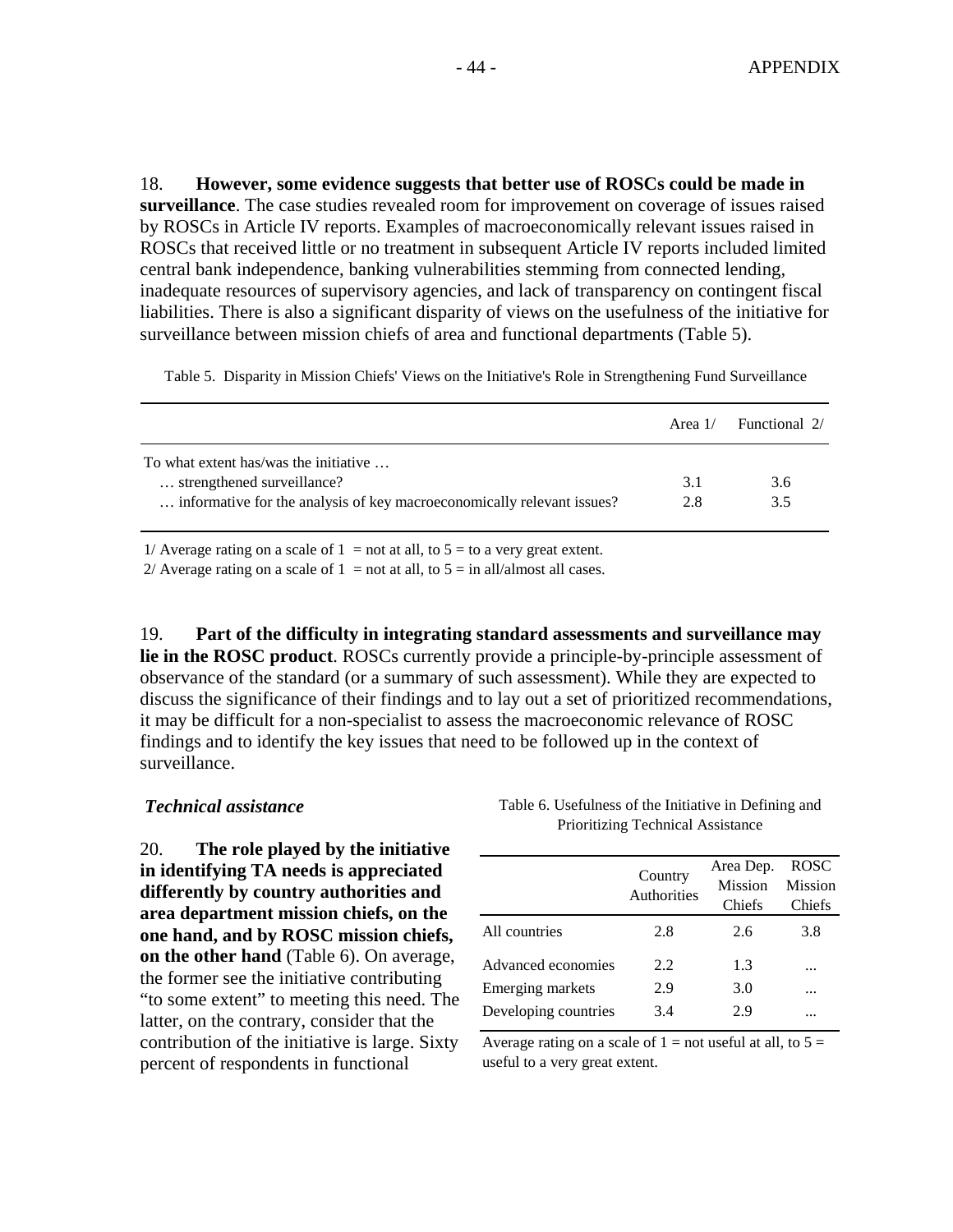<span id="page-44-0"></span>departments thought TA was better prioritized following ROSC participation.<sup>[39](#page-44-0)</sup> This difference of views could reflect a more positive assessment of ROSCs by their authors or a better understanding of links between ROSCs and TA prioritization by functional departments. The latter hypothesis is supported by the Independent Evaluation Office (IEO) 's finding that the initiative has had a growing influence on the provision of TA.<sup>[40](#page-44-0)</sup> Indeed, (Table 7). It reached 39 person years in FY05, amounting to 22 percent of all Fund TA delivered. $41$ delivery of TA identified as direct follow up to ROSCs or FSAPs doubled since 2001

|                                      | FY <sub>00</sub> | FY01           | <b>FY02</b> | <b>FY03</b> | FY04 | <b>FY05</b> |
|--------------------------------------|------------------|----------------|-------------|-------------|------|-------------|
| Total Fund TA                        | 171              | 162            | 154         | 166         | 173  | 176         |
| Total related to S&C inititative     | 9                | 19             | 22          | 34          | 40   | 39          |
| Follow-up TA for FSAP                |                  |                | 3           | 6           | 10   | 15          |
| Follow-up TA for Standards and Codes | 8                | 15             | 13          | 18          | 21   | 14          |
| OFC and AML/CFT                      | 0                | $\mathfrak{D}$ | 5           | 10          | 9    | 11          |
| Other                                | 162              | 143            | 132         | 131         | 133  | 137         |
|                                      |                  |                |             |             |      |             |

| Table 7. Fund TA Delivery 1/ |  |
|------------------------------|--|
| (In person-years)            |  |

1/ TA delivered in the field. Excludes INS activities.

#### **The Bank**

 $\overline{a}$ 

group has provided a wide range of support to countries, ranging from the International Bank line with international standards to developing strategic action plans to guide the process of 21. **Over the past years, the World Bank group has supported the growing demand, from both middle- and low-income countries, for TA to support the implementation of ROSC recommendations.** In order to implement ROSC recommendations, the World Bank for Reconstruction and Development's (IBRD) TA loans, to non-lending services by the IBRD, IFC, and trust funds (Global Corporate Governance Forum, FIRST, ASEM, IDF, CIPE) (Table 8). The objectives of TA vary from assisting in drafting laws and regulations in legal and regulatory upgrade consistent with countries' stage of development. The main

 $39$  This result was strongest in the Statistics Department (71 percent), followed by the Monetary and Financial Systems Department (65 percent) and the Fiscal Affairs Department (43 percent).

<sup>40 &</sup>quot;*Evaluation of the Technical Assistance Provided by the International Monetary Fund*," Independent Evaluation Office, January 31, 2005; [http://www.imf.org/external/np/ieo/2005/ta/eng/pdf/013105a.pdf.](http://www.imf.org/external/np/ieo/2005/ta/eng/pdf/013105a.pdf)

 $41$  As pointed by the IEO report, this is probably an underestimate because of classification problems of TA delivered by the Fiscal Affairs Department.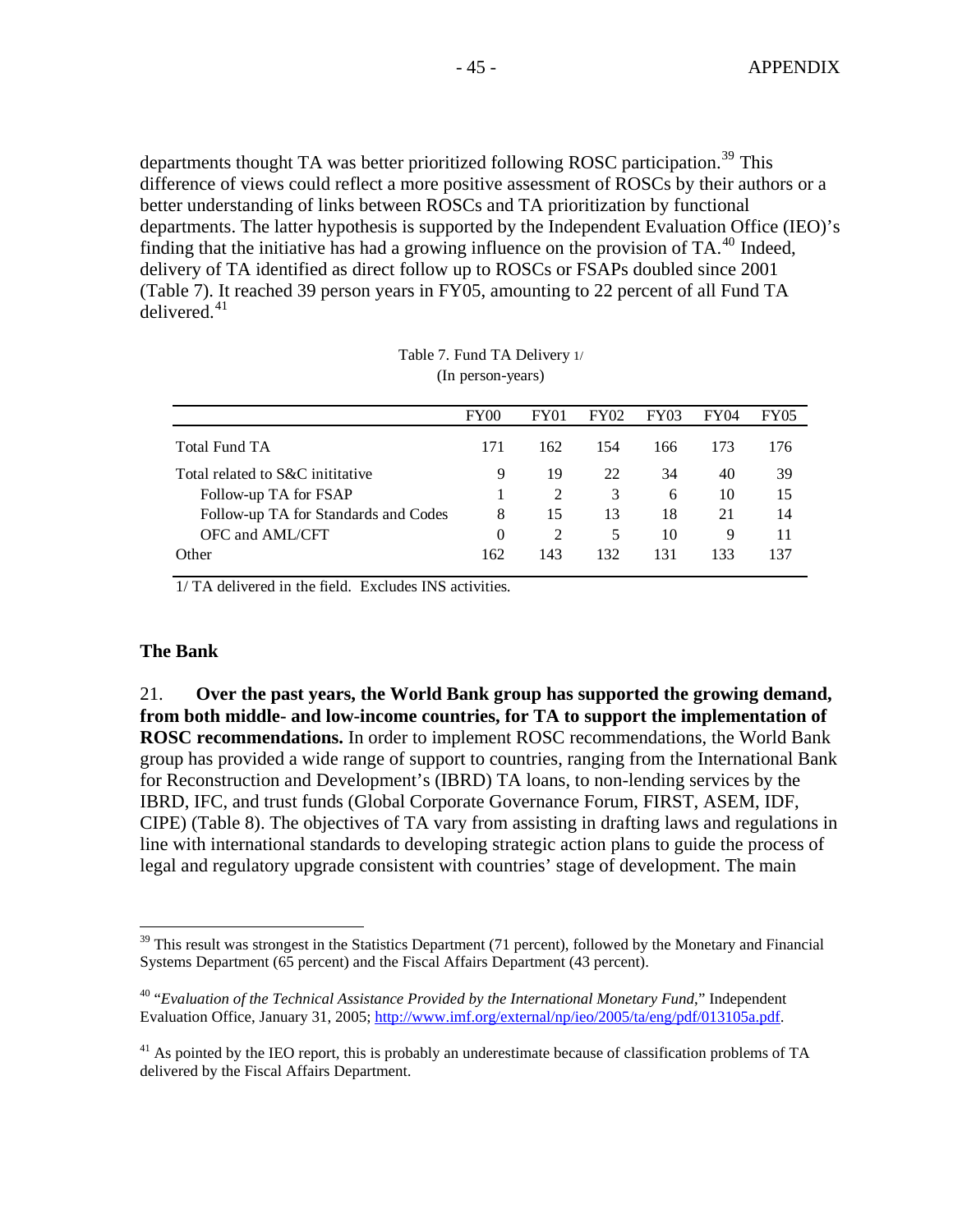objective of trust funds-financed projects is to build supervisory capacity in regulatory authorities, including the enhancement of prudential structure and updating regulations.

|                                                    | <b>BCP</b> | <b>IOSCO</b> | <b>IAIS</b> | <b>CPSS</b> | AML/<br><b>CFT</b> | CG  | A&A      | <b>ICR</b> | Total |
|----------------------------------------------------|------------|--------------|-------------|-------------|--------------------|-----|----------|------------|-------|
| Initial ROSC Assessments                           | 62         | 30           | 26          | 48          | 21                 | 33  | 39       | 24         | 283   |
| Number of countries receiving follow-up assistance |            |              |             |             |                    |     |          |            |       |
| Lending instrument                                 | 3          | $\cdots$     | $\cdots$    | 1           | 3                  | 3   |          | $\cdots$   | 11    |
| Technical assistance                               | 6          | 4            | 8           | 3           | 10                 | 9   | 24       | 19         | 83    |
| FIRST initiative                                   |            | 5            | 6           | 1           | $\overline{2}$     | 3   | 3        |            | 22    |
| IFC project                                        | $\cdots$   | 9            | 8           | $\cdots$    | $\cdots$           | 3   | $\cdots$ | $\cdots$   | 20    |
| Total                                              | 10         | 18           | 22          | 5           | 15                 | 18  | 28       | 20         | 136   |
| In percent of ROSC initial assessments             | 16%        | 60%          | 85%         | 10%         | 71%                | 55% | 72%      | 83%        | 48%   |

Table 8. ROSC Assessments and World Bank Follow-up Assistance: Bank Client Countries Only <sup>1/</sup>

Number of initial ROSC assessments as of December 31, 2004, and number of countries that have received follow up assistance from the World Bank as of March 31, 2005. Some countries have received more than one project related to the S&C initiative.

22. Follow-up work was evenly distributed within each area. Following ROSC assessments, the Bank has supported capacity building and policy development in the areas of regulation and supervision, covering about half of the countries in which ROSC assessments were undertaken.

vehicle to strengthen institutions. The Partnership aims at offering training and information to companies and working with policymakers to improve implementation of regulations and foster private sector support for reforms. Drawing from the experience of countries of the former Soviet Union, work is underway to duplicate the program in other regions. 23. **The IFC Private Enterprise Partnership (PEP) advisory program is a key** 

24. A key objective of the multi-donor FIRST is to facilitate the systematic follow-up standards, in advance of participation in the FSAP program. Since its inception, FIRST has provided 39 technical assistance grants for capacity building in areas recommended by **of the recommendations from FSAPs and ROSCs.** In addition, FIRST supports countries in strengthening their financial systems and implementing internationally recognized ROSC/FSAP teams.

**to**  25. **Looking ahead, the key challenge remains to better integrate ROSC findings in** sequencing and timeframe for implementation, much remains to be done in having ROSC **Bank's follow-up work through the development and implementation of systematic mechanisms, which would allow a better coordination between ROSC teams and the staff in charge for TA and lending.** Efforts have recently been made to ensure a more concerted approach in terms of follow-up, FIRST initiative, capacity building under sector programs, and TA. While such initiatives have proved the importance of appropriate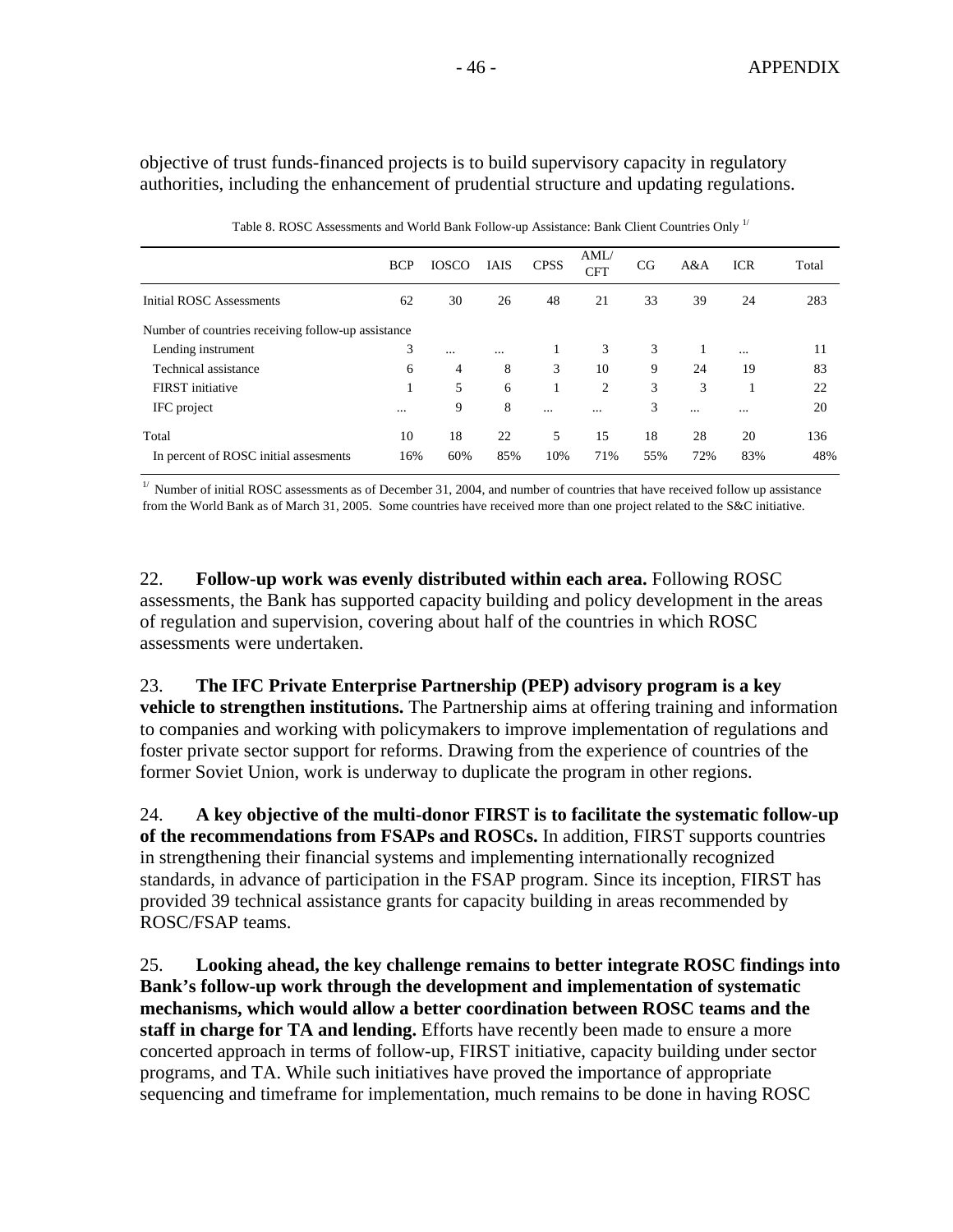assessments as a relevant reference for the Bank's country work. As the program has matured and a growing number of assessments have been completed, the demand fo r assistance to strengthen local capacity need to be addressed in a more systematic way.

**y**  26. **Although standards assessments are increasingly integrated into Bank TA, the** do not play a great role in the Bank's CASs. Analysis of CASs and lending documents, instruments and especially CASs had benefited from ROSC findings only in very few cases importance of corporate governance issues is correlated with the level of development. Given address issues in the area of international standards is relatively more frequent than in the tracking ROSC findings in CASs have been poor, especially for market integrity ROSCs. together with staff responses to survey questionnaires, have pointed out that lending (Table 9). In most cases, CAS and lending documents acknowledge the importance of institutional issues covered by international standards. Fiscal transparency remains the major area of authorities' concerns, followed by AML/CFT and banking supervision. In the area of market integrity, issues related to accounting and auditing overshadow other issues, while the the nature and the focus of lending instruments, references to specific country actions to CAS. Finally, references to country actions linked to ROSC recommendations and/or

|                                            | <i>Issues</i> |         | Actions |         |     | ROSC follow- $up^4$ |
|--------------------------------------------|---------------|---------|---------|---------|-----|---------------------|
|                                            | <b>CAS</b>    | Lending | CAS     | Lending | CAS | Lending             |
| Macroeconomic policy and data transparency | 91%           | 38%     | 33%     | 18%     | NA  | NA                  |
| Financial regulation and supervision       | 82%           | 62%     | 44%     | 51%     | 3%  | 14%                 |
| Market integrity                           | 57%           | 44%     | 41%     | 31%     | 5%  | 19%                 |

Table 9. Acknowledgment of ROSCs in CAS and Lending Documents<sup>1/</sup>

 $1/$  Only programmatic and sectoral lending (financial and corporate) (e.g. SAL, PSAL, PSAL, PFPSAL, etc). Lending TA is excluded. 33 CASs and 22 lending documents have been reviewed.

 $^{2\prime}$  Acknowledgment of issues related with international standards.

 $3/$  Acknowledgment of country actions to address issues related to international standards.

 $4'$  Acknowledgment of country actions linked to ROSC recommendations.

between the ROSCs and CAS preparation. Nevertheless, work on standards should underpin the policy dialogue, increasingly contribute to the formulation of CASs, and sharpen the focus of capacity-building efforts. 27. **Integration of ROSC findings in country strategies and lending programs is an ongoing challenge**, because of the multi-year nature of CASs and the difference in timing

#### **Civil society**

meeting held with NGOs in London. However, civil society has shown a growing interest in Initiative (EITI) has attracted a lot of attention. In this context, the *Guide on Resource* 28. **Knowledge of the initiative and use of ROSCs by civil society is limited.** This was exemplified by the few and sparse responses to a survey sent to NGOs and by the thrust of a the area of fiscal transparency—for instance, the Extractive Industries Transparency *Revenue Transparency* was well received by civil society organizations.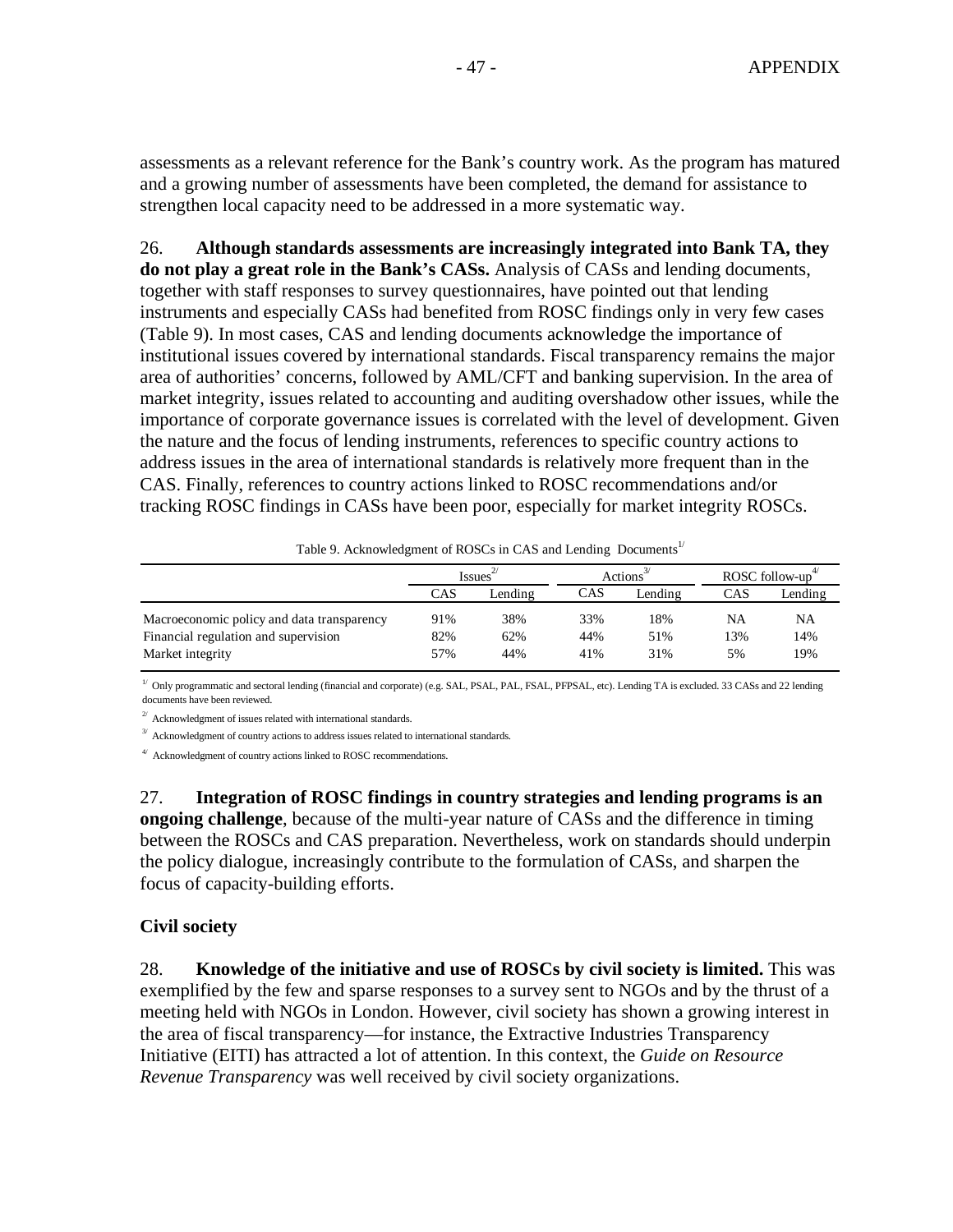29. **Civil society organizations that are aware of the existence of ROSCs see two important obstacles to their use, namely the technical language of the documents and the voluntary nature of the initiative.** Several groups have pointed out that ROSCs are not easy to decipher. They have also noted that few of the countries that, in their view, suffered from major fiscal transparency problems had undertaken fiscal ROSCs, suggesting this reflected the self-sel ection nature of the initiative.

# **C. Are the Initiative's Outputs of Good Quality?**

30. As the initiative is still relatively new, users may take time to appreciate it fully. Thus, it seems sensible to assess also the intrinsic quality of the initiative's direct outputs. This may also provide a better understanding of potential areas for improvement.

assessments to global public goods. Country-specific outputs include the dialogue between unpublished). The global public goods are the standards and assessment methodologies. As noted, assessing the quality of the latter is beyond the scope of this review. The discussion 31. **The initiative produces many outputs, ranging from country-specific**  assessors and country authorities during the assessment process, the ROSCs (published or unpublished), and, for financial sector standards, detailed assessments (also published or below focuses on country-specific outputs.

#### **Dialogue between assessors and country authorities**

process. This is evidenced by the answers to the survey and by opinions expressed during the follow up meetings and interviews. A number of participants commented on the benefits drawn from the exchanges between country officials (at a technical level) and outside 32. **Country authorities value the dialogue that is at the heart of the assessment**  experts.

# **ROSCs**

33. Survey results point to fairly positive views on the accuracy, clarity, and overall Table 10), particularly regarding the provision of an accurate depiction of the situation in their countries. Views on the overall quality of the ROSCs were consistent across groups of respondents: all groups rated the overall quality of ROSCs as somewhere between **quality of ROSCs**. The most favorable views came from country authorities (first column of "acceptable" and "good."

staff views on institutional weaknesses and their significance but also progress achieved and 34. **Some progress has been made in prioritizing ROSC recommendations, a need highlighted by the 2003 review.** The latter concluded that ROSCs should "clearly identify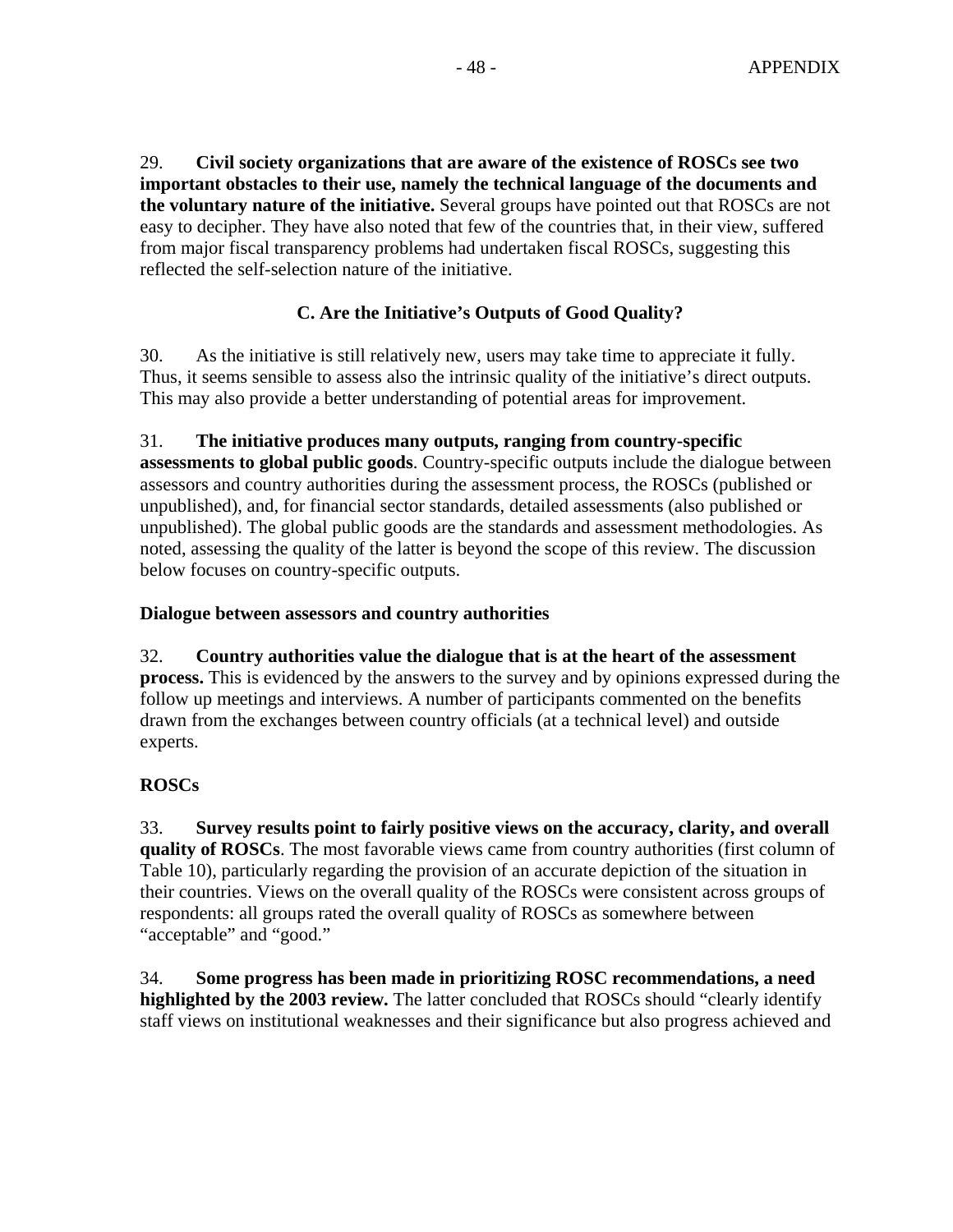<span id="page-48-0"></span>explicitly prioritize recommendations."  $42$  A review of the transparency ROSCs that were published in FY05 found that a prioritized list of recommendations was usually but not systematically included. Financial sector ROSC recommendations are organized by princ iple and thus not prioritized. However, the recommendations are aggregated across ROSCs, prioritized, and presented along with other FSAP recommendations in the main FSSA document.

|                                                                                            | Country     | Market       |      | Mission chiefs |
|--------------------------------------------------------------------------------------------|-------------|--------------|------|----------------|
|                                                                                            | authorities | participants | Area | Functional     |
| To what extent did the initiative<br>Provide clear conclusions on the degree of countries' |             |              |      |                |
| compliance with the standard?                                                              | 3.8         | 3.2          | 3.8  | .              |
| Accurately depict the situation in your country?                                           | 3.9         | $\cdots$     | .    | .              |
| Were key conclusions and recommendations well-<br>prioritized?                             | 3.7         |              | 3.5  | .              |
| How would you rate the overall quality of the<br>assessments produced?                     | 3.8         | 3.6          | 3.6  | .              |
| Does the final report reflect the authorities' comments<br>and suggestions?                | 3.7         | 3.3          | 2.5  | 4.1            |
| Is information content provided at the appropriate level<br>of detail?                     | 3.1         | 3.3          | 2.7  | 2.7            |
| What is the shelf life of a ROSC?<br>Three to four years (in percent of respondents)       | .           |              | 53   | 40             |
| One to two years (in percent of respondents)                                               | .           | .            | 36   | 51             |

Table 10. The Format and Content of ROSCs: Cross-sectional Views 1/

<sup>1/</sup> Responses were possible on a scale of  $1 =$  not at all, to  $5 =$  to a very great extent.

1

has been mixed. Surveys of country authorities and Fund staff found ROSCs to be relatively variation in the assessments' distillation of the key findings and their significance. Overall, discern the significance of identified shortcomings and whether they rose to the level of macroeconomic relevance. 35. **Progress in presenting staff views on the significance of institutional weaknesses**  clear. Market respondents were less positive. The fifteen case studies showed substantial ROSCs clearly described recommendations for improvement, but it was often difficult to

<sup>42</sup> *Summing Up by the Acting Chairman, International Standards—Strengthening Surveillance, Domestic Institutions, and International Markets* (2003).